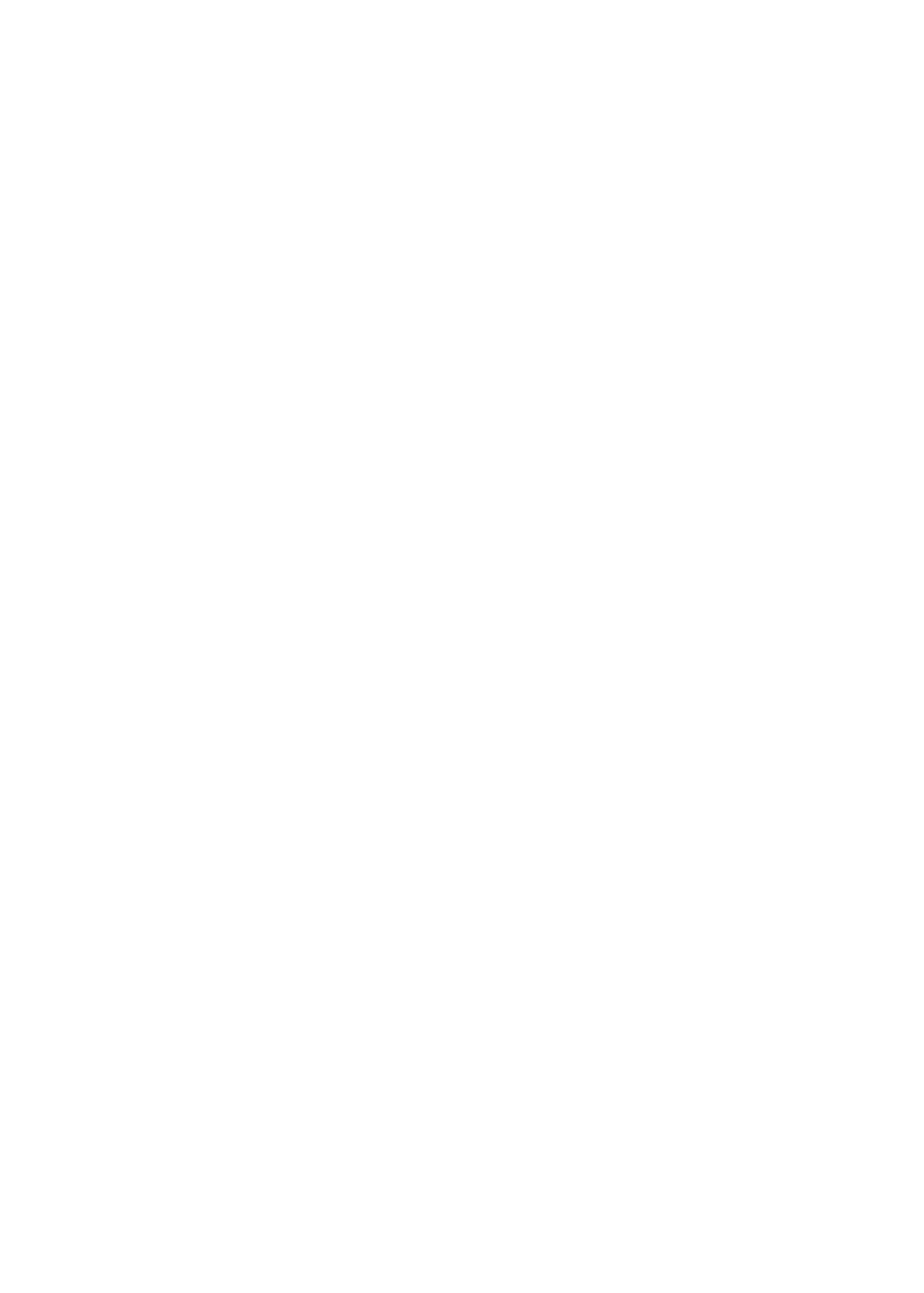# **Table of Contents**

| EN        | - Instructions for use | 5  |
|-----------|------------------------|----|
| <b>FR</b> | - Mode d'emploi        | 21 |
| <b>PT</b> | - Instruções de uso    | 38 |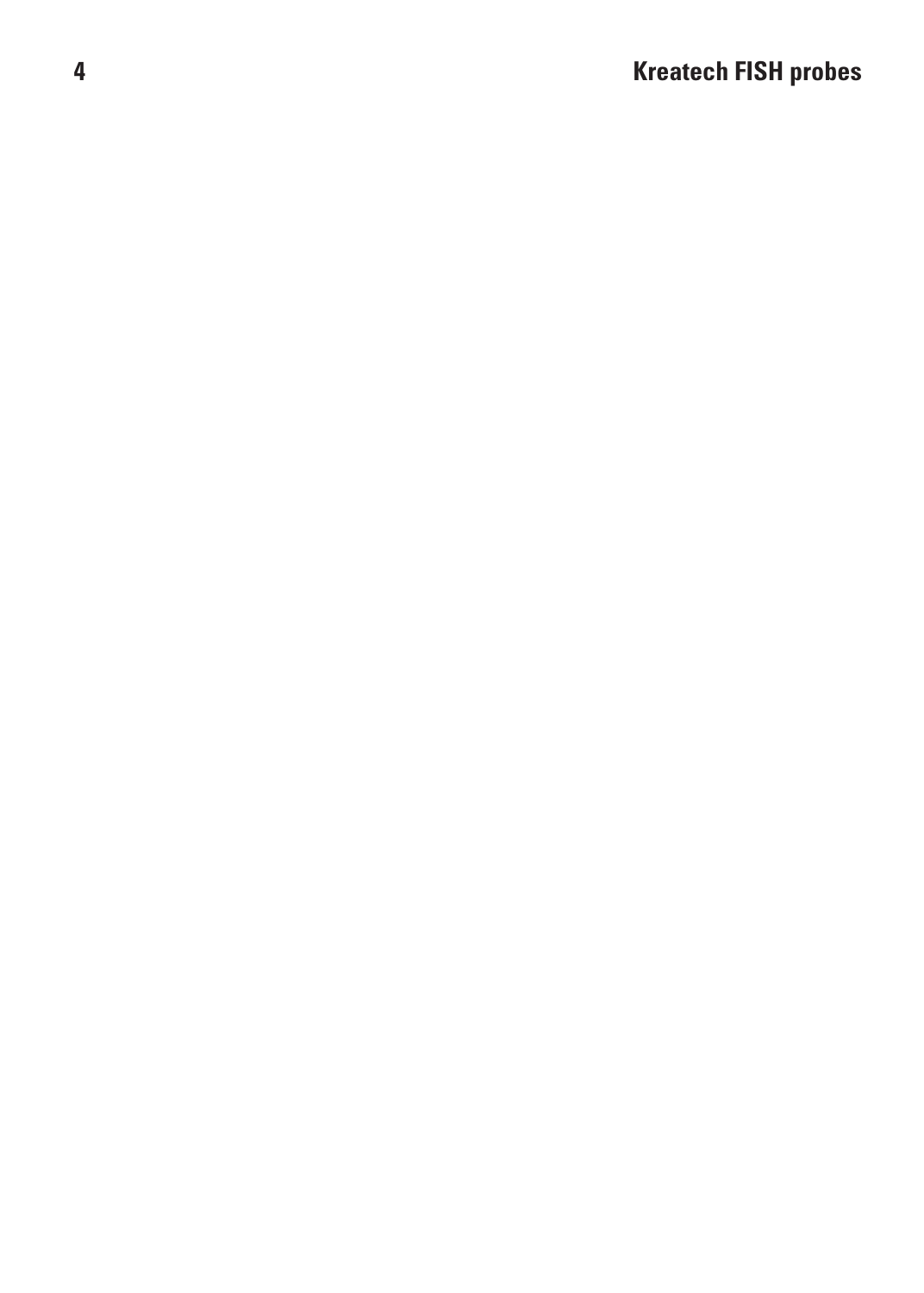#### **Kreatech FISH probes 5**

# **FISH Procedure 1 Instructions for use**

**Formalin-fixed paraffin-embedded tissue**

## **Using KreatechTM FISH probes**

Fluorescent *in situ* hybridization (FISH) is used to identify, or label target genomic sequences so that their location can be studied. DNA sequences from appropriate, chromosome specific probes are first labeled with reporter molecules. The labeled DNA probe is then hybridized to the target DNA in the nuclei of the tissue. After washing, the specimen is screened for the reporter molecules by fluorescence microscopy.

#### **KREATECH REPEAT-FREE FISH probes do not contain Cot-1 DNA. Hybridization efficiency is therefore increased and background, due to unspecific binding, is greatly reduced.**

This protocol is developed for Research Use Only (RUO) Kreatech FISH probes.

For optimal results on paraffin embedded tissue sections it is advised to use Kreatech's complete Pre-treatment kits (KI-60004, KI-60007) which include a specially optimized "Instruction for Use" protocol. For more info consult our website: **http://www.LeicaBiosystems.com/ ihc-ish/kreatech-fish-probes/**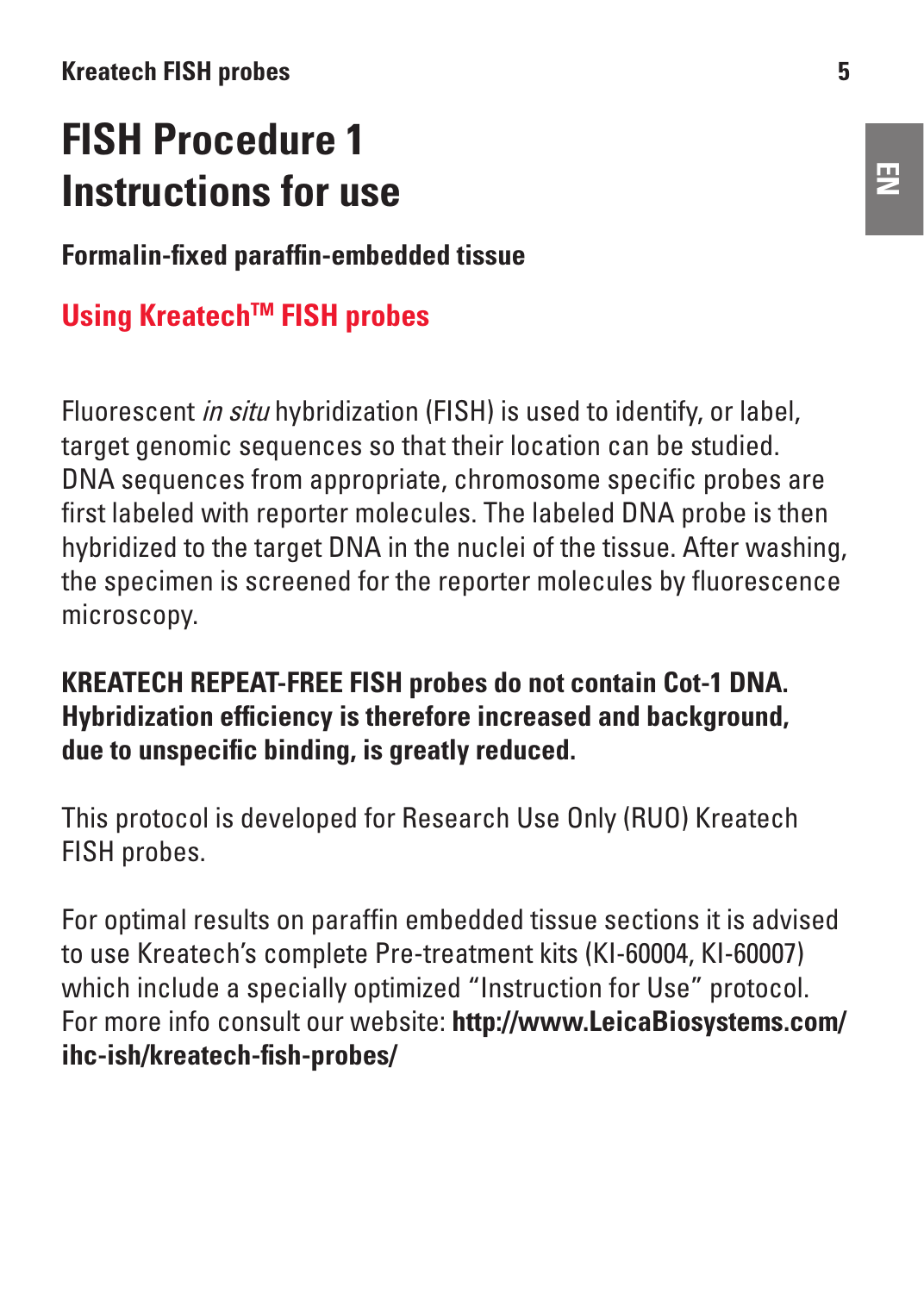As an alternative the following protocols can also be used:

# **Slide pretreatment**

- 1. Mount 4 6 μm formalin-fixed paraffin-embedded (FFPE) tissue sections on positively charged slides.
- 2. Bake mounted FFPF tissue sections for 2 hours at 80 °C or 16 hours at 56 °C.
- 3. De-paraffinize slides in xylene or xylene substitute, incubate for 2 x 10 minutes (min) at room temperature (RT).
- 4. Re-hydrate slides in 100%, 85% and 70% ethanol, incubate for 3 min each at RT.
- 5. Place slides in deionized H<sub>2</sub>O (dH<sub>2</sub>O), incubate for 3 min at RT.

**Proceed with Protocol I or Protocol II.**

## **Protocol I (standard protocol, if not satisfactory use protocol II)**

- 1. Pre-warm 0.01 M sodium citrate pH 6.0 to 96 98 °C.
- 2. Pre-warm 0.01 M HCl to 37 °C (if not using Ready-to-Use (RtU) pepsin (LK-101A)).
- 3. Place slides in 0.01 M sodium citrate pH 6.0 at 96 98 °C, incubate for 15 min.
- 4. Place slides in dH $_{\rm 2}$ O, incubate for 2 min at RT.
- 5. Add pepsin to pre-warmed 0.01 M HCl to reach a final concentration of 0.025%. (if not using RtU pepsin (LK-101A)).
- 6. Digest slides in 0.025% pepsin in 0.01 M HCl at 37 °C or cover tissue in RtU pepsin (LK-101A) at RT, incubate for 5 - 45 min, (time depending on tissue fixation and tissue type).
- 7. Place slides in dH $_{\rm 2}$ O, incubate for 1 min at RT.
- 8. Place slides in 1 x PBS, pH 7.4 or 2 x SSC, pH 7.0, incubate for 5 min at RT.
- 9. Dehydrate slides in 70%, 85%, and 100% ethanol, incubate for 1 min each at RT. Air-dry at RT.

Proceed with Probe preparation.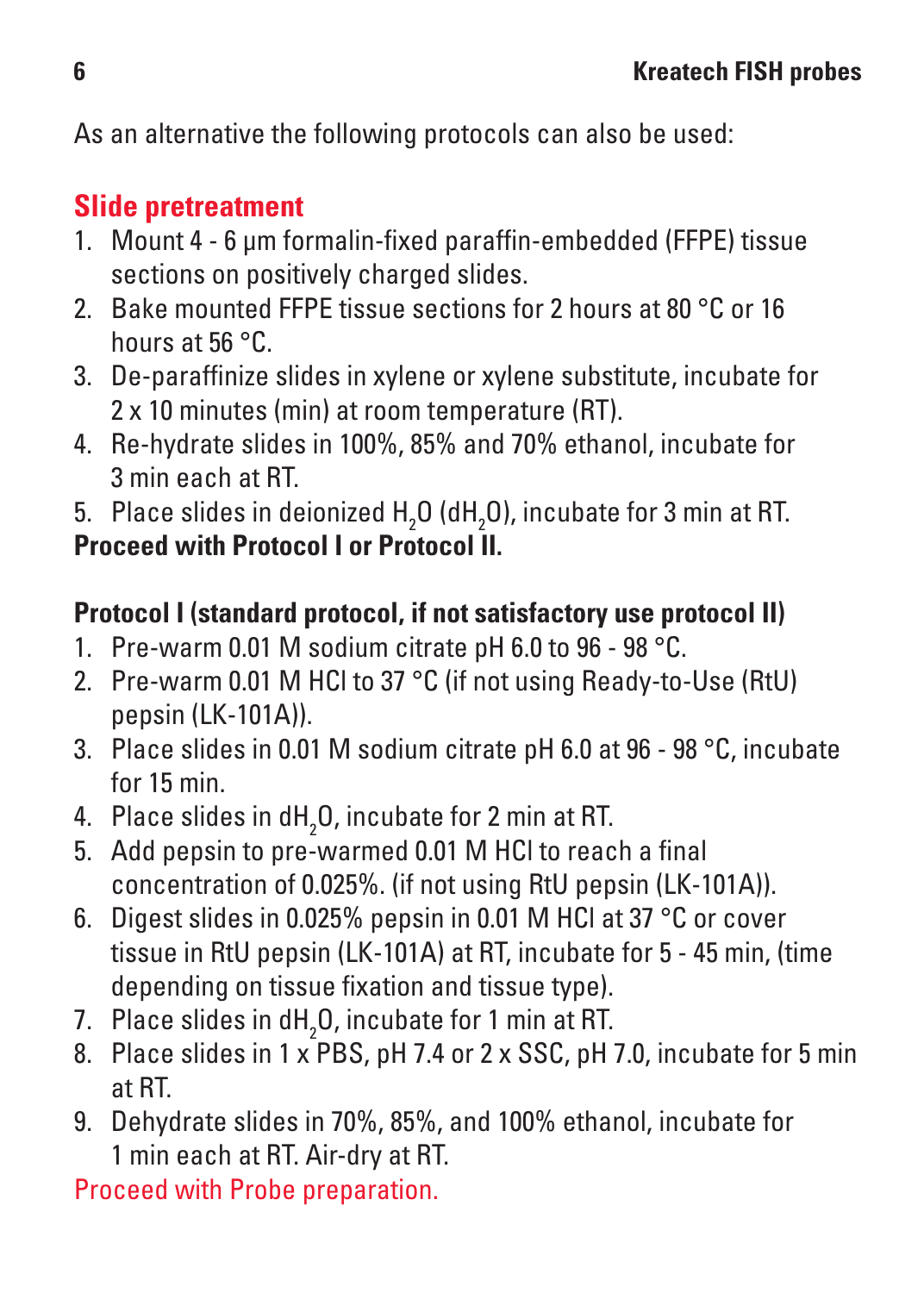## **Protocol II (for heavily cross-linked samples)**

- 1. Pre-warm 8% sodium thiocyanate to 80 °C.
- 2. Pre-treat slides with 0.2 M HCl, incubate for 20 min at RT.
- 3. Place slides in  $dH_2O$ , incubate for 3 min at RT.
- 4. Pre-warm 0.01 M HCl to 37 °C (if not using RtU pepsin (LK-101A)).
- 5. Place slides in pre-warmed 8% sodium thiocyanate in dH $_{\rm 2}$ O at 80 °C, incubate for 30 min.
- 6. Place slides in 2 x SSC, pH 7.0, incubate for 3 min at RT.
- 7. Add pepsin to pre-warmed 0.01 M HCl to a final concentration of 0.025% (if not using RtU pepsin (LK-101A)).
- 8. Digest slides in 0.025% pepsin in 0.01 M HCl at 37 °C or cover tissue in RtU pepsin (LK-101A) at RT, incubate for 5 - 45 min, (time depending on tissue fixation and tissue type).
- 9. Place slides in  $dH_2O$ , incubate for 1 min at RT.
- 10. Place slides in 1 x PBS, pH 7.4 or 2 x SSC, pH 7.0, incubate for 5 min at RT.
- 11. Dehydrate slides in 70%, 85%, and 100% ethanol, incubate for 1 min each at RT. Air-dry at RT.

Proceed with Probe preparation.

# **Probe preparation**

Briefly spin down probe vial, vortex probe vial and briefly spin down again before use. Allow probe to reach RT before use.

Research Use Only (RUO) Kreatech FISH probes are supplied Ready- -to-use (RtU) unless specified otherwise in the product documentation. Consult label on vial and specific probe pack insert for dilution specifics.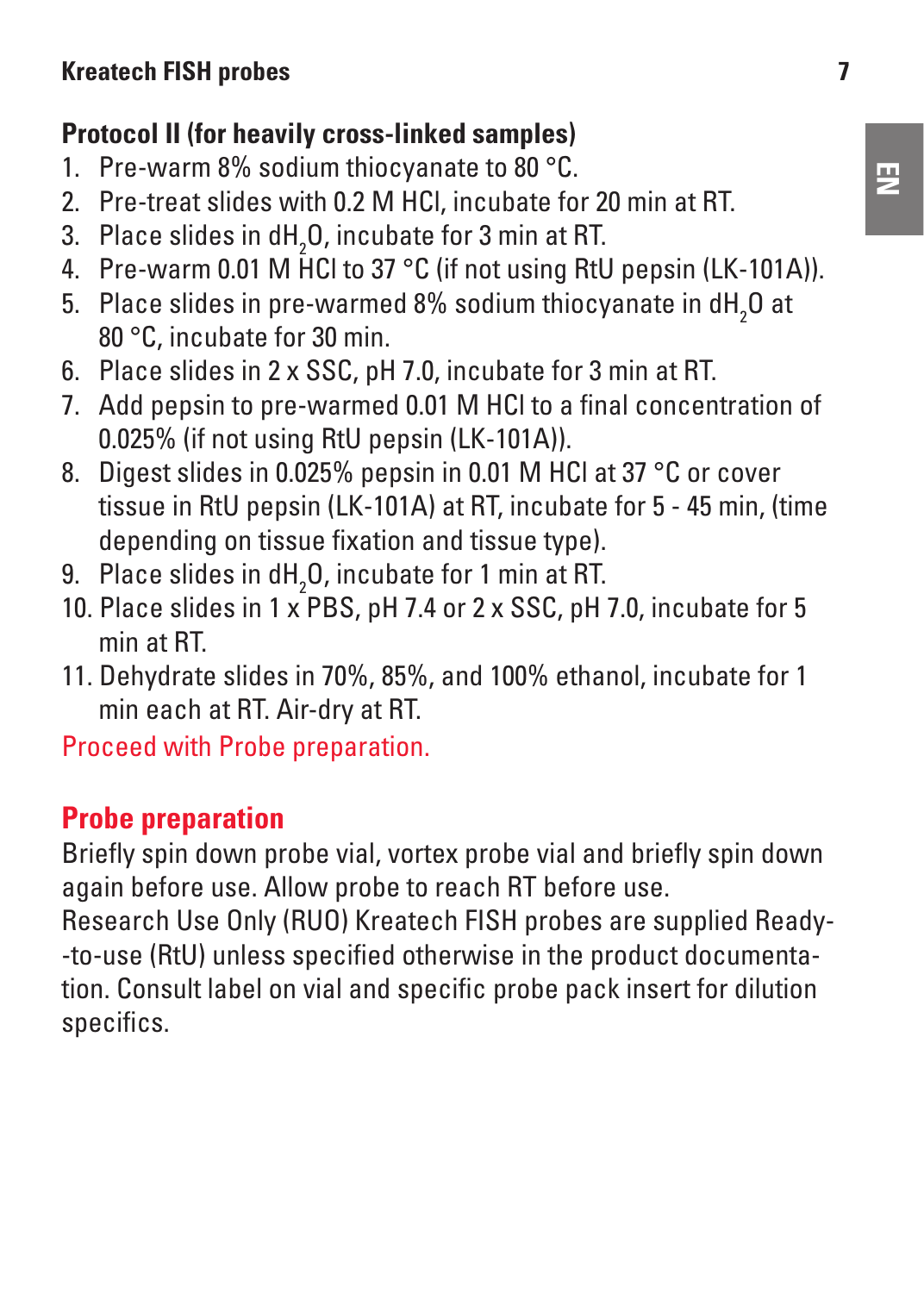# **Co-denaturation:**

- 1. Apply 10 μl of probe or probe-mix per 22 x 22 mm field.
- 2. Cover with glass coverslip and seal with Fixogum (LK-071A) or rubber cement.
- 3. Denature sample and probe on a ThermoBrite (TS-01/02) for 5 min at 80 °C.

# **Hybridization:**

Incubate overnight at 37 °C in a ThermoBrite (TS-01/02) or in a humidified chamber.

# **Post-Hybridization Wash:**

- 1. Pre-warm Wash Buffer I (0.4 x SSC / 0.3% Igepal) (LK-102A) to 72 °C.
- 2. Remove rubber cement.
- 3. Place up to 14 slides in 200 ml of Wash Buffer II (2 x SSC / 0.1% Igepal) (LK-103A), incubate for 2 min at RT. Slide off coverslips. Re-use only once for a total of 28 slides.
- 4. Place up to 14 slides in 200 ml of pre-warmed Wash Buffer I (0.4  $x$  SSC / 0.3% Igepal) (LK-102A), incubate for 2 min at 72 °C (+1 °C) without agitation. Re-use only once for a total of 28 slides.
- 5. Place up to 14 slides in 200 ml of fresh Wash Buffer II (2 x SSC / 0.1% Igepal) (LK-103A), incubate for 1 min at RT without agitation. Re-use only once for a total of 28 slides.
- 6. Dehydrate in fresh 70%, 85% and 100% ethanol, incubate for 1 min each at RT. Air-dry at RT and proceed to Counterstaining.

# **Counterstaining:**

Apply 15 μl DAPI counterstain (LK-095A (0.1 μg/ml) or LK-096A (1 μg/ ml)) and apply glass coverslip. DAPI can be diluted in counterstain diluent (LK-097A) to obtain desired concentration. Place slides in the dark and allow 10 - 15 min for counterstain to develop. Proceed with microscopy.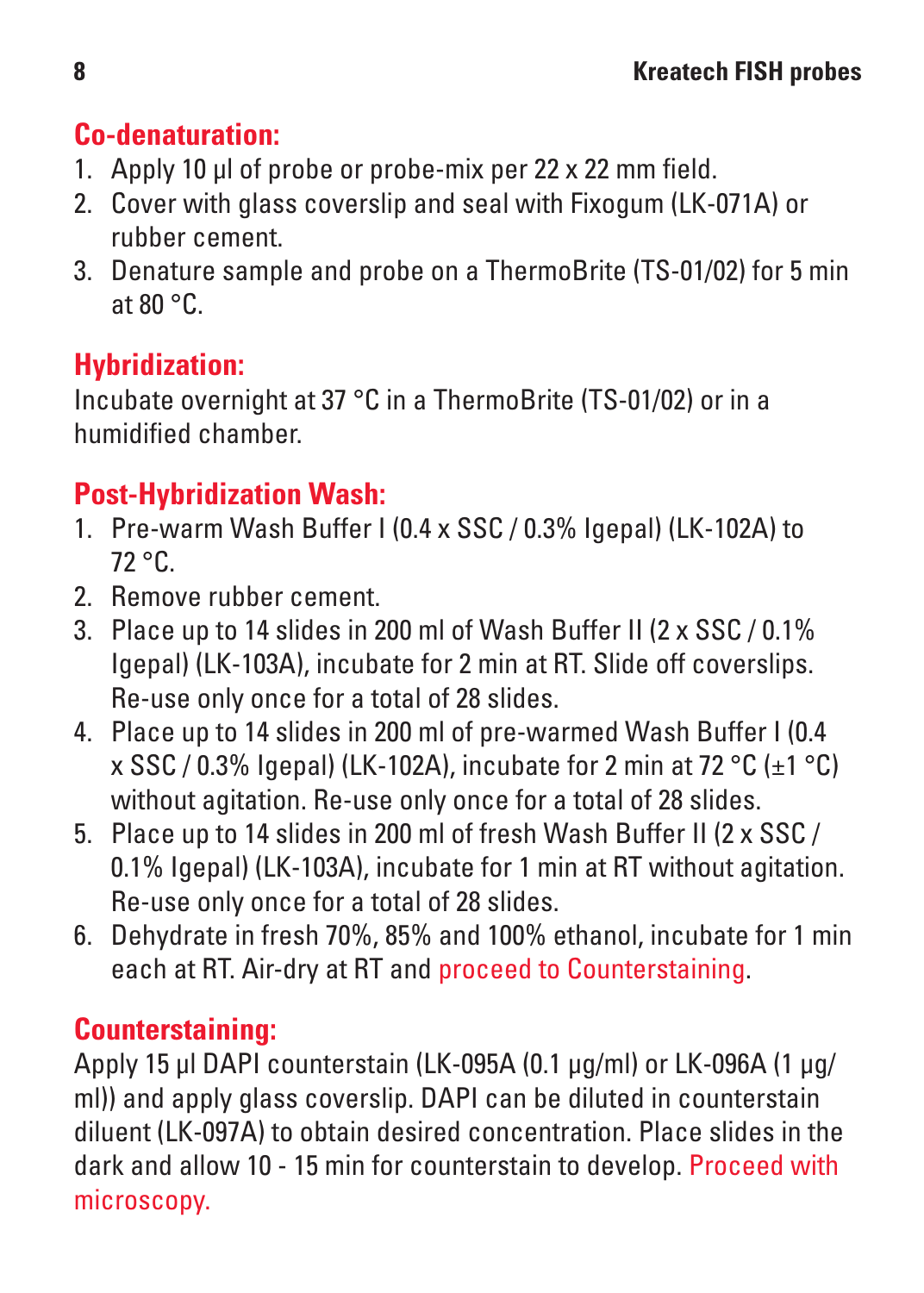## **Recommendations for fluorescence microscopy:**

For optimal visualization use a well maintained and regularly calibrated microscope equipped with a 100W mercury lamp or other appropriate light source and a 63x or 100x fluorescence objective. Triple band-pass filters (DAPI/FITC/Cy3 or DAPI/FITC/TRITC) are used to view multiple colors, single band-pass filters are used for individual color visualization.

Suitable excitation and emission range for Kreatech fluorophores:

| Fluorophore         | Excitation      | Emission        |
|---------------------|-----------------|-----------------|
| PlatinumBright™ 415 | $429 \pm 20$ nm | $470 \pm 30$ nm |
| PlatinumBright™ 495 | $495 \pm 20$ nm | $525 \pm 30$ nm |
| PlatinumBright™ 550 | $546 + 12$ nm   | $580 \pm 30$ nm |

# **Troubleshooting**

Check protein digestion and pre-treatment by applying 15 μl DAPI counterstain and evaluate slides using a fluorescence microscope equipped with a DAPI filter. A 15 min protein digestion is normally sufficient for a wide range of breast tumors. Remove coverslip and soak tissue in 2 x SSC, pH 7.4 for 2 min at RT. Prolong protein digestion by 2 - 20 min if sample is not sufficiently digested. Use a fresh sample and reduce protein digestion time if the sample is over-digested.

#### **Alternative protocol for probe denaturation (separate probe and sample denaturation):**

- 1. Denature slide in 70% formamide /  $2 \times$  SSC, pH 7.0 at 72 °C ( $\pm$ 1 °C) for 2 min.
- 2. Dehydrate in ice cold (-20 °C) 70%, 85%, and 100% ethanol for 2 min each. Air-dry.
- 3. Denature probe mix at 90 °C for 10 min and then place on ice.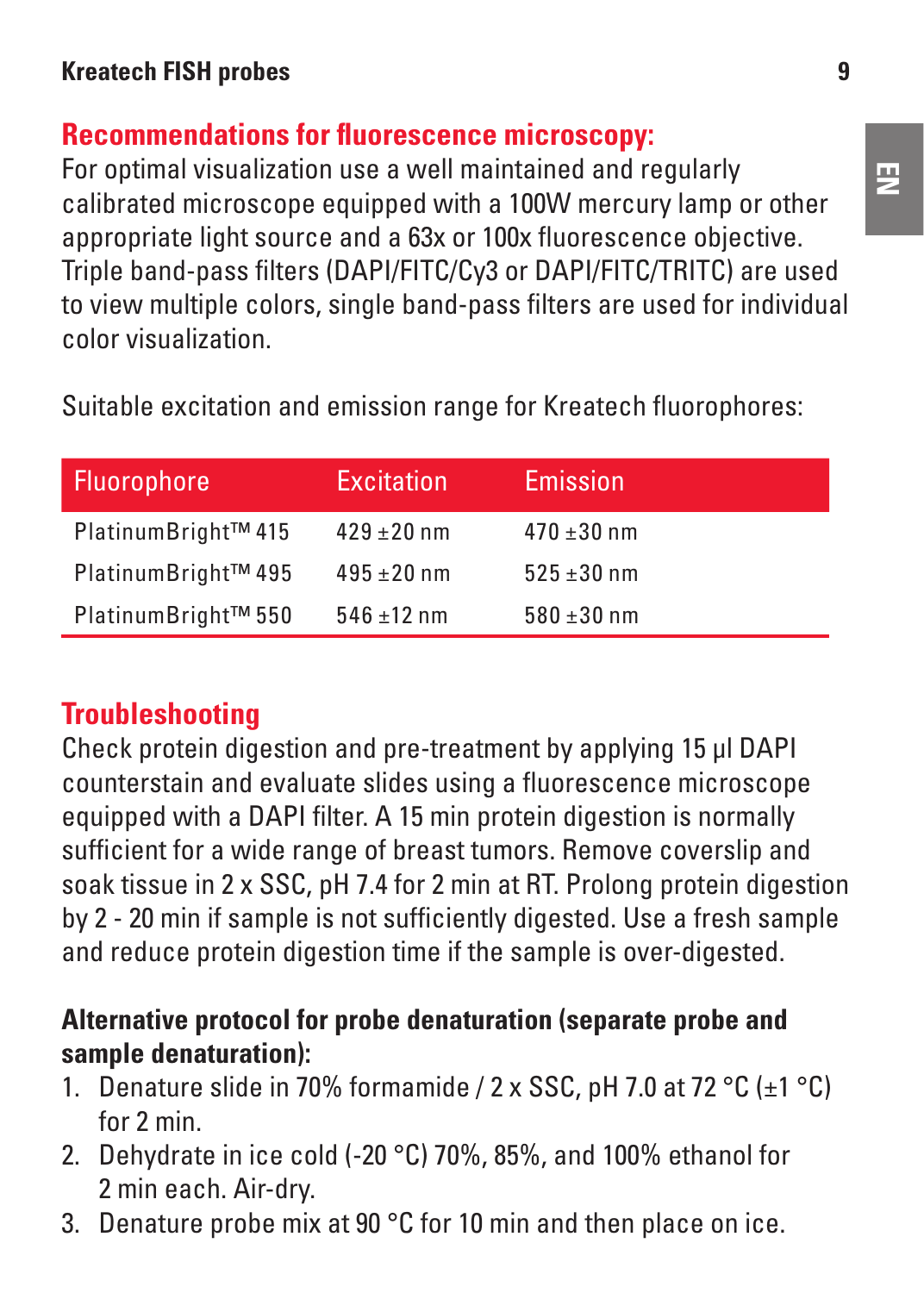- 4. Briefly spin down probe vial, vortex probe vial and then spin down probe vial again.
- 5. Apply probe to denatured slide, cover with glass coverslip, seal with rubber cement and proceed with Hybridization.

# **Frequently asked questions**

I have weak or no signals

- Re-hybridize making sure that the probe has been mixed correctly and that it is at RT before use.
- Re-hybridize making sure that the stringency wash (Wash Buffer I) is at the right temperature (72 °C ( $\pm$ 1 °C)).
- Account for temperature drop when adding slides to pre-warmed reagents.
- Tissue digestion not optimal (under-digested) soak off cover slip in 2 x SSC, pH 7.0 for 2 min at RT. Prolong protein digestion by 2 - 20 min.
- Tissue digestion not optimal (over-digested) Discard slide and start with fresh section. Reduce protein digestion by at least 10 min.
- Use a minimum of 10 ul of probe per 22 x 22 mm coverslip.
- Check microscope filters and light source are correct and in full working order.

I have high background.

- Tissue digestion not optimal. Under-digested tissue increase background. Soak off cover slip in 2 x SSC, pH 7.0 for 2 min at RT. Prolong protein digestion by 2 - 20 min.
- Increase the temperature of the stringency wash (Wash Buffer I) when washing slides.

I have cross-hybridization when using Centromeric probes.

• Increase the temperature of the stringency wash (Wash Buffer I) when washing slides.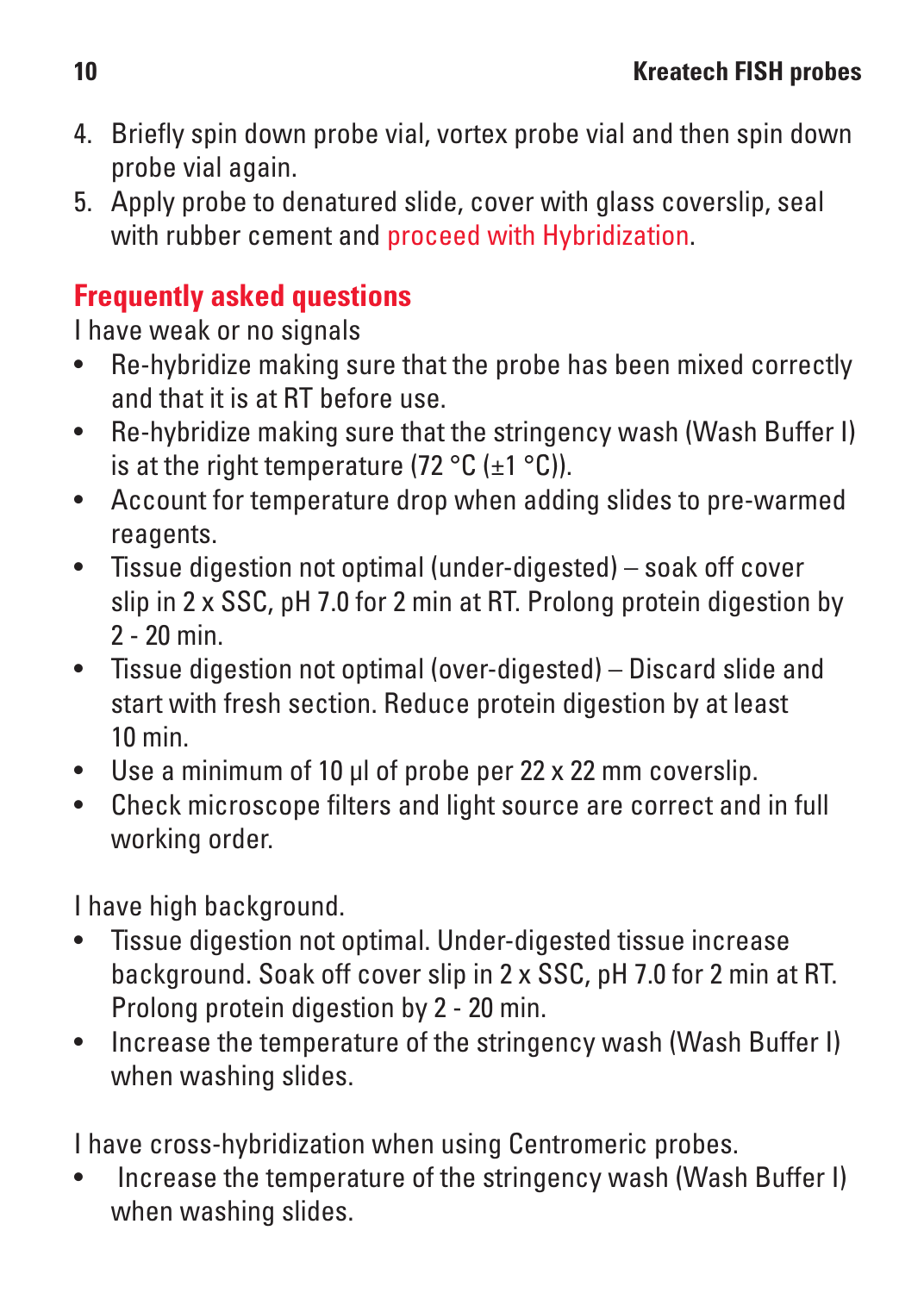#### **Kreatech FISH probes 11**

Minimum probe application:

| <b>Glass cover slip size</b> | Minimum probe application |  |
|------------------------------|---------------------------|--|
| $22x22$ mm                   | 10 ul                     |  |
| $22x32$ mm                   | 15 ul                     |  |
| $22 \times 50$ mm            | $23$ ul                   |  |

#### **Procedural recommendations:**

Temperature and buffer concentration (stringency) of hybridization and washing are important, as lower stringency can result in non-specific binding of the probe to other sequences, and higher stringency can result in a lack of signal. Incomplete denaturation of target DNA and/or probe DNA can result in lack of signal

#### **Material required, but not supplied: Reagents:**

- 1. Xylene
- 2. Formamide
- 3. Ethanol 100%, 85% and 70%
- 4. 0.01 M sodium citrate pH 6.0 or 8% sodium thiocyanate
- 5. 0.01 M HCl and 0.2M HCl
- 6. Pepsin Solution RtU (LK-101A)
- 7. 1 x PBS, pH 7.4
- 8. 2 x SSC, pH 7.0
- 9. Wash Buffer I (0.4 x SSC / 0.3% Igepal) (LK-102A)
- 10. Wash Buffer II (2 x SSC / 0.1% Igepal) (LK-103A)
- 11. DAPI counterstain (LK-095A (0.1 μg/ml) or LK-096A (1 μg/ml))
- 12. Counterstain diluent (LK-097A)
- 13. Fixogum (LK-071A) or rubber cement

#### **Material required, but not supplied: equipment:**

- 1. ThermoBrite (TS-01/02) or ThermoBrite Elite (See www.LeicaBiosystems.com for more information)
- 2. Incubator at 37 °C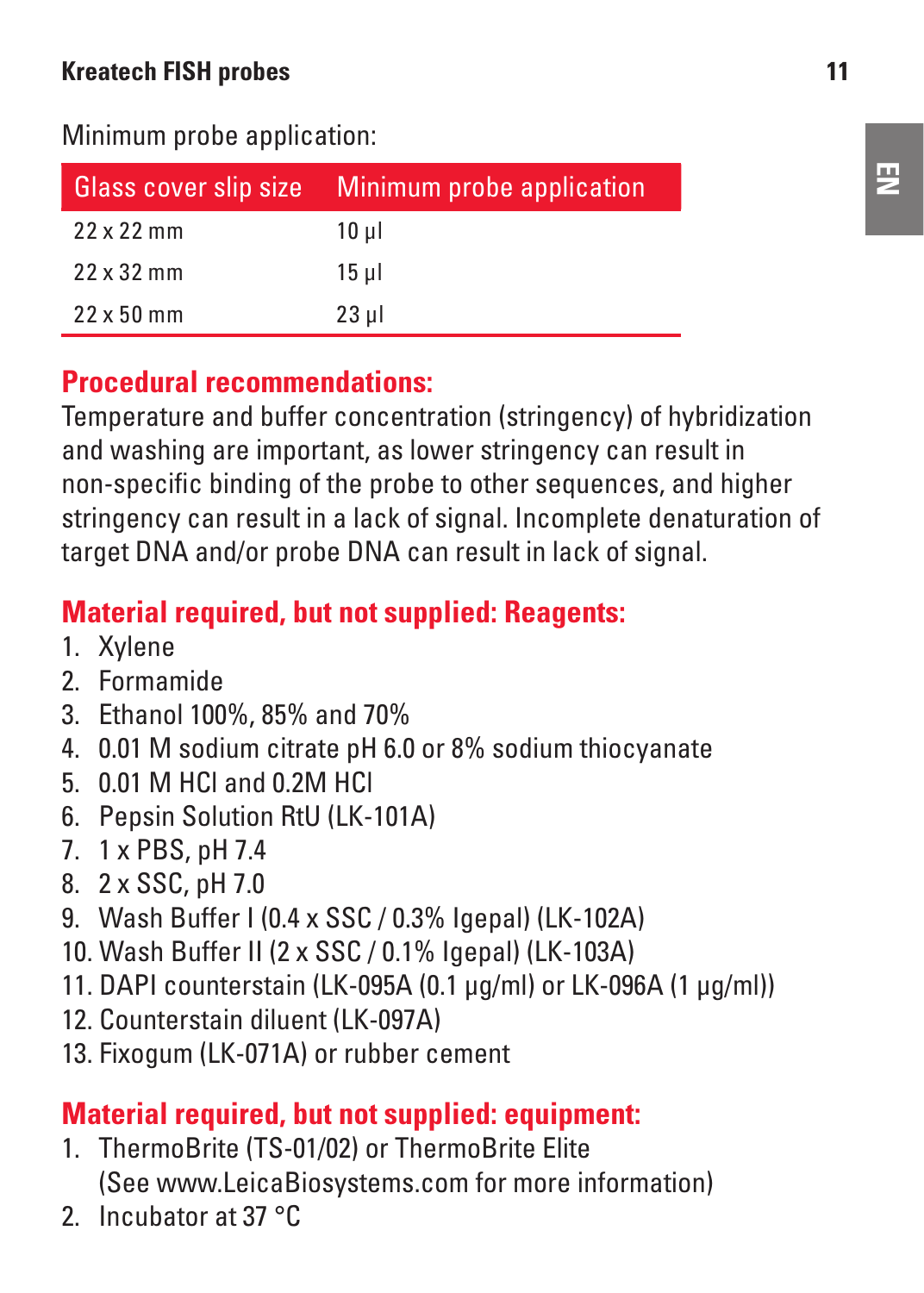- 3. Water bath with accurate temperature from 37 °C to 90 °C
- 4. Plastic or glass Coplin jar
- 5. Variable micropipettes (1 μl 200 μl)
- 6. Fluorescence microscope equipped with suitable filters (see recommendations for fluorescence microscopy)

# **Warnings and precautions:**

- 1. For professional use only. In case of emergencies check SDS sheets for safety information.
- 2. DNA probes and hybridization buffers contain formamide which is a teratogen; do not inhale or allow skin contact. Wear gloves and a lab coat when handling DNA probes and DAPI counterstain.
- 3. All materials should be disposed of according to your institution's guidelines for hospital waste disposal.
- 4. Labelling according Regulation OSHA HazCom Standard (2012) requirements.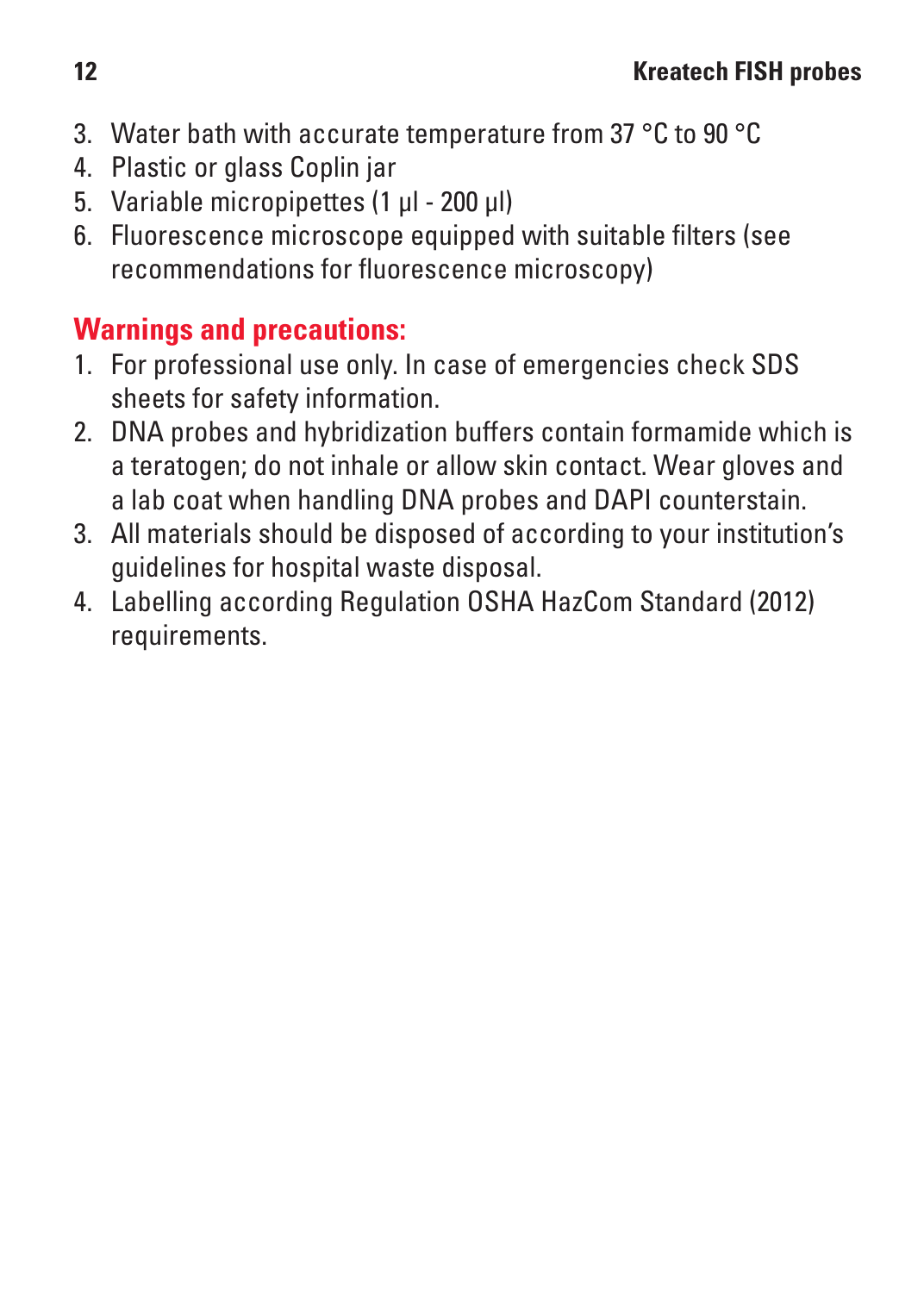#### **Kreatech FISH probes 13**

# **FISH Procedure 2 Instructions for use**

**Cell Preparations**

## **Using KreatechTM FISH probes**

Fluorescent *in situ* hybridization (FISH) is used to identify, or label, target genomic sequences so that their location can be studied. DNA sequences from appropriate, chromosome specific probes are first labeled with reporter molecules. The labeled DNA probe is then hybridized to the metaphase chromosomes or interphase nuclei on a slide. After washing, the specimen is screened for the reporter molecules by fluorescence microscopy.

#### **KREATECH REPEAT-FREE FISH probes do not contain Cot-1 DNA. Hybridization efficiency is therefore increased and background, due to unspecific binding, is greatly reduced.**

This protocol is developed for Research Use Only (RUO) Kreatech FISH probes.

For use on **cells** from **peripheral blood cultures** or direct preparations prepared by **standard cytogenetic methods**, see: The ACT cytogenetics laboratory manual. 3rd ed. New York: Raven Press; 1996.

For optimal results it is advised to use Kreatech's complete Pretreatment kits (KI-60005 or KI-60006) which include a specially optimized "Instruction for Use" protocol.

For more info consult our website: **http://www.LeicaBiosystems.com/ ihc-ish/kreatech-fish-probes/**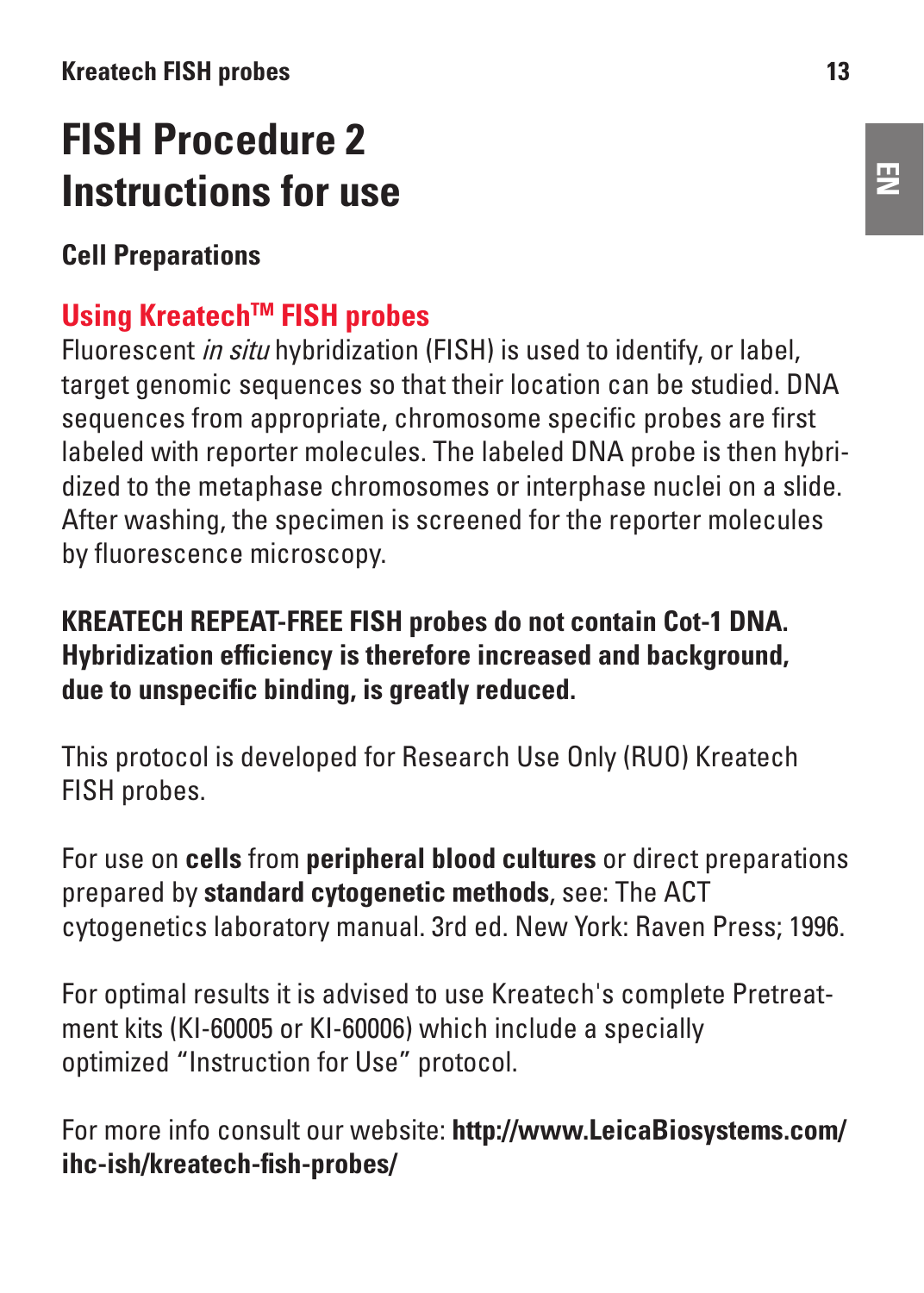As an alternative the following protocols can also be used:

## **Pretreatment:**

## **Protocol I (standard protocol, if not satisfactory use protocol II)**

- 1. To age the slides, bake the slides for 10 minutes (min) at 80 °C. then allow slides to cool down to room temperature (RT).
- 2. Place slides in freshly prepared 70% acetic acid (in deionized  $H<sub>2</sub>$ O(d $H<sub>2</sub>$ O)), incubate for 1 min at RT.
- 3. Place slides in 1 x PBS, pH 7.4, incubate for 30 seconds (s) at RT.
- 4. Place slides in 1 x PBS, pH7.4, incubate for 5 min at RT.
- 5. Dehydrate slide in 70%, 85% and 100% ethanol, incubate for 1 min each at RT. Air-dry at RT.

Proceed with Probe preparation.

### **Protocol II (for slides with high cytoplasmic background or direct preps (amniotic fluid or chronic villi))**

- 1. Pre-warm 2 x SSC, pH 7.0 and 0.01 M HCl at 37 °C
- 2. Place dry sample slides in pre-warmed 2 x SSC, pH 7.0, incubate at  $37°C$  for  $2$  min.
- 3. Add pepsin to the pre-warmed 0.01 M HCl to a final concentration of 0.005%.
- 4. Place slides in 0.005% pepsin solution in 0.01 M HCl and incubate at 37 °C for 5 - 15 min (depending on the amount of cytoplasmic background).
- 5. Place slides in 1 x PBS, pH 7.4, incubate for 3 min at RT.
- 6. Post-fix slides by incubating in 1% buffered formaldehyde in 1 x PBS / 20 mM  $\mathrm{MgCl}_{2}$  for 10 min at RT.
- 7. Place slides in 1 x  $\overline{PBS}$ , pH 7.4, incubate for 3 min at RT.
- 8. Dehydrate slide in 70%, 85% and 100% ethanol, incubate for 1 min each at RT. Air-dry at RT.

Proceed with Probe preparation.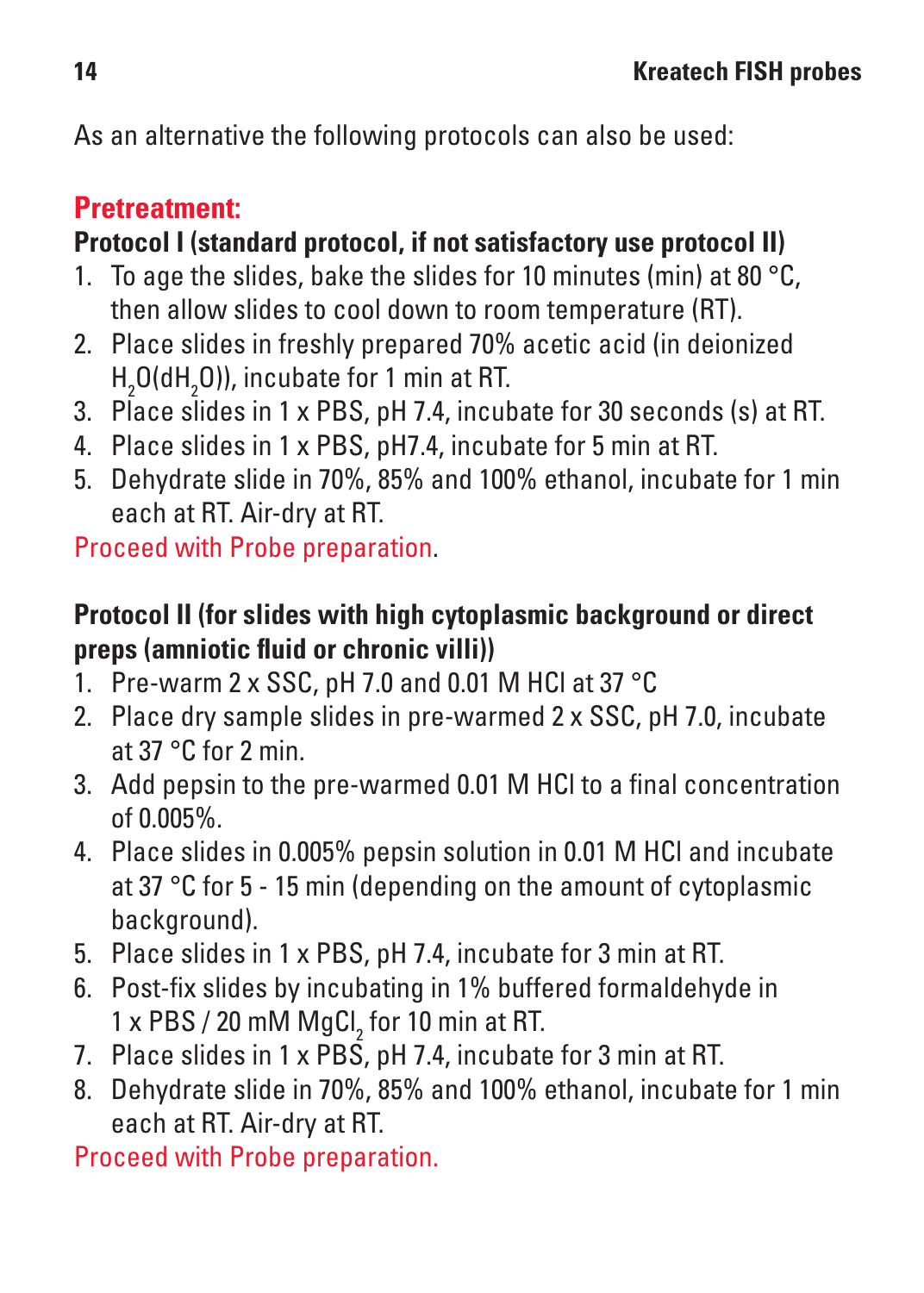## **Probe preparation**

Briefly spin down probe vial, vortex probe vial and briefly spin down again before use. Allow probe to reach RT before use.

Research Use Only (RUO) Kreatech FISH probes are supplied Ready to-Use (RtU).

Centromere, Subtelomere and Whole chromosome FISH probes are provided in 5 x concentrated formats and must be diluted with the provided hybridization buffer and/or other concentrated probes. Consult label on vial and specific probe package insert for dilution specifics.

# **Co-denaturation:**

- 1. Apply 10 μl of probe or probe-mix per 22 x 22 mm field.
- 2. Cover with glass coverslip and seal with Fixogum (LK-071A) or rubber cement.
- 3. Denature sample and probe on a ThermoBrite (TS-01/02) for 5 min at 75 °C.

# **Hybridization:**

Incubate overnight at 37 °C in a ThermoBrite (TS-01/02) or in a humidified chamber.

# **Post-Hybridization Wash:**

- 1. Pre-warm Wash Buffer I (0.4 x SSC / 0.3% Igepal) (LK-102A) to 72 °C.
- 2. Remove rubber cement.
- 3. Place up to 14 slides in 200 ml of Wash Buffer II (2 x SSC / 0.1% Igepal) (LK-103A), incubate for 2 min at RT. Slide off coverslips. Re-use only once for a total of 28 slides.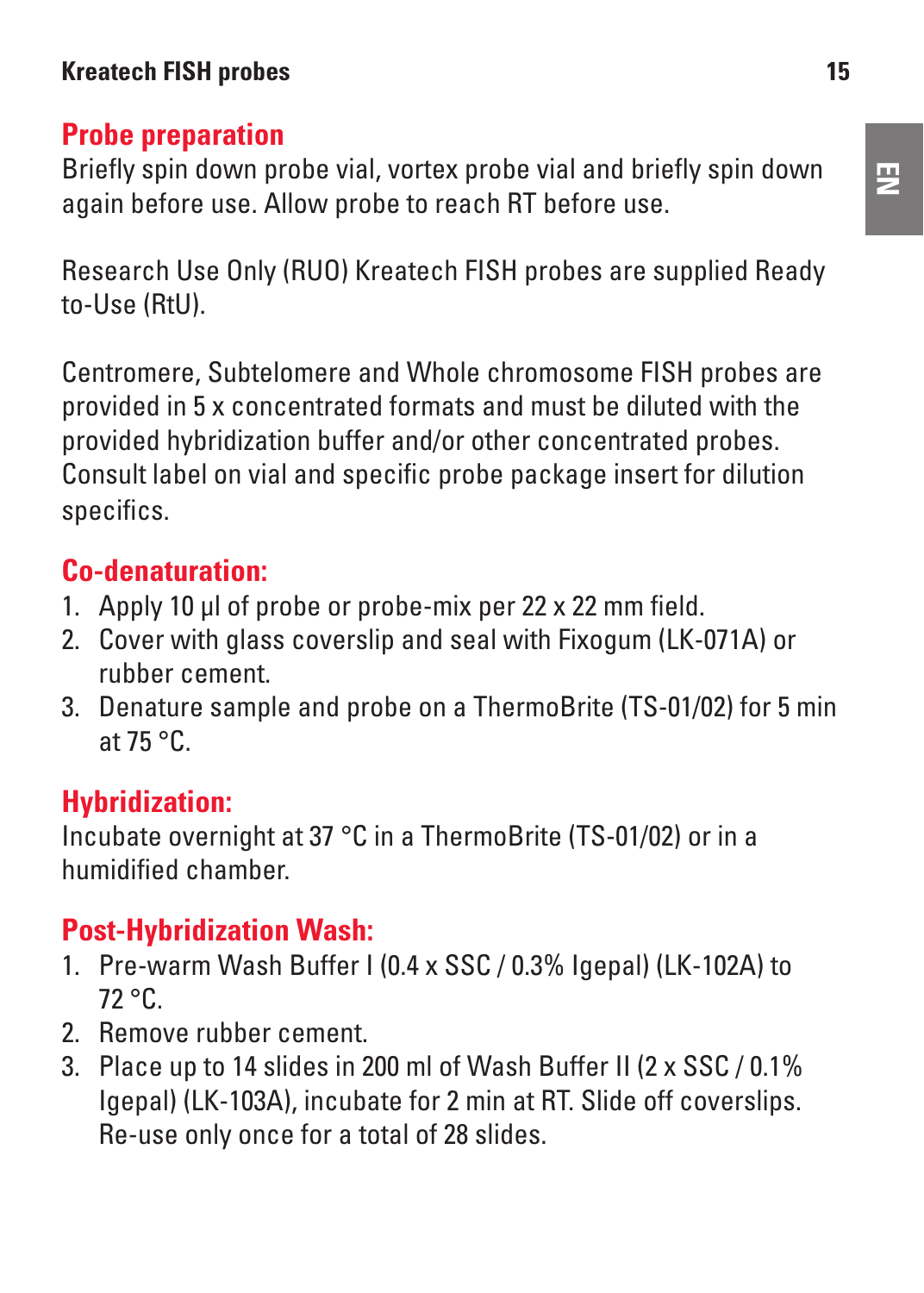- 4. Place up to 14 slides in 200 ml of pre-warmed Wash Buffer I (0.4 x SSC / 0.3% Igenal) (LK-102A), incubate for 2 min at 72 °C (+1 °C) without agitation. Re-use only once for a total of 28 slides.
- 5. Place up to 14 slides in 200 ml of fresh Wash Buffer II (2 x SSC / 0.1% Igepal) (LK-103A), incubate for 1 min at RT without agitation. Re-use only once for a total of 28 slides.
- 6. Dehydrate slides in 70%, 85% and 100% ethanol, incubate for 1 min each at RT. Air-dry at RT.

Proceed to Counterstaining.

## **Counterstaining:**

Apply 15 μl DAPI counterstain (LK-095A (0.1 μg/ml) or LK-096A (1 ug/ml)) and apply glass coverslip. DAPI can be diluted in counterstain diluent (LK-097A) to obtain desired concentration. Place slides in the dark and allow 10 - 15 min for counterstain to develop. Proceed with microscopy.

#### **Recommendations for fluorescence microscopy:**

For optimal visualization use a well maintained and regularly calibrated microscope equipped with a 100W mercury lamp or other appropriate light source and a 63x or 100x fluorescence objective. Triple band-pass filters (DAPI/FITC/Cy3 or DAPI/FITC/TRITC) are used to view multiple colors, single band-pass filters are used for individual color visualization.

Suitable excitation and emission range for Kreatech fluorophores:

| Fluorophore         | Excitation      | Emission        |
|---------------------|-----------------|-----------------|
| PlatinumBright™ 415 | $429 + 20$ nm   | $470 \pm 30$ nm |
| PlatinumBright™ 495 | $495 \pm 20$ nm | $525 \pm 30$ nm |
| PlatinumBright™ 550 | $546 + 12$ nm   | $580 + 30$ nm   |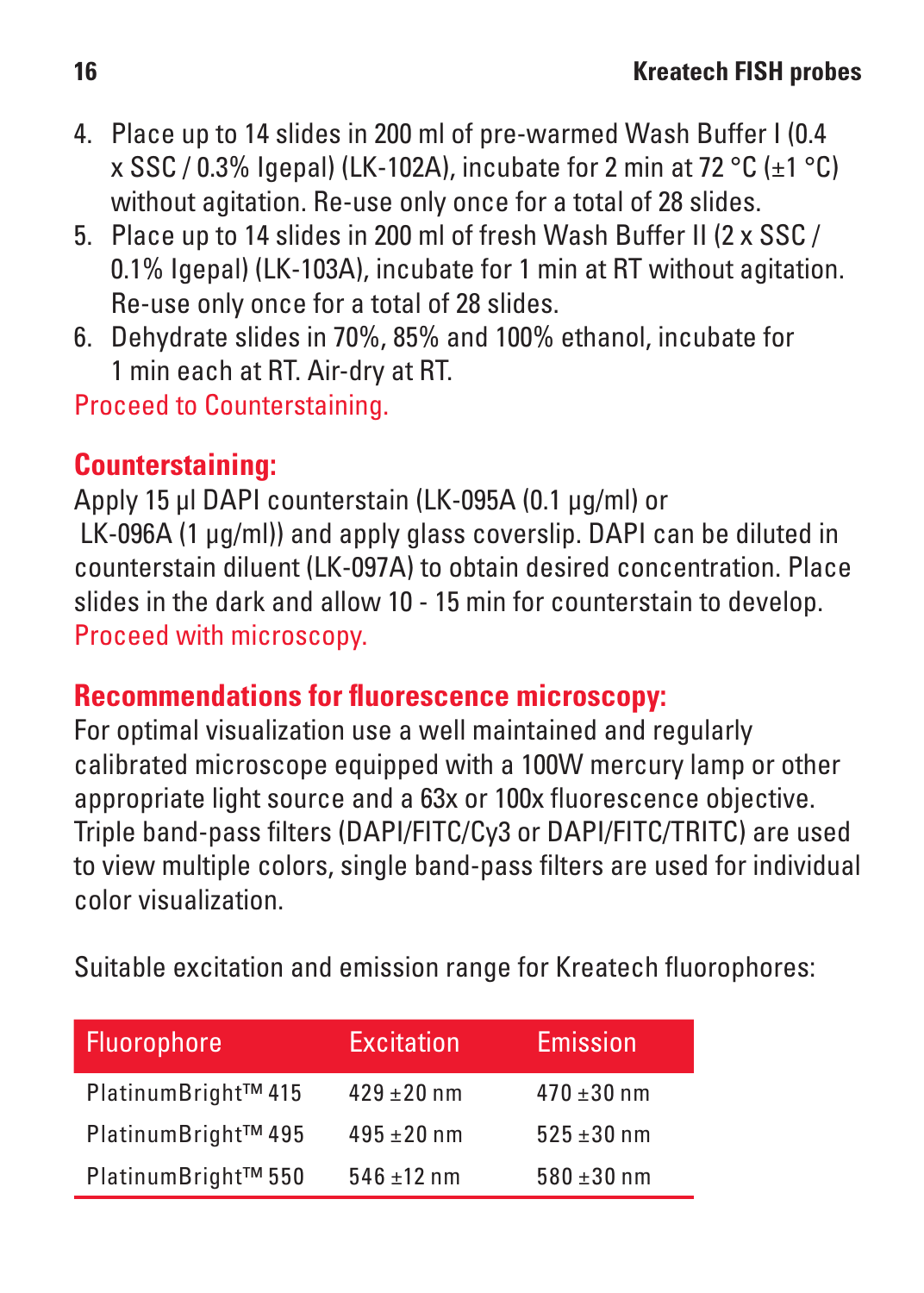# **Troubleshooting**

# **Alternative protocol for cytology specimens:**

- 1. Pre-warm 50 ml of 2 x SSC / 0.5% Igepal (LK-105B) in a Coplin jar to 37 °C in a water bath. Place prepared slides in the Coplin jar and incubate for 15 minutes.
- 2. Dehydrate slides in 70%, 85%, and 100% ethanol, incubate for 1 min each at RT. Air-dry at RT.

Proceed with Probe preparation.

## **Alternative protocol for probe denaturation (separate probe and sample denaturation):**

- 1. Prewarm 70% formamide / 2 x SSC, pH 7.0 to 72 °C.
- 2. Denature slides in 70% formamide / 2 x SSC, pH 7.0, incubate at 72 °C  $(+1$  °C) for 2 min.
- 3. Dehydrate slides in ice cold (-20 °C) 70%, 85%, and 100% ethanol, incubate for 2 min each. Air-dry at RT.
- 4. Denature probe mix at 90 °C for 10 min and directly place on ice.
- 5. Briefly spin down probe vial, vortex probe vial and then spin down probe vial again.
- 6. Apply probe to denatured slide, cover with glass coverslip, seal with rubber cement.

Proceed with Hybridization.

# **Frequently asked questions**

I have weak or no signals

- Re-hybridize making sure that the probe has been mixed correctly and that it is at RT before use.
- Re-hybridize making sure that the stringency wash (Wash Buffer I) is at the right temperature (72 °C (+1 °C)).
- Account for temperature drop when adding slides to pre-warmed reagents.
- Use a minimum of 10 ul of probe per 22 x 22 mm coverslip.
- Check microscope filters and light source are correct and in full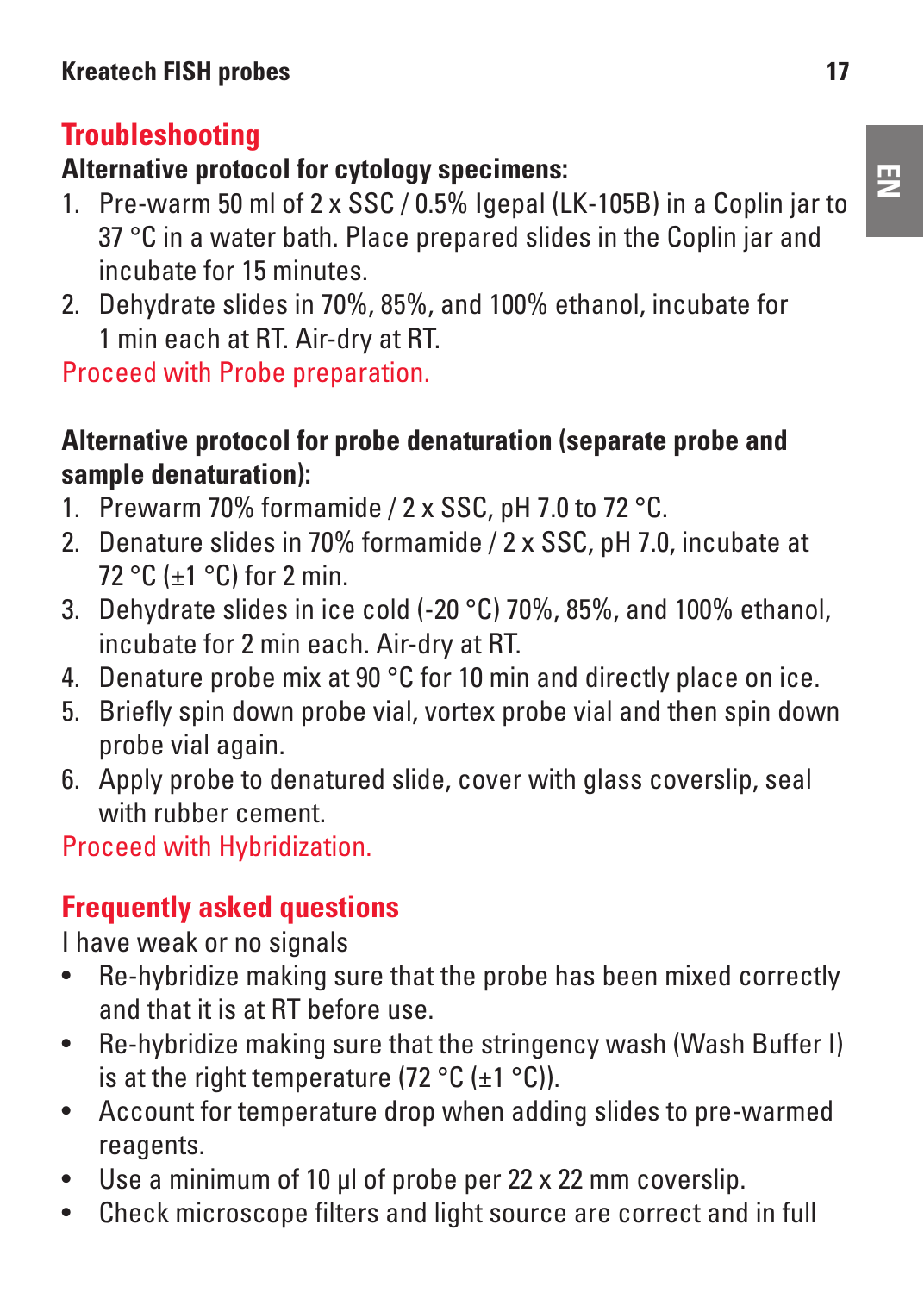working order.

I have high background or a-specific cross-hybridization when using Centromeric or Subtelomeric probes.

• Increase the temperature of the stringency wash (Wash Buffer I) when washing slides.

Minimum probe application:

| Glass cover slip size | Minimum probe application |
|-----------------------|---------------------------|
| $22 \times 22$ mm     | 10 ul                     |
| 22 x 32 mm            | $15$ ul                   |
| $22 \times 50$ mm     | 23 ul                     |

## **Procedural recommendations:**

Temperature and buffer concentration (stringency) of hybridization and washing are important, as lower stringency can result in non-specific binding of the probe to other sequences and higher stringency can result in a lack of signal. Incomplete denaturation of target DNA and/or probe DNA can result in lack of signal.

## **Material required, but not supplied: Reagents:**

- 1. FISH reagent Kit (KI-60005)
- 2. FISH digestion Kit (KI-60006)
- 3. 1% buffered formaldehyde / 1 x PBS / 20 mM MgCl,
- 4. 1 x PBS, pH 7.4
- 5. 2 x SSC, pH 7.0
- 6. Pepsin solution (LK-101A)
- 7. Wash buffer I (0.4 x SSC / 0.3% Igepal) (LK-102A)
- 8. Wash buffer II (2 x SSC / 0.1% Igepal) (LK-103A)
- 9. Igepal
- $10.001$  M HCl
- 11. Carnoys fixative (methanol : acetic acid = 3 : 1)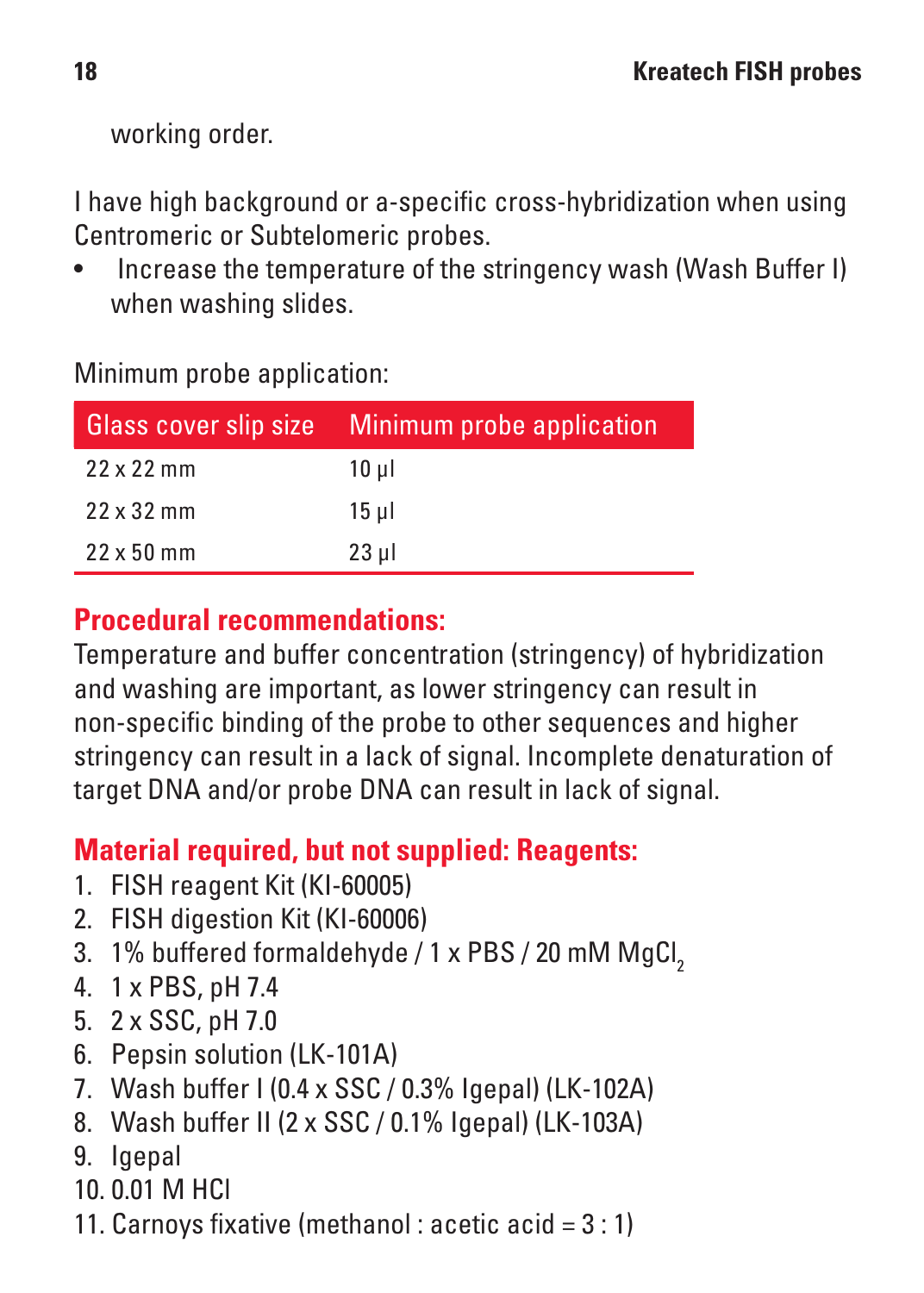#### **Kreatech FISH probes 19**

- 12. 70% acetic acid (in deionized  $H_{2}$ O)
- 13. DAPI counterstain (LK-095A (0.1 μg/ml) or LK-096A (1 μg/ml))
- 14. Counterstain diluent (LK-097A)
- 15. Formamide
- 16. Ethanol 100%, 85% and 70%
- 17. Fixogum (LK-071A) or rubber cement

## **Material required, but not supplied: equipment:**

- 1. ThermoBrite (TS-01/02)
- 2. Incubator at 37 °C
- 3. Water bath with accurate temperature from 37 °C to 90 °C
- 4. Plastic or glass Coplin jar
- 5. Variable micropipettes (1 μl 200 μl)
- 6. Fluorescence microscope equipped with suitable filters (see recommendations for fluorescence microscopy)

## **Warnings and precautions:**

- 1. For professional use only. In case of emergencies check SDS sheets for safety information.
- 2. DNA probes and hybridization buffers contain formamide which is a teratogen; do not inhale or allow skin contact. Wear gloves and a lab coat when handling DNA probes and DAPI counterstain.
- 3. All materials should be disposed of according to your institution's guidelines for hospital waste disposal.
- 4. Labelling according Regulation OSHA HazCom Standard (2012) requirements.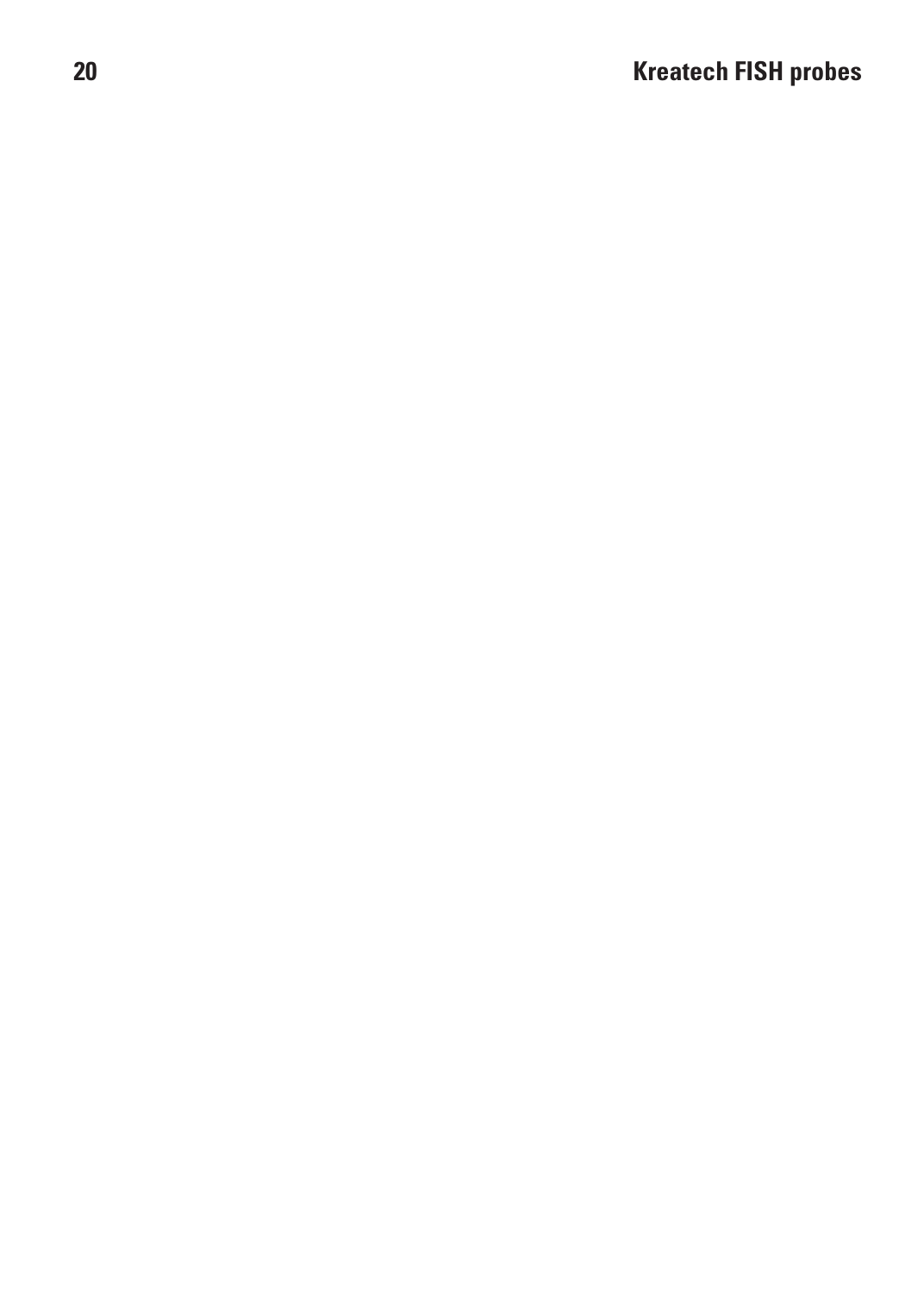# **Mode d'emploi**

## **Tissus inclus dans la paraffine et fixés au formol**

## **Utilisation de sondes Kreatech™ FISH**

L'hybridation in situ fluorescente (FISH pour Fluorescent In Situ Hybridization-) identifie ou marque des séquences génomiques cibles afin d'étudier leur localisation. Les séquences d'ADN, issues de sondes chromosomiques spécifiques et adéquates, sont d'abord marquées à l'aide de molécules rapporteuses. La sonde ADN marquée est ensuite hybridée à l'ADN cible, dans les noyaux tissulaires. Après lavage, on identifie les molécules rapporteuses sur l'échantillon, à l'aide d'un microscope à fluorescence

#### **Les sondes KREATECH REPEAT-FREE FISH ne contiennent pas d'ADN Cot-1. L'efficacité de l'hybridation est ainsi accrue et le bruit de fond dû aux hybridations non spécifiques est fortement réduit.**

Ce protocole est développé pour la de recherche uniquement (RUO) Kreatech FISH probes .

Pour des résultats optimaux sur les coupes tissulaires incluses dans la paraffine, nous vous conseillons d'utiliser les kits de pré-traitement complets Kreatech (Réf. KI-60004, KI-60007) incluant un protocole de type « Mode d'emploi » spécialement optimisé. Pour en savoir plus, rendez-vous sur notre site Internet :**http://www.**

**LeicaBiosystems.com/ihc-ish/kreatech-fish-probes/**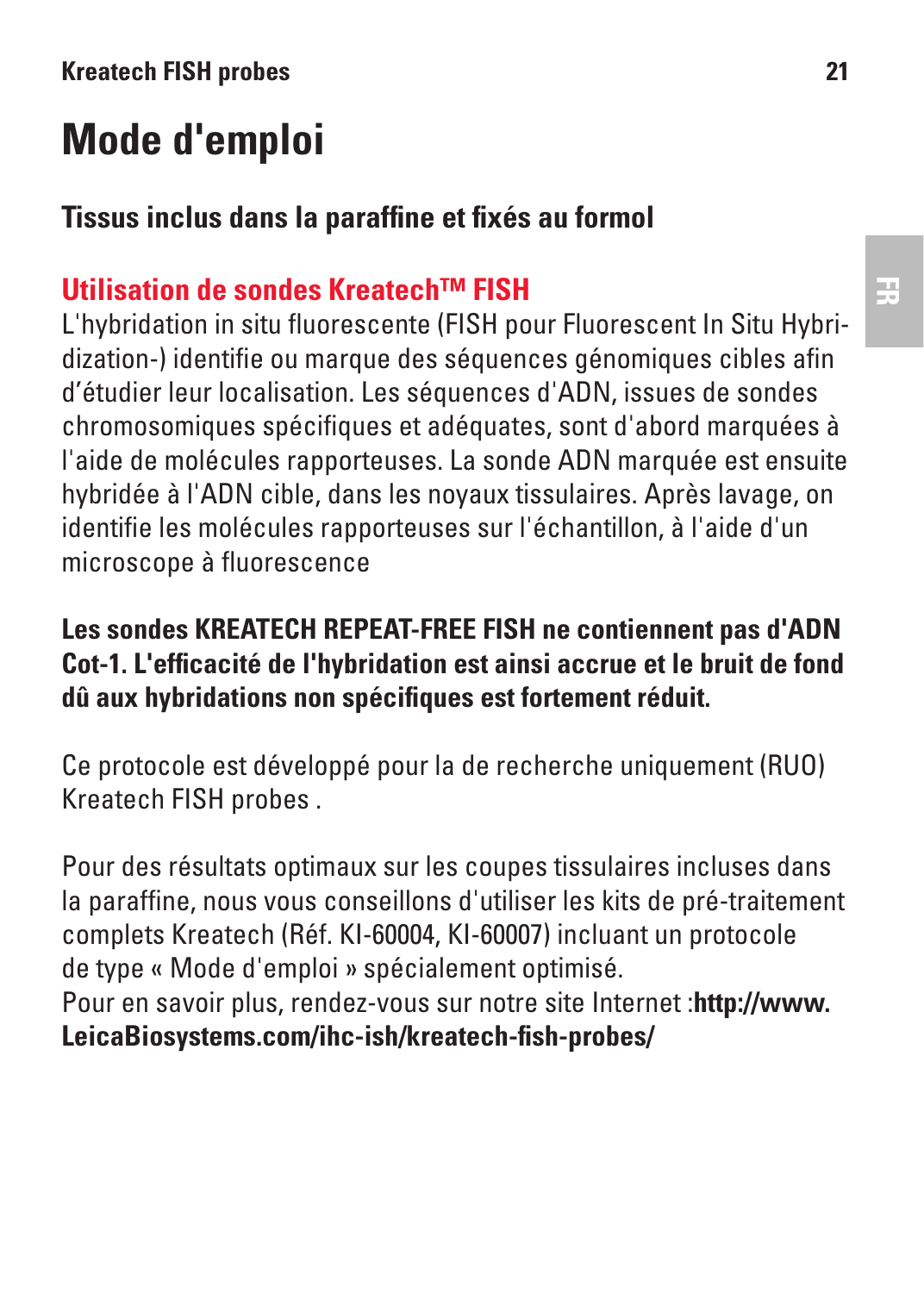Sinon, vous pouvez également utiliser les protocoles suivants :

# **Traitement des lames :**

- 1. Montez des coupes de tissus de 4 6 μm, fixées au formol et incluses dans la paraffine (FFPF), sur des lames chargées positivement.
- 2. Faites cuire les coupes tissulaires FFPE montées pendant 2 heures à 80 °C, ou pendant 16 heures à 56 °C.
- 3. Retirez la paraffine des lames dans du xylène ou un substitut du xylène, puis faites incuber pendant 2 x 10 minutes (min) à Température Ambiante (TA).
- 4. Réhydratez les lames dans de l'éthanol à 100 %, 85 % et 70 %, pendant 3 min chaque à TA. Laisser sécher à l'air à TA.
- 5. Placez les lames dans de l'eau (H2O) désionisée (dH2O), puis faites incuber pendant 3 min à TA.

**Continuez-en suivant le Protocole I ou le Protocole II.**

#### **Protocole I (protocole standard – si pas suffisant, utilisez le Protocole II)**

- 1. Préchauffez du citrate de sodium 0,01 M (pH 6,0) à 96 98 °C.
- 2. Préchauffez de l'HCl 0,01 M à 37 °C (Sauf si vous utiliser de la pepsine « Prête à l'emploi (RtU) » (Réf. LK-101A).
- 3. Placez les lames dans le citrate de sodium 0,01 M (pH 6,0) à 96 - 98 °C, puis faites incuber pendant 15 min.
- 4. Placez les lames dans de la dH<sub>2</sub>O, puis faites incuber pendant 2 min à TA.
- 5. Ajoutez la pepsine à l'HCl 0,01 M préchauffé pour obtenir une concentration finale de 0 025 %. (sauf si vous utiliser de la pepsine RtU (Réf. LK-101A).
- 6. Digérez les lames dans de la pepsine 0,01 M à 0,025 %, à 37 °C ou couvrir les lames de pepsine RtU (Réf. LK-101A) à TA, puis faites incuber pendant 5 - 45 min, (la durée dépendant de la fixation et du type tissulaire).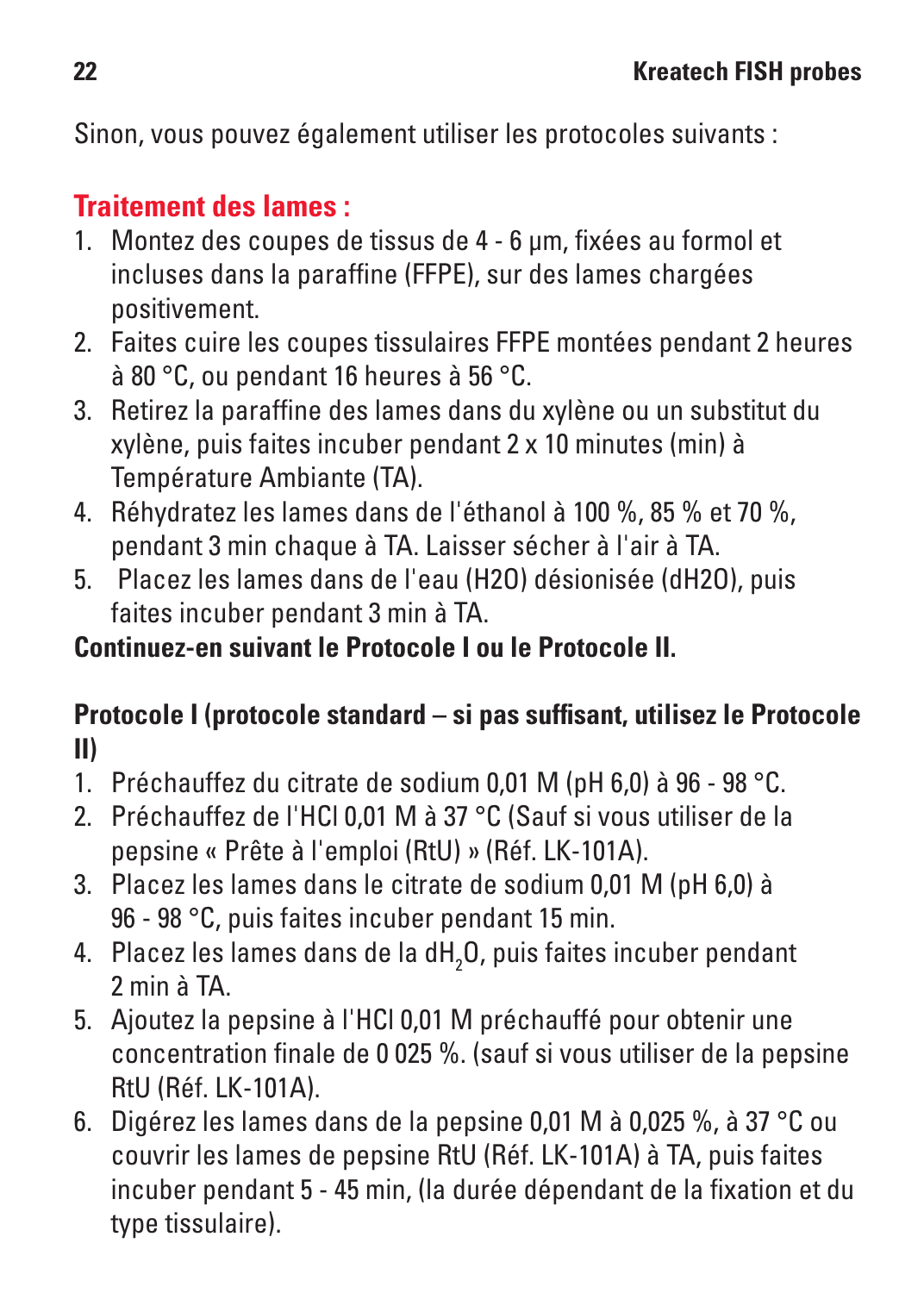#### **Kreatech FISH probes 23**

- 7.  $\,$  Placez les lames dans de d ${\sf H}_2^{}$ O, puis faites incuber pendant 1 min à TA.
- 8. Placez les lames dans 1 x PBS (pH 7,4) ou dans 2 x SSC (pH 7,0), puis faites incuber pendant 5 min à TA.
- 9. Déshydratez les lames dans de l'éthanol à 70 %, 85 % et 100 %, pendant 1 min chaque à TA. Laisser sécher à l'air à TA.

Passez à la préparation de la sonde.

#### **Protocole II (pour les échantillons complexes)**

- 1. Préchauffez du thiocyanate de sodium 8 % à 80 °C.
- 2. Prétraitez les lames avec de l'HCl 0,2 M, puis faites incuber 20 min à TA.
- 3. Placez les lames dans de la dH $_{\rm 2}$ O, puis faites incuber pendant 3 min à TA.
- 4. Préchauffez de l'HCl 0,01 M à 37°C (à sauf si vous utiliser de la pepsine RtU (Réf. LK-101A)
- 5. Placez les lames dans une solution préchauffée de thiocyanate de sodium 8 % dans dH<sub>2</sub>O à 80 °C, pendant 30 min.
- 6. Rincez les lames dans 2 x SSC (pH 7,0), pendant 3 min à TA.
- 7. Ajoutez la pepsine dans l'HCl 0,01 M préchauffé, pour obtenir une concentration finale de 0,025 % (sauf si vous utilisez de la pepsine RtU (Réf. LK-101A).
- 8. Digérez les lames dans la pepsine 0,01 M à 0,025 %, à 37 °C ou couvrir les lames de pepsine RtU (Réf. LK-101A) à TA, puis faites incuber pendant 5 - 45 min, (la durée dépendant de la fixation et du type tissulaire).
- 9.  $\,$  Rincez les lames dans de la d ${\rm H}_2^{}$ O pendant 1 min à TA.
- 10. Placez les lames dans 1 x PBS (pH 7,4) ou dans 2 x SSC (pH 7,0) pendant 5 min à TA.
- 11. Déshydratez les lames dans de l'éthanol à 70 %, 85 % et 100 %, pendant 1 min chaque à TA. Laisser sécher à l'air libre à TA.

Passez à la préparation de la sonde.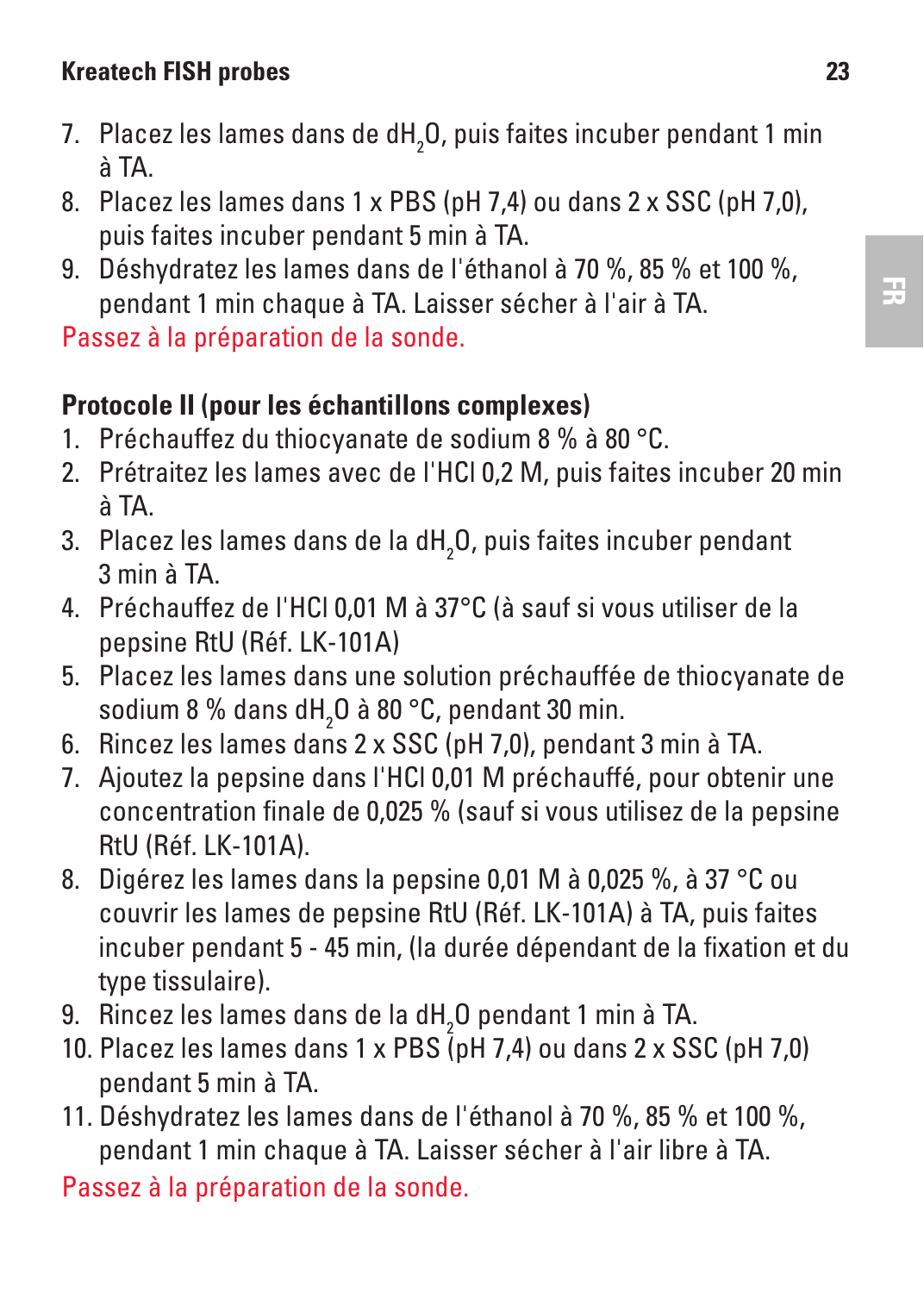## **Préparation de la sonde :**

Avant utilisation, centrifuger rapidement le tube contenant la sonde, puis passer le brièvement au Vortex et centrifuger de nouveau rapidement le tube. Laissez la sonde parvenir à TA avant utilisation.

Les sondes Kreatech FISH sont réservées à la recherche uniquement (RUO) et sont fournies prêtes à l'utilisation (RtU), sauf mention contraire dans la notice du produit. Pour connaître les caractéristiques de dilution, consultez l'étiquette du flacon et la notice figurant sur l'emballage de la sonde concernée.

# **Co-dénaturation :**

- 1. Appliquez 10 μl de sonde ou de mélange-sonde par surface de 22 x 22 mm.
- 2. Recouvrez d'une lamelle en verre puis scellez au Fixogum (Réf LK-071A) ou à la colle au caoutchouc.
- 3. Dénaturez l'échantillon et la sonde sur un ThermoBrite (Réf. TS-01/02), pendant 5 min, à 80 °C.

## **Hybridation :**

Faites incuber toute la nuit à 37 °C dans un ThermoBrite (Réf. TS-01/02) ou dans une chambre humide.

## **Lavage post-hybridation :**

- 1. Préchauffez le tampon de lavage Wash Buffer I (0,4 x SSC / Igepal 0,3 %) (Réf. LK-102A) à 72 °C.
- 2. Retirez la colle au caoutchouc.
- 3. Placez 14 lames maximum dans 200 ml de tampon de lavage Wash Buffer II (2 x SSC / Igepal 0,1 %) (Réf. LK-103A), puis faites incuber pendant 2 min à TA. Retirez les lamelles en les faisant glisser. À réutiliser une seule fois pour un total de 28 lames.
- 4. Placez 14 lames maximum dans 200 ml de tampon de lavage préchauffé Wash Buffer I (0,4 x SSC / Igepal 0,3 %) (Réf. LK-102A),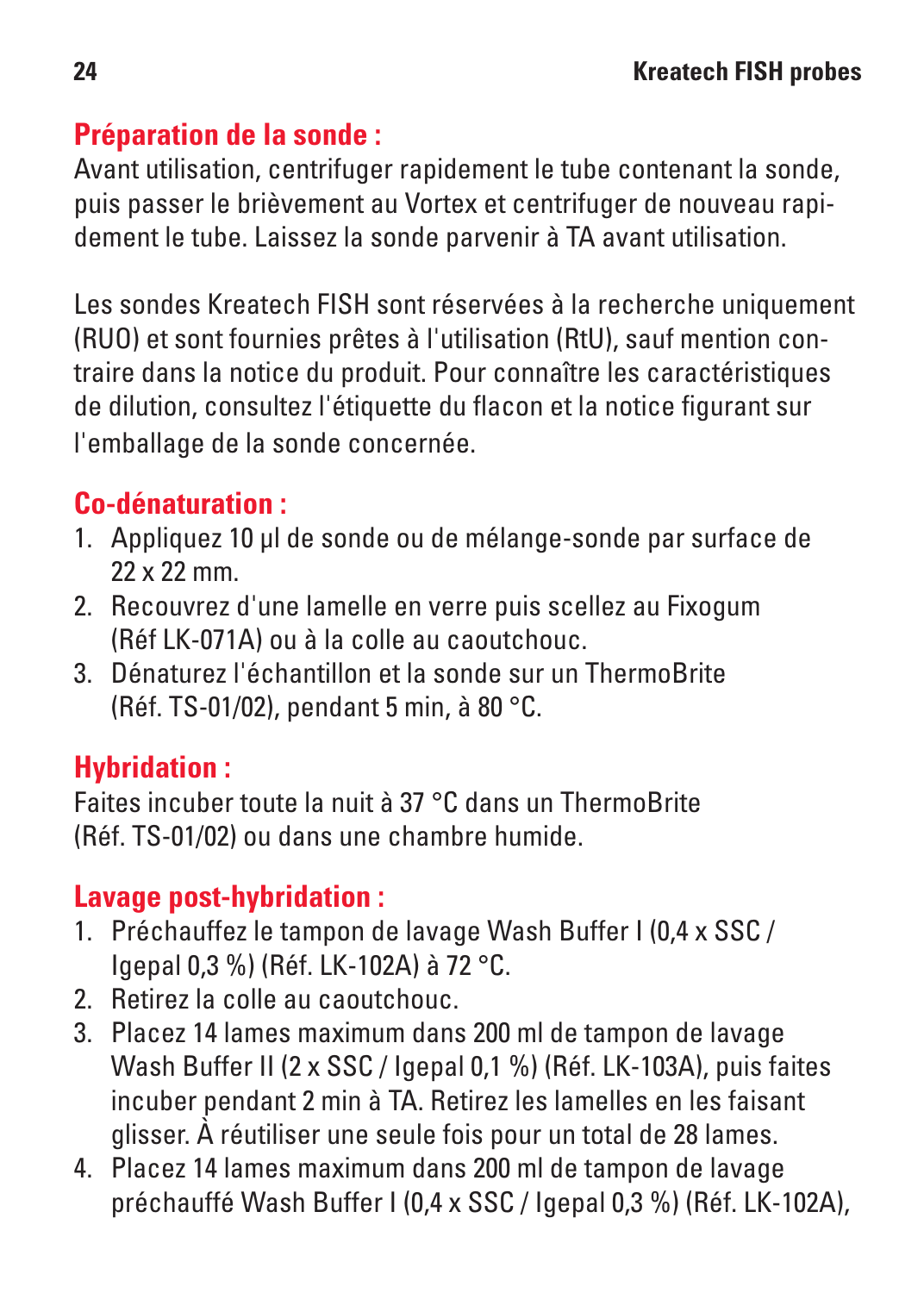#### **Kreatech FISH probes 25**

puis faites incuber pendant 2 min à 72 °C (±1 °C) sans agiter. À réutiliser une seule fois pour un total de 28 lames.

- 5. Placez 14 lames maximum dans 200 ml de tampon de lavage frais Wash Buffer II (2 x SSC / Igenal 0,1 %) (Réf. LK-103A), puis faites incuber pendant 1 min à TA, sans agiter. À réutiliser une seule fois pour un total de 28 lames.
- 6. Déshydratez dans l'éthanol à 70 %, 85 % et 100 % frais, pendant 1 min à chaque fois à TA. Faites sécher à l'air libre à TA, puis passez à la contre-coloration.

## **Contre-coloration :**

Appliquez 15 μl de contre-colorant DAPI (Réf. LK-095A (0,1 μg/ml) ou Réf. LK-096A (1 μg/ml) puis appliquez la lamelle en verre. Le DAPI peut être dilué dans un diluant pour contre-colorant (Réf. LK-097A) pour obtenir la concentration souhaitée. Mettez les lames dans le noir puis patientez 10 - 15 min pour que le contre-colorant se diffuse. Passez à la microscopie.

#### **Recommandations concernant la microscopie à fluorescence :**

Pour bénéficier d'une visualisation optimale, utilisez un microscope soigneusement entretenu et régulièrement étalonné, équipé d'une lampe à mercure de 100 W ou de toute autre source de lumière adéquate, ainsi que d'un objectif de 63 x 100 x. Utilisez des filtres passe-bande triples (DAPI/FITC/Cy3 ou DAPI/FITC/TRITC) pour voir plusieurs couleurs, ou des filtres passe-bande uniques pour voir une seule couleur.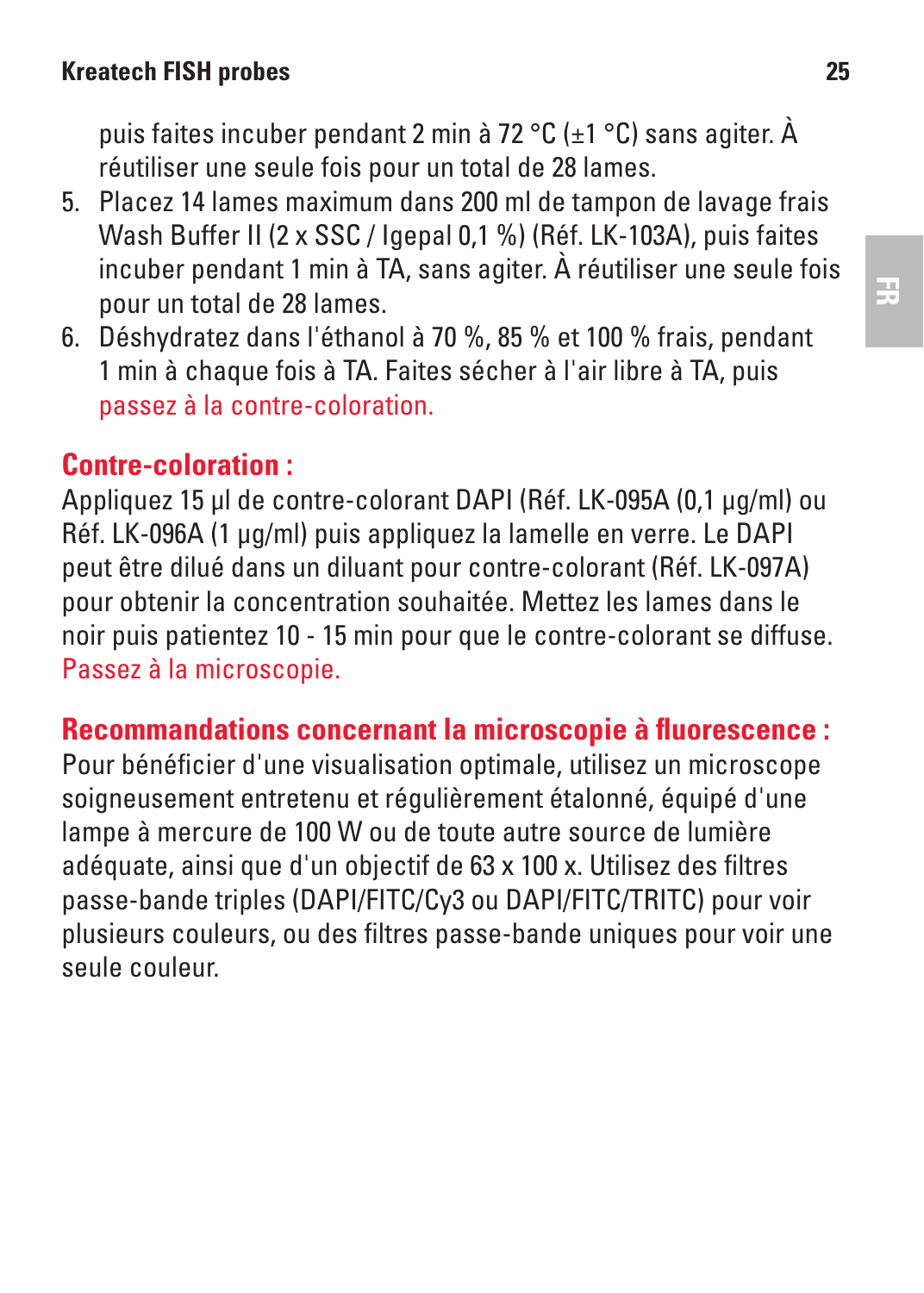Excitation souhaitable et gamme d'émission pour les fluorophores Kreatech :

| Fluorophore         | Excitation      | <b>Émission</b> |
|---------------------|-----------------|-----------------|
| PlatinumBright™ 415 | $429 + 20$ nm   | $470 + 30$ nm   |
| PlatinumBright™495  | $495 \pm 20$ nm | $525 + 30$ nm   |
| PlatinumBright™ 550 | $546 \pm 12$ nm | $580 \pm 30$ nm |

# **Evaluation de la digestion.**

Vérifiez le prétraitement et la digestion protéique en appliquant 15 μl de contre-colorant DAPI, puis évaluez les lames à l'aide d'un microscope à fluorescence équipé d'un filtre DAPI. Une digestion protéique de 15 min est généralement suffisante pour la plupart des tumeurs du sein. Retirez la lamelle et rincez les tissus dans du 2 x SSC (pH 7,4) pendant 2 min à TA. Dans le cas d'une digestion insuffisante, prolongez la digestion protéique pendant 2 - 20 min. Dans le cas de tissu trop digéré, utilisez un échantillon frais et réduisez la durée de digestion protéique.

#### **Autre protocole possible pour la dénaturation de la sonde (dénaturation de la sonde séparée de celle de l'échantillon) :**

- 1. Dénaturez la lame dans de la formamide à 70 % / 2 x SSC (pH 7,0), à 72 °C (±1 °C), pendant 2 min.
- 2. Déshydratez les lames dans de l'éthanol à 70 %, 85 % et 100 %, glacé (-20 °C), pendant 2 min chaque. Faites sécher à l'air libre à TA.
- 3. Dénaturez le mélange de sonde à 90 °C pendant 10 min, puis mettez-le sur de la glace.
- 4. Centrifugez rapidement le tube contenant la sonde, puis passer le brièvement au Vortex et centrifuger de nouveau rapidement le tube.
- 5. Appliquez la sonde sur la lame dénaturée, recouvrez d'une lamelle en verre, scellez à l'aide d'une colle au caoutchouc, puis passez à l'hybridation.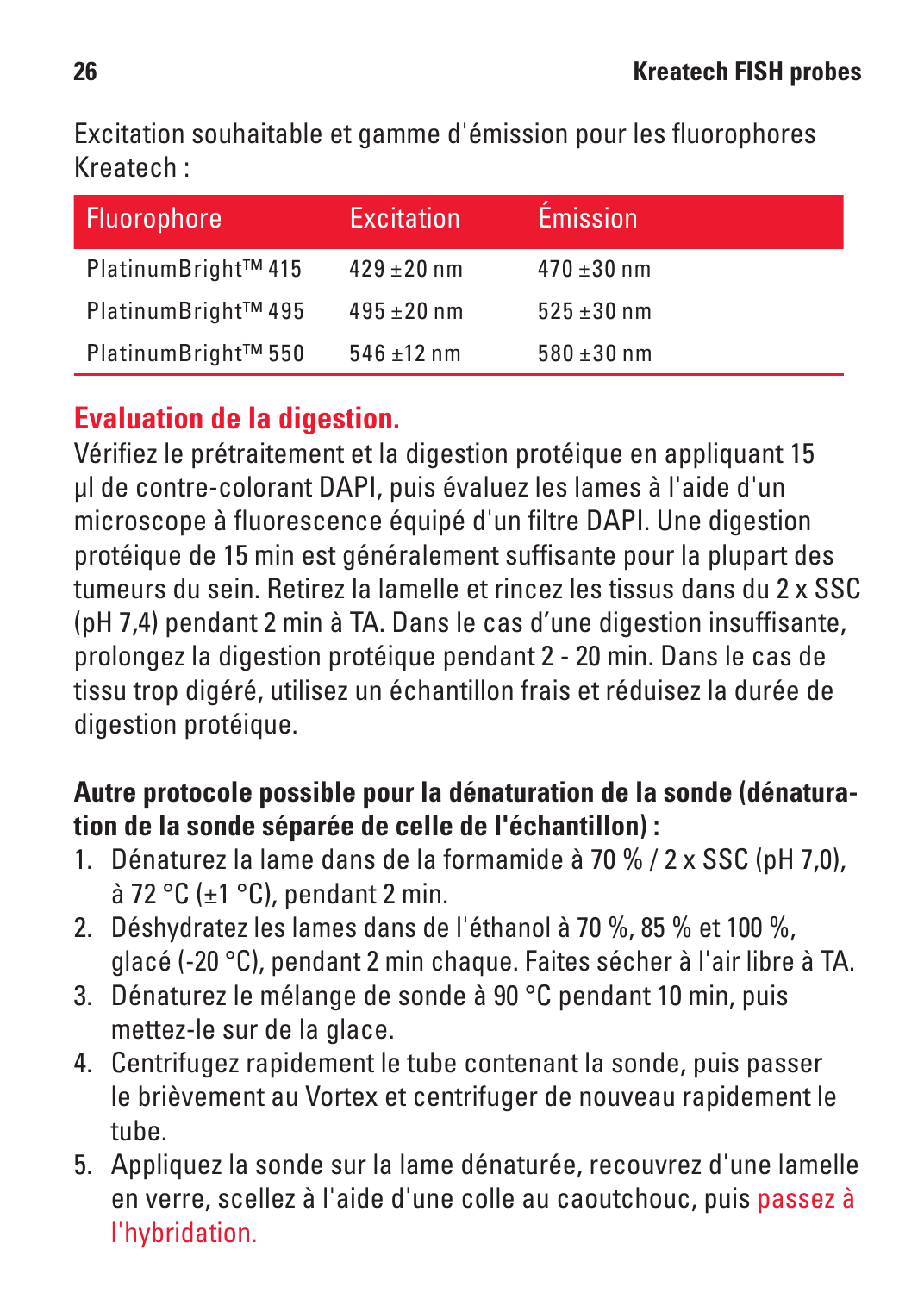# **Foire Aux Questions (FAQ)**

J'obtiens des signaux faibles, voire pas de signal du tout

- Refaites l'hybridation en vous assurant, avant utilisation, que la sonde a été bien mélangée et qu'elle est à TA.
- Refaites l'hybridation en vous assurant que la stringence du lavage (tampon de lavage Wash Buffer I) est à la bonne température (72 °C (±1 °C).
- Tenez compte de la chute de la température lorsque vous ajoutez des lames aux réactifs préchauffés.
- La digestion des tissus n'est pas optimale (ils sont sous-digérés) – Plongez la lamelle dans 2 x SSC (pH 7,0) pendant 2 min à TA. Prolongez la digestion des protéines pendant 2 - 20 min.
- La digestion des tissus n'est pas optimale (ils sont trop digérés) Jetez la lame et recommencez avec une coupe fraîche. Réduisez la digestion des protéines d'au moins 10 min.
- Utilisez au minimum 10 μl de sonde par lamelle de 22 x 22 mm.
- Assurez-vous que les filtres et la source de lumière du microscope sont adéquats et en bon état de marche.

J'ai un bruit de fond très présent.

- La digestion des tissus n'est pas optimale. Les tissus sous-digérés accentuent le bruit de fond. Plongez la lamelle dans 2 x SSC (pH 7,0) pendant 2 min à TA. Prolongez la digestion des protéines pendant 2 - 20 min.
- Augmentez la température du lavage de stringence (tampon de lavage Wash Buffer I) lors du lavage des lames.

J'obtiens une hybridation croisée lorsque j'utilise des sondes centromériques.

• Augmentez la température du lavage de stringence (tampon de lavage Wash Buffer I) lors du lavage des lames.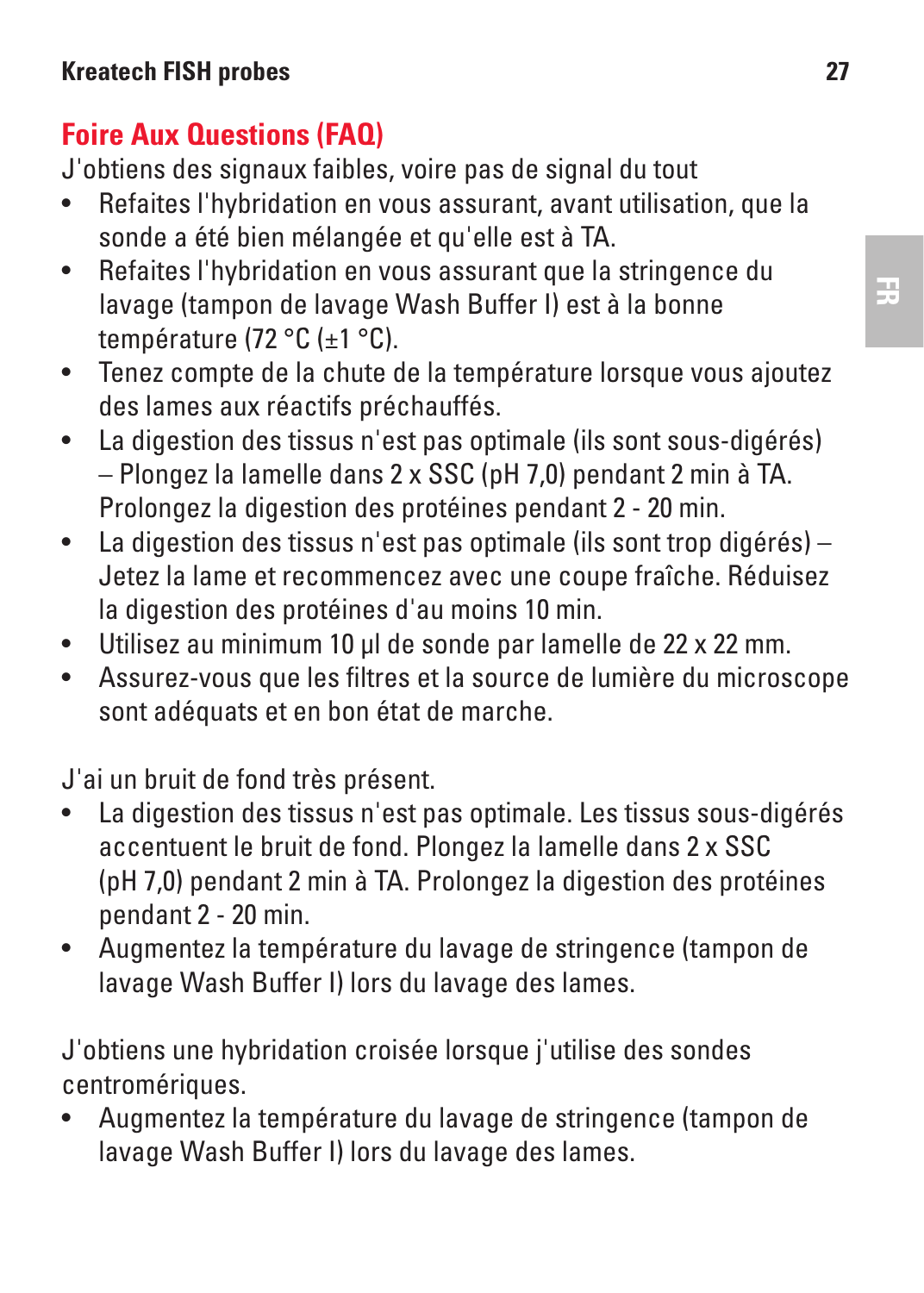| Taille de la lamelle en verre | Oté minimale de sonde à appliquer. |  |
|-------------------------------|------------------------------------|--|
| $22 \times 22$ mm             | 10 ul                              |  |
| $22 \times 32$ mm             | 15 ul                              |  |
| $22 \times 50$ mm             | $23$ ul                            |  |

Qté minimale de sonde à appliquer :

#### **Recommandations concernant la procédure :**

La température et la concentration du tampon (stringence) de l'hybridation et du lavage sont importantes car une faible stringence peut entraîner une liaison non-spécifique de la sonde à d'autres séquences, et une forte stringence peut entraîner l'absence de signal. Une dénaturation incomplète de l'ADN cible et/ou de l'ADN de la sonde peut entraîner l'absence de signal.

## **Matériel requis mais non fourni : Réactifs :**

- 1. Xylène
- 2. Formamide
- 3. Éthanol à 100 %, 85 % et 70 %
- 4. Citrate de sodium 0,01 M (pH 6,0) ou thiocyanate de sodium 8 %
- 5. HCl 0,01 M et HCl 0,2 M
- 6. Solution de pepsine RtU (Réf. LK-101A)
- 7. 1 x PBS (pH 7,4)
- 8. 2 x SSC (pH 7,0)
- 9. Tampon de lavage Wash Buffer I (0,4 x SSC / Igepal 0,3 %) (Réf LK-102A)
- 10. Tampon de lavage Wash Buffer II (2 x SSC / Igepal 0,1 %) (Réf LK-103A)
- 11. Contre-colorant DAPI (Réf. LK-095A (0,1 μg/ml) ou Réf. LK-096A (1μg/ml)
- 12. Diluant pour contre-colorant (Réf. LK-097A)
- 13. Fixogum (Réf. LK-071A) ou colle au caoutchouc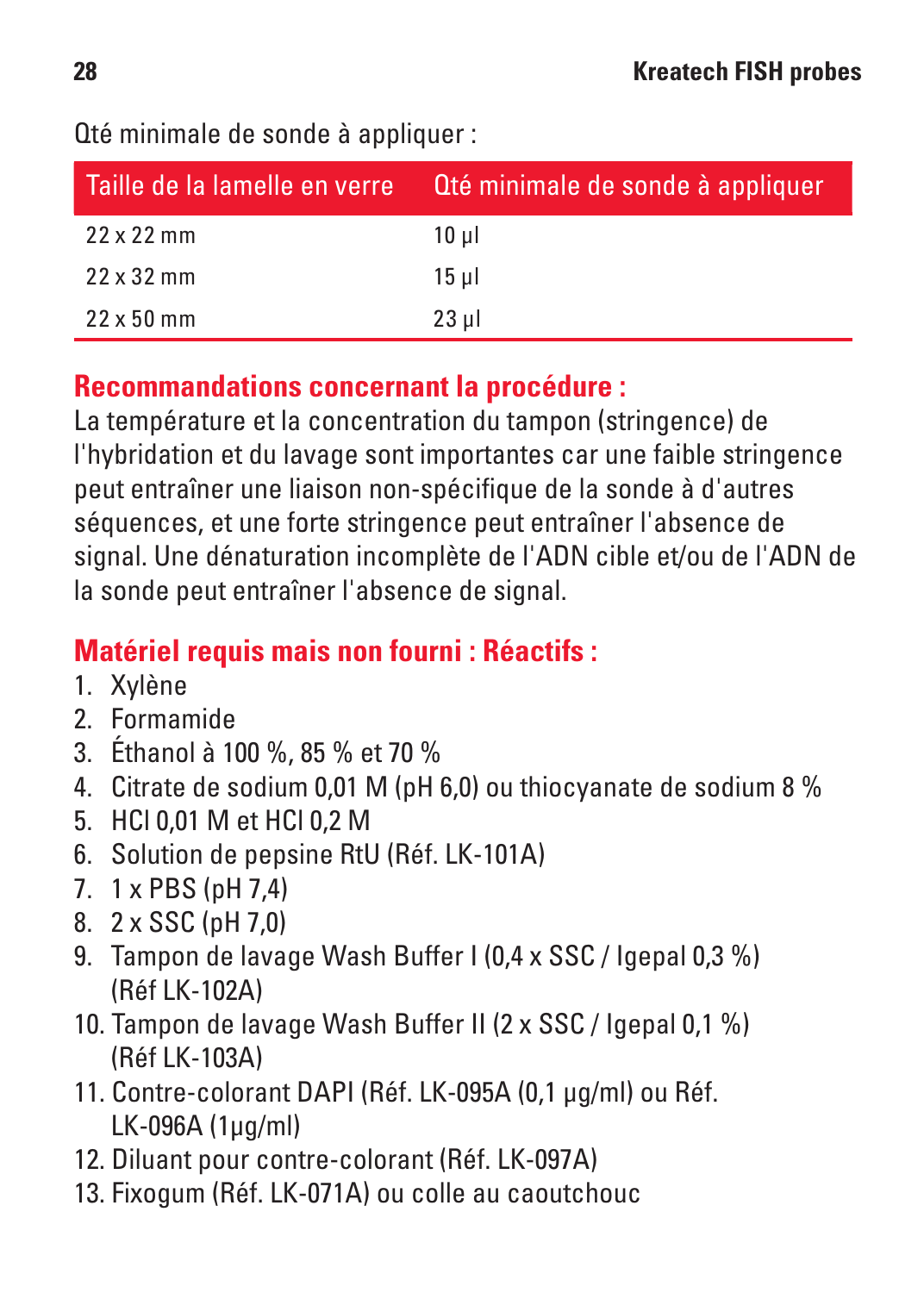# **Matériel requis mais non fourni : équipement :**

- 1. ThermoBrite (Réf. TS-01/02) ou ThermoBrite Elite (Consultez le site Internet www.LeicaBiosystems.com pour en savoir plus)
- 2. Incubateur à 37 °C
- 3. Bain-marie avec température précise de 37 °C à 90 °C
- 4. Récipient de type Coplin en plastique ou en verre
- 5. Micropipettes à volume variable (1 à 200 μl)
- 6. Microscope à fluorescence doté des filtres adéquats (Cf. « Recommandations concernant la microscopie à fluorescence »)

## **Avertissement et précautions:**

- 1. Réservé aux professionnels. En cas d'urgence, consultez les fiches FDS pour prendre connaissance des informations liées à la sécurité.
- 2. Les sondes ADN et les tampons d'hybridation contiennent du formamide (une substance tératogène) ; ne les inhalez pas et ne les mettez pas en contact avec la peau. Portez des gants et une blouse de laboratoire quand vous manipulez des sondes ADN et du contre-colorant DAPI.
- 3. Tous les articles/produits doivent être jetés conformément aux directives de votre établissement en matière d'élimination des déchets hospitaliers.
- 4. Étiquetage en accord avec la règlementation OSHA HazCom Standard (2012)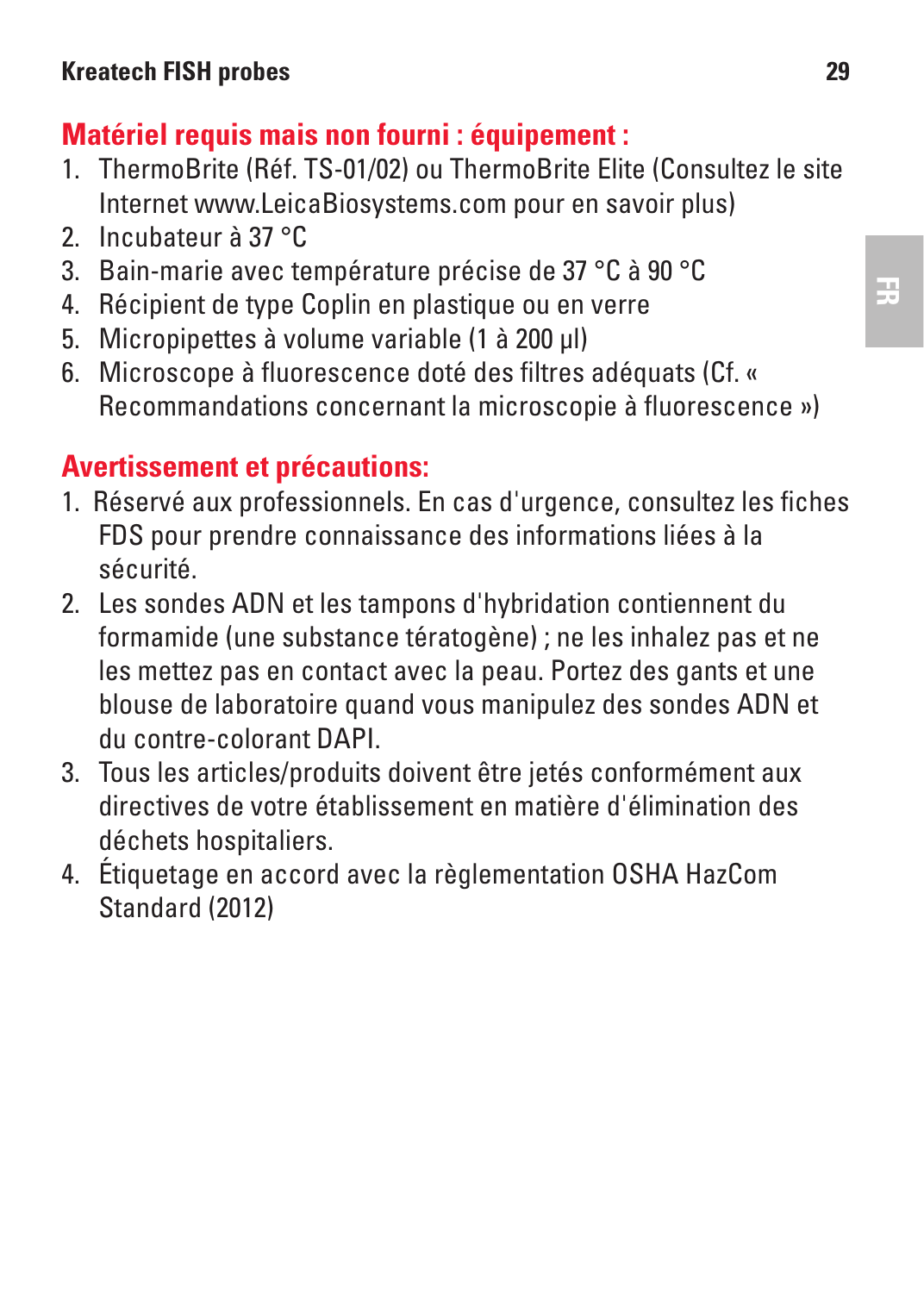# **Mode d'emploi**

## **Des préparations de cellules**

# **Utilisation de sondes Kreatech™ FISH**

L'hybridation in situ fluorescente (FISH pour Fluorescent In Situ Hybridization-) identifie ou marque des séquences génomiques cibles afin d'étudier leur localisation. Les séquences d'ADN, issues de sondes chromosomiques spécifiques et adéquates, sont d'abord marquées à l'aide de molécules rapporteuses. La sonde ADN marquée est ensuite hybridée à l'ADN cible, dans les noyaux tissulaires. Après lavage, on identifie les molécules rapporteuses sur l'échantillon, à l'aide d'un microscope à fluorescence

## **Les sondes KREATECH REPEAT-FREE FISH ne contiennent pas d'ADN Cot-1. L'efficacité de l'hybridation est ainsi accrue et le bruit de fond dû aux hybridations non spécifiques est fortement réduit.**

Pour une utilisation sur des cellules à partir de cultures de sang périphérique ou de préparations directs préparées par des méthodes cytogénétiques standard, voir: L'AGT cytogénétique de manuels de laboratoire. 3e éd. New York: Raven Press; 1996.

Ce protocole est développé pour la recherche uniquement (RUO) Kreatech FISH probes .

Pour des résultats optimaux, nous vous conseillons d'utiliser les kits de prétraitement complets Kreatech (Réf. KI-60005, KI-60006) incluant un protocole « Mode d'emploi » spécialement optimisé. Pour en savoir plus, rendez-vous sur notre site Internet :**http://www. LeicaBiosystems.com/ihc-ish/kreatech-fish-probes/**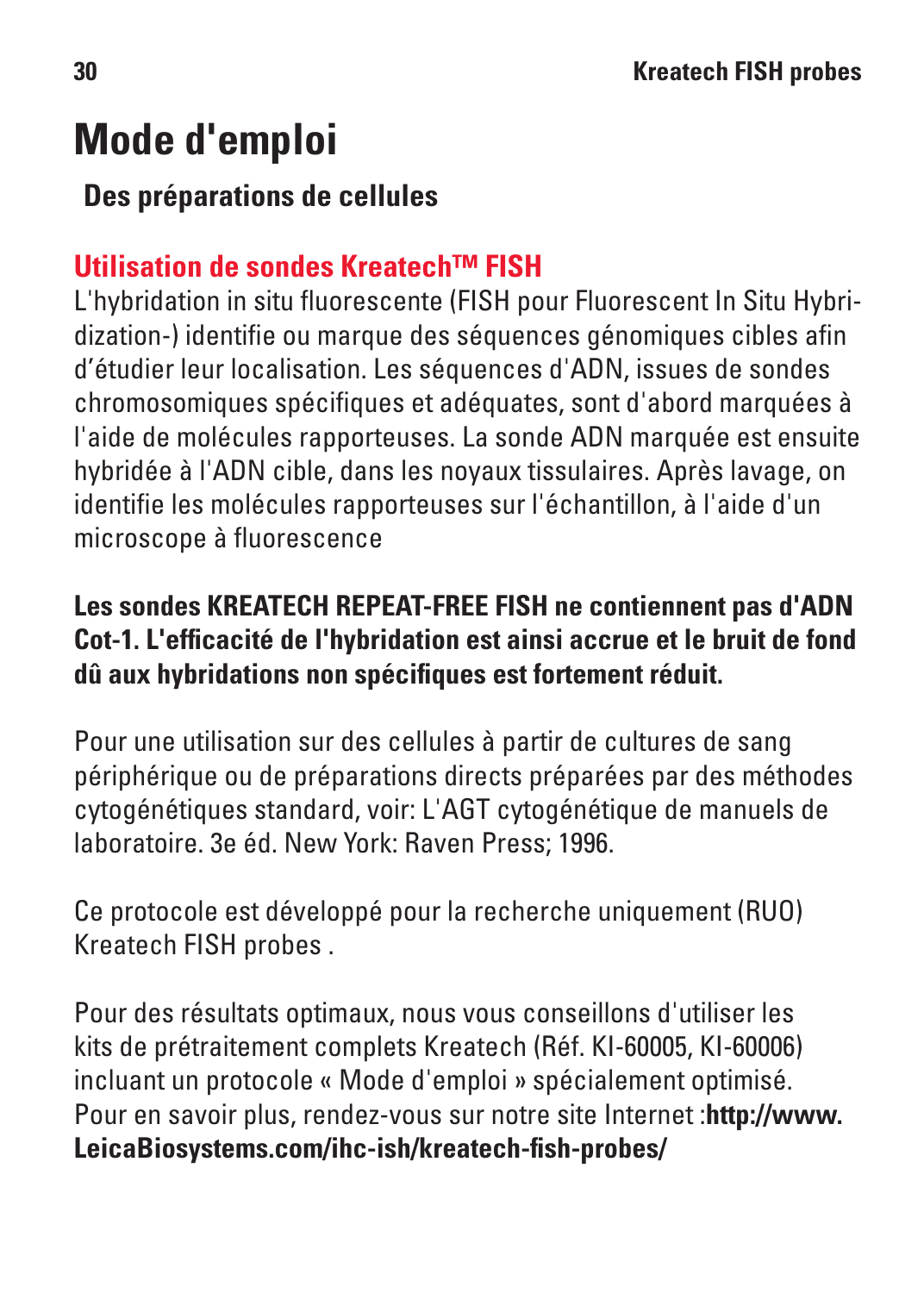#### **Kreatech FISH probes 31**

Sinon, vous pouvez également utiliser les protocoles suivants :

### **Prétraitement :**

#### **Protocole I (protocole standard - si pas suffisant, utilisez le Protocole II)**

- 1. Pour vieillir les lames, faites les cuire pendant 10 minutes (min) à 80 °C, puis laissez-les refroidir à Température Ambiante (TA).
- 2. Incuber les lames pendant 1 min à TA dans de l'acide acétique à 70 % fraîchement préparé dans de l'H<sub>2</sub>O désionisée (dH<sub>2</sub>O).
- 3. Incuber les lames pendant 30 secondes à TA dans 1 x PBS (pH 7,4)
- 4. Incuber les lames pendant 5 min à TA dans 1 x PBS (pH 7,4).
- 5. Déshydratez les lames dans de l'éthanol à 70 %, 85 % et 100 %, pendant 1 min chaque à TA. Laisser sécher à l'air à TA.

Procéder à la préparation de la sonde.

#### **Protocole II (pour des lames présentant beaucoup de cytoplasme ou pour des préparations directes (liquide amniotique ou villosités choriales)**

- 1. Préchauffez 2 x SSC (pH 7,0) et HCl 0,01 M à 37 °C
- 2. Incuber les lames sèches dans du 2 x SSC (pH 7,0) à 37 °C pendant 2 min.
- 3. Ajoutez la pepsine à l'HCl 0,01 M préchauffé pour obtenir une concentration finale de 0,005 %.
- 4. Placez les lames pendant 5 15 min (durée dépendante de l'échantillon) dans la solution de 0,005 % de pepsine dans l'HCl 0,01 M, puis faites incuber à 37 °C
- 5. Placez les lames pendant 3 min à TA dans 1 x PBS (pH 7,4)
- 6. Post-fixez les lames dans une solution de formaldéhyde 1 % dans 1 x PBS / MgCl<sub>2</sub> 20 mM pendant 10 min à TA.
- 7. Placez les lames pendant 3 min à TA dans 1 x PBS (pH 7,4) Déshydratez les lames dans de l'éthanol à 70 %, 85 % et 100 %, pendant 1 min chaque à TA. Laisser sécher à l'air à TA.

Procéder à la préparation de la sonde.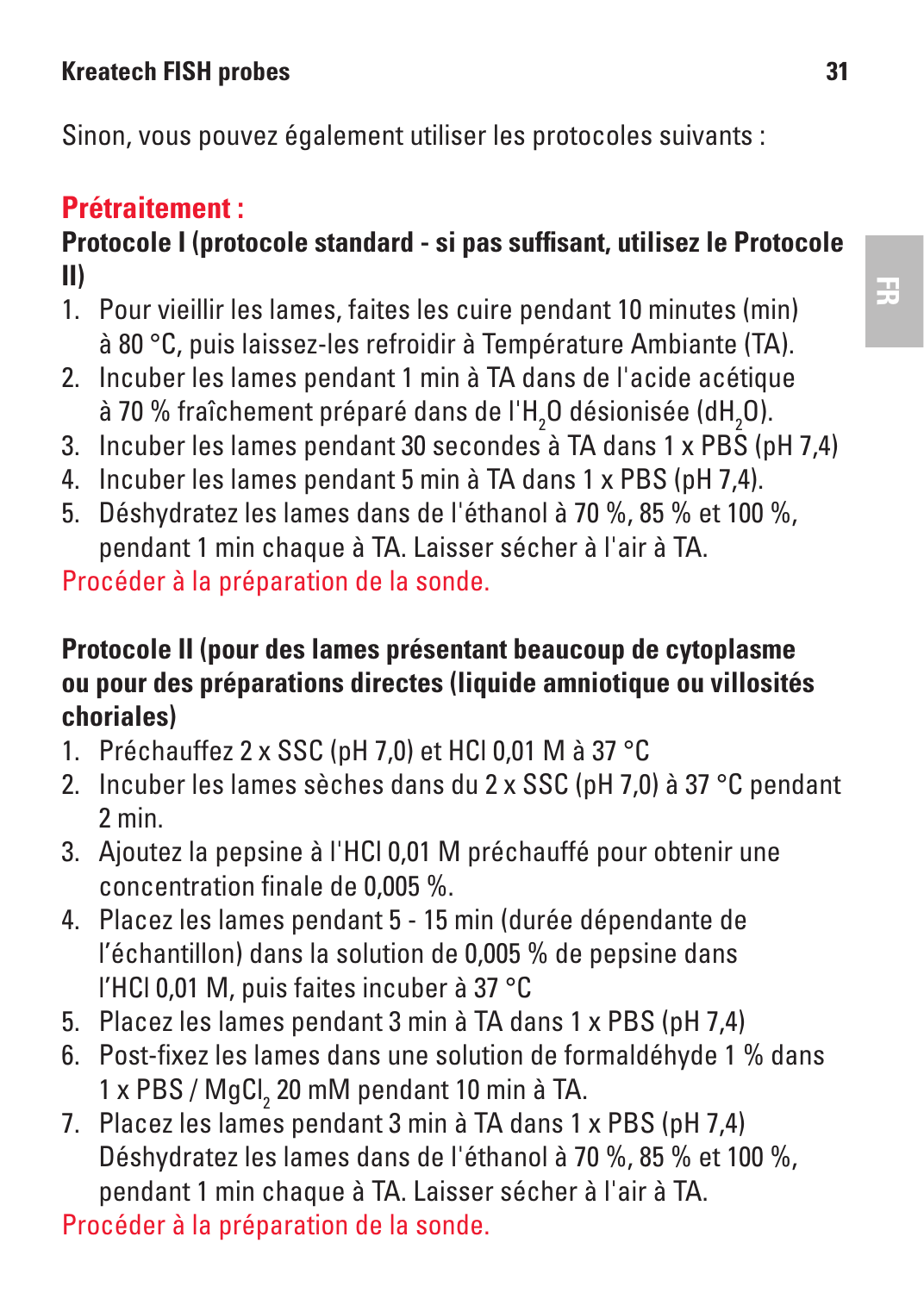## **Préparation de la sonde :**

Avant utilisation, centrifuger rapidement le tube contenant la sonde, puis passer le brièvement au Vortex et centrifuger de nouveau rapidement le tube. Laissez la sonde parvenir à TA avant utilisation.

Les sondes Kreatech FISH sont réservées à la recherche uniquement (RUO) et sont fournies prêtes à l'utilisation (RtU).

Les sondes centromériques, subtélomériques et chromosome complet sont fournies en formats concentrés 5 x ; elles doivent être diluées à l'aide du tampon d'hybridation fourni et/ou avec d'autres sondes concentrées. Pour connaître les caractéristiques de dilution, consultez l'étiquette du flacon et la notice figurant sur l'emballage de la sonde concernée.

# **Co-dénaturation :**

- 1. Appliquez 10 μl de sonde ou de mélange-sonde par surface de 22 x 22 mm.
- 2. Recouvrez d'une lamelle en verre puis scellez au Fixogum (Réf LK-071A) ou à la colle au caoutchouc.
- 3. Dénaturez l'échantillon et la sonde sur un ThermoBrite (Réf. TS-01/02), pendant 5 min, à 75 °C.

## **Hybridation :**

Faites incuber toute la nuit à 37 °C dans un ThermoBrite (Réf. TS-01/02) ou dans une chambre humide.

# **Lavage post-hybridation :**

- 1. Préchauffez le tampon de lavage Wash Buffer I (0,4 x SSC / Igepal 0,3 %) (Réf. LK-102A) à 72 °C.
- 2. Retirez la colle au caoutchouc.
- 3. Placez 14 lames maximum dans 200 ml de tampon de lavage Wash Buffer II (2 x SSC / Igepal 0,1 %) (Réf. LK-103A), puis faites incuber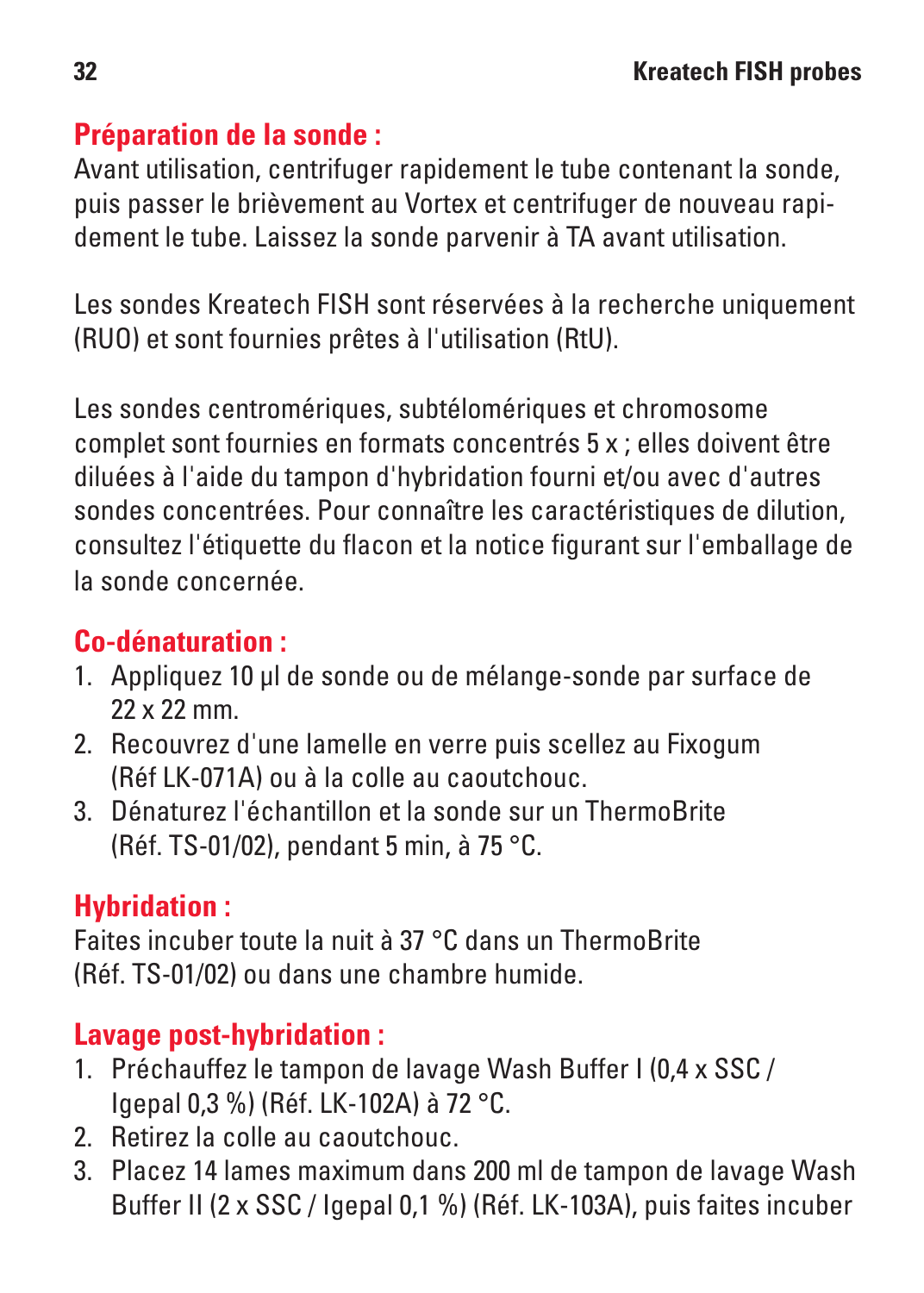pendant 2 min à TA. Retirez les lamelles en les faisant glisser. À réutiliser une seule fois pour un total de 28 lames.

- 4. Placez 14 lames maximum dans 200 ml de tampon de lavage préchauffé Wash Buffer I (0,4 x SSC / Igepal 0,3 %) (Réf. LK-102A), puis faites incuber pendant 2 min à 72 °C (±1 °C) sans agiter. À réutiliser une seule fois pour un total de 28 lames.
- 5. Placez 14 lames maximum dans 200 ml de tampon de lavage frais Wash Buffer II (2 x SSC / Igepal 0,1 %) (Réf. LK-103A), puis faites incuber pendant 1 min à TA, sans agiter. À réutiliser une seule fois pour un total de 28 lames.
- 6. Déshydratez les lames dans l'éthanol à 70 %, 85 % et 100 % pendant 1 min à chaque fois à TA. Faites sécher à l'air libre à TA. Passez à la contre-coloration.

# **Contre-coloration :**

Appliquez 15 μl de contre-colorant DAPI (Réf. LK-095A (0,1 μg/ml) ou Réf. LK-096A (1 μg/ml) puis appliquez la lamelle en verre. Le DAPI peut être dilué dans un diluant pour contre-colorant (Réf. LK-097A) pour obtenir la concentration souhaitée. Mettez les lames dans le noir puis patientez 10 - 15 min pour que le contre-colorant se diffuse. Passez à la microscopie.

# **Recommandations concernant la microscopie à fluorescence :**

Pour bénéficier d'une visualisation optimale, utilisez un microscope soigneusement entretenu et régulièrement étalonné, équipé d'une lampe à mercure de 100 W ou de toute autre source de lumière adéquate, ainsi que d'un objectif de 63 x 100 x. Utilisez des filtres passe-bande triples (DAPI/FITC/Cy3 ou DAPI/FITC/TRITC) pour voir plusieurs couleurs, ou des filtres passe-bande uniques pour voir une seule couleur.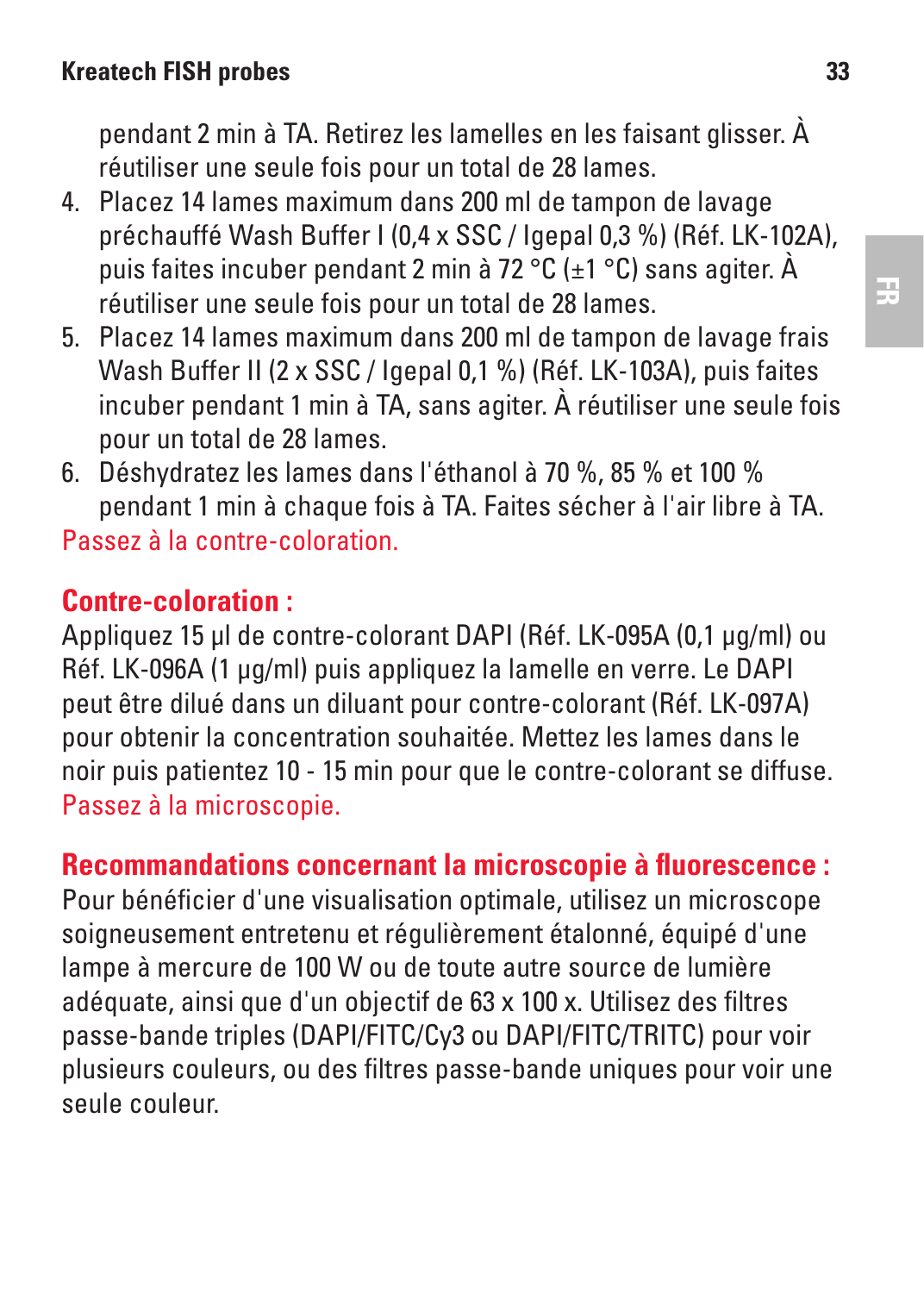Excitation souhaitable et gamme d'émission pour les fluorophores Kreatech :

| Fluorophore         | Excitation      | <b>Émission</b> |
|---------------------|-----------------|-----------------|
| PlatinumBright™ 415 | $429 + 20$ nm   | $470 + 30$ nm   |
| PlatinumBright™495  | $495 \pm 20$ nm | $525 + 30$ nm   |
| PlatinumBright™ 550 | $546 \pm 12$ nm | $580 \pm 30$ nm |

## **Protocole alternatif pour les échantillons Cytologie :**

- 1. Préchauffez 50 ml de 2 x SSC / Igepal 0,5 % (Réf. LK-105B) dans un récipient de type Coplin, à 37 °C, dans un bain-marie. Placez les lames préparées dans un récipient de type Coplin, puis faites incuber pendant 15 min.
- 2. Déshydratez les lames dans l'éthanol à 70 %, 85 % et 100 %, pendant 1 min à chaque fois à TA. Faites sécher à l'air libre à TA.

#### **Autre protocole possible pour la dénaturation de la sonde (dénaturation de la sonde séparée de celle de l'échantillon) :**

- 1. Préchauffez la formamide 70 % / 2 x SSC (pH 7,0) à 72 °C.
- 2. Dénaturez les lames dans de la formamide 70 % / 2 x SSC (pH 7,0), puis faites incuber à 72 °C (±1 °C), pendant 2 min.
- 3. Déshydratez les lames dans de l'éthanol à 70 %, 85 % et 100 %, glacé (-20 °C), pendant 2 min chaque. Faites sécher à l'air libre à TA.
- 4. Dénaturez le mélange de sonde à 90 °C pendant 10 min et mettezle directement sur de la glace.
- 5. Centrifugez rapidement le tube contenant la sonde, puis passer le brièvement au Vortex et centrifuger de nouveau rapidement le tube.
- 6. Appliquez la sonde sur la lame dénaturée, recouvrez d'une lamelle en verre, Scellez à l'aide d'une colle au caoutchouc.

Passez à l'hybridation.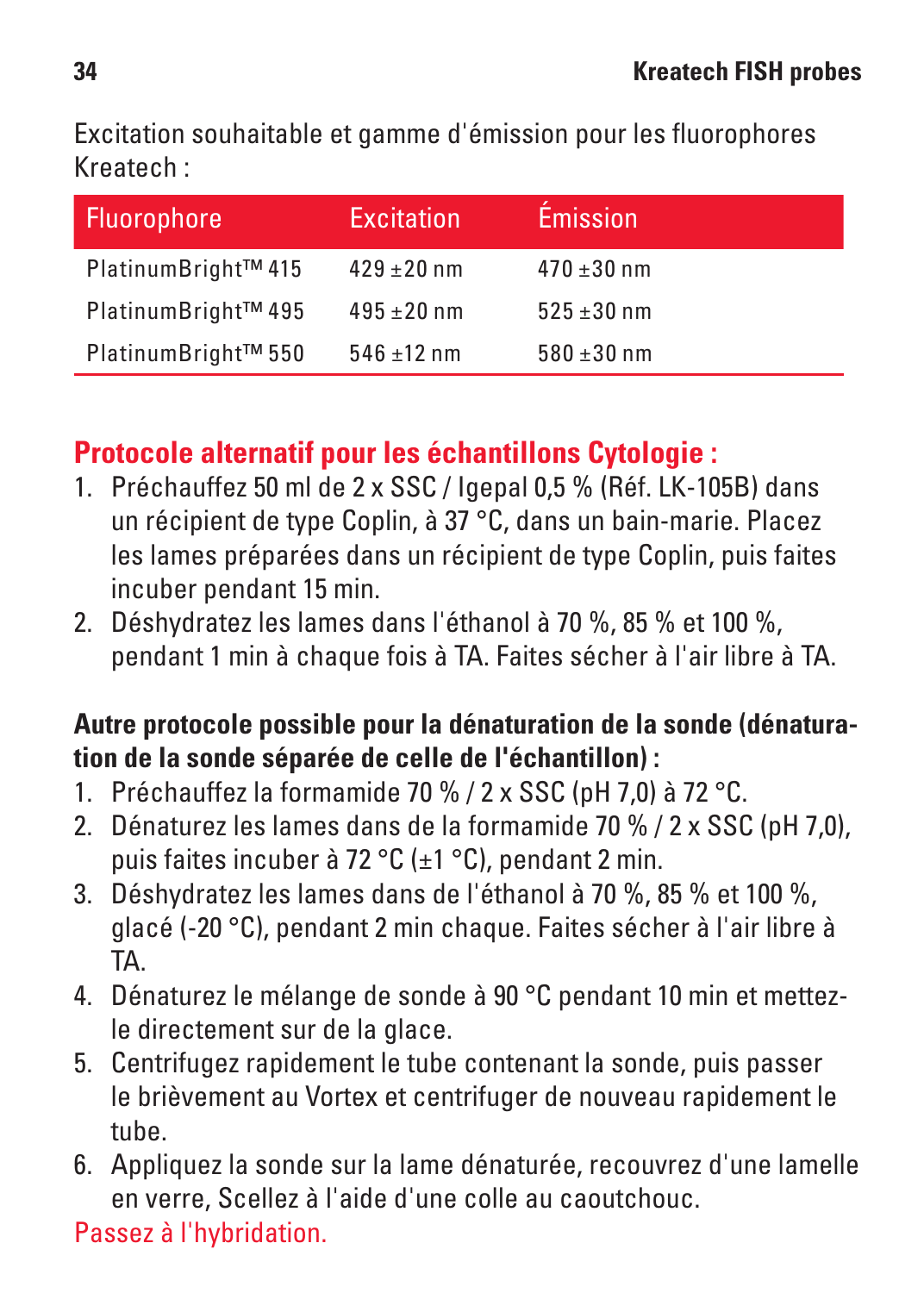# **Foire Aux Questions (FAQ)**

J'obtiens des signaux faibles, voire pas de signal du tout

- Refaites l'hybridation en vous assurant, avant utilisation, que la sonde a été bien mélangée et qu'elle est à TA.
- Refaites l'hybridation en vous assurant que la stringence du lavage (tampon de lavage Wash Buffer I) est à la bonne température (72 °C (±1 °C)).
- Tenez compte de la chute de la température lorsque vous ajoutez des lames aux réactifs préchauffés.
- Utilisez au minimum 10 μl de sonde par lamelle de 22 x 22 mm.
- Assurez-vous que les filtres et la source de lumière du microscope sont adéquats et en bon état de marche.

J'ai un bruit de fond très présent ou une hybridation croisée spécifique quand j'utilise des sondes centromériques ou subtélomériques.

• Augmentez la température de stringence du lavage (tampon de lavage Wash Buffer I) lors du Lavage des lames.

| Taille de la lamelle en verre | Qté minimale de sonde à appliquer |
|-------------------------------|-----------------------------------|
| $22 \times 22$ mm             | 10 ul                             |
| $22 \times 32$ mm             | 15 ul                             |
| $22 \times 50$ mm             | 23 ul                             |

Qté minimale de sonde à appliquer :

#### **Recommandations concernant la procédure :**

La température et la concentration du tampon (stringence) de l'hybridation et du lavage sont importantes car une faible stringence peut entraîner une liaison non-spécifique de la sonde à d'autres séquences, et une forte stringence peut entraîner l'absence de signal. Une dénaturation incomplète de l'ADN cible et/ou de l'ADN de la sonde peut entraîner l'absence de signal.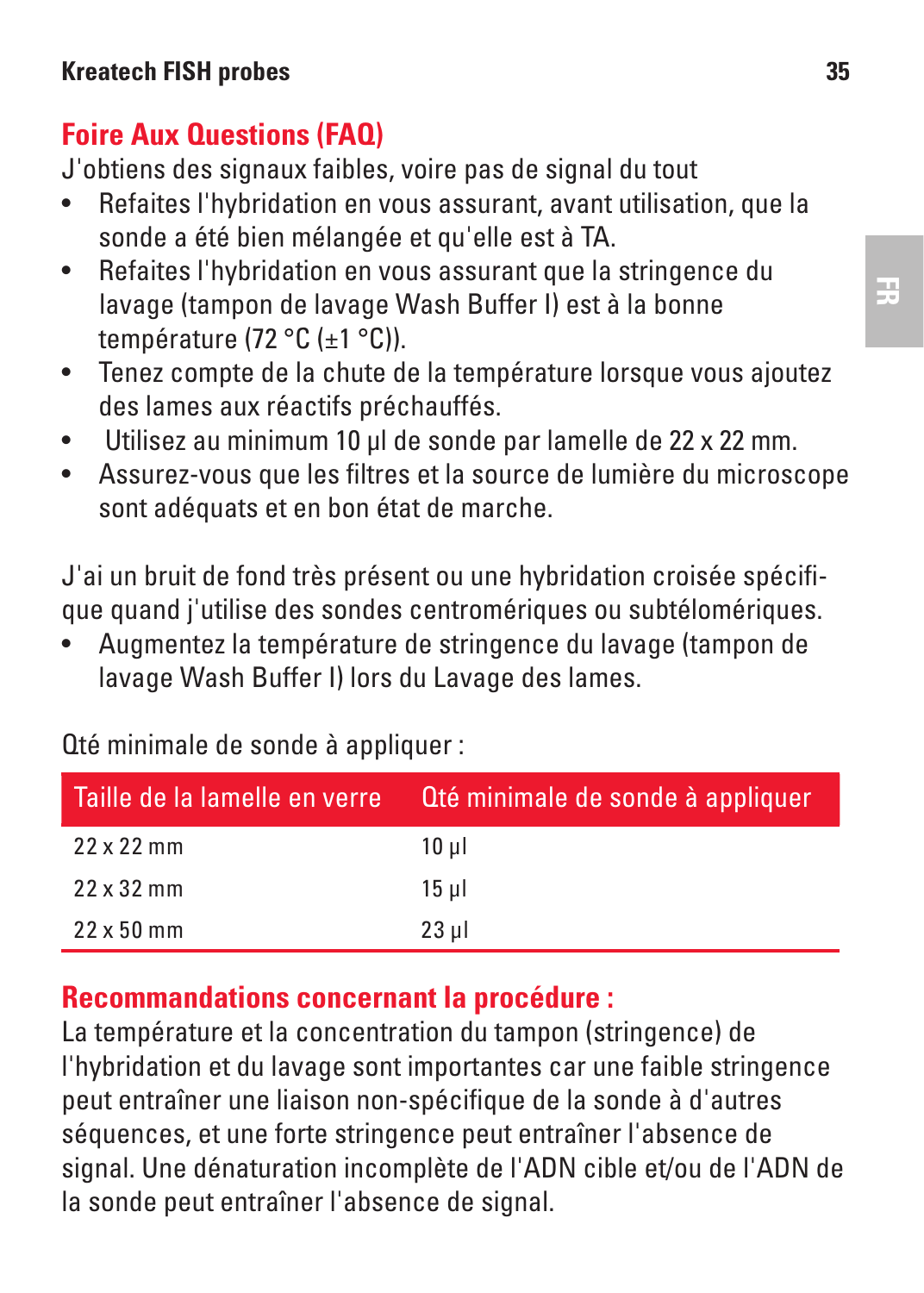## **Matériel requis mais non fourni : Réactifs :**

- 1. Kit de réactif FISH (Réf. KI-60005)
- 2. Kit de digestion FISH (Réf. KI-60006)
- 3. Formaldéhyde tamponné 1 % / 1 x PBS / MgCl<sub>2</sub> 20 mM
- 4. 1 x PBS (pH 7,4)
- 5. 2 x SSC (pH 7,0)
- 6. Solution de pepsine (Réf. LK-101A)
- 7. Tampon de lavage Wash Buffer I (0,4 x SSC / Igepal 0,3 %) (Réf. LK-102A)
- 8. Tampon de lavage Wash Buffer II (2 x SSC / Igepal 0,1 %) (Réf. LK-103A)
- 9. Igepal
- $10.$  HCL 0.01 M
- 11. Fixateur de type Carnoy (méthanol : acide acétique = 3 : 1)
- 12. Acide acétique 70 % (dans H2O désionisée)
- 13. Contre-colorant DAPI (Réf. LK-095A (0,1 μg/ml) ou Réf. LK-096A (1 μg/ml)
- 14. Diluant pour contre-colorant (Réf. LK-097A)
- 15. Formamide
- 16. Éthanol à 100 %, 85 % et 70 %
- 17. Fixogum (Réf. LK-071A) ou colle au caoutchouc

## **Matériel requis mais non fourni : équipement :**

- 1. ThermoBrite (TS-01/02).
- 2. Incubateur à 37 °C
- 3. Bain-marie avec température précise de 37 °C à 90 °C
- 4. Récipient de type Coplin en plastique ou en verre
- 5. Micropipettes à volume variable (1 à 200 μl)
- 6. Microscope à fluorescence doté des filtres adéquats (Cf. «
- Recommandations concernant la microscopie à fluorescence »)

## **Avertissement et précautions:**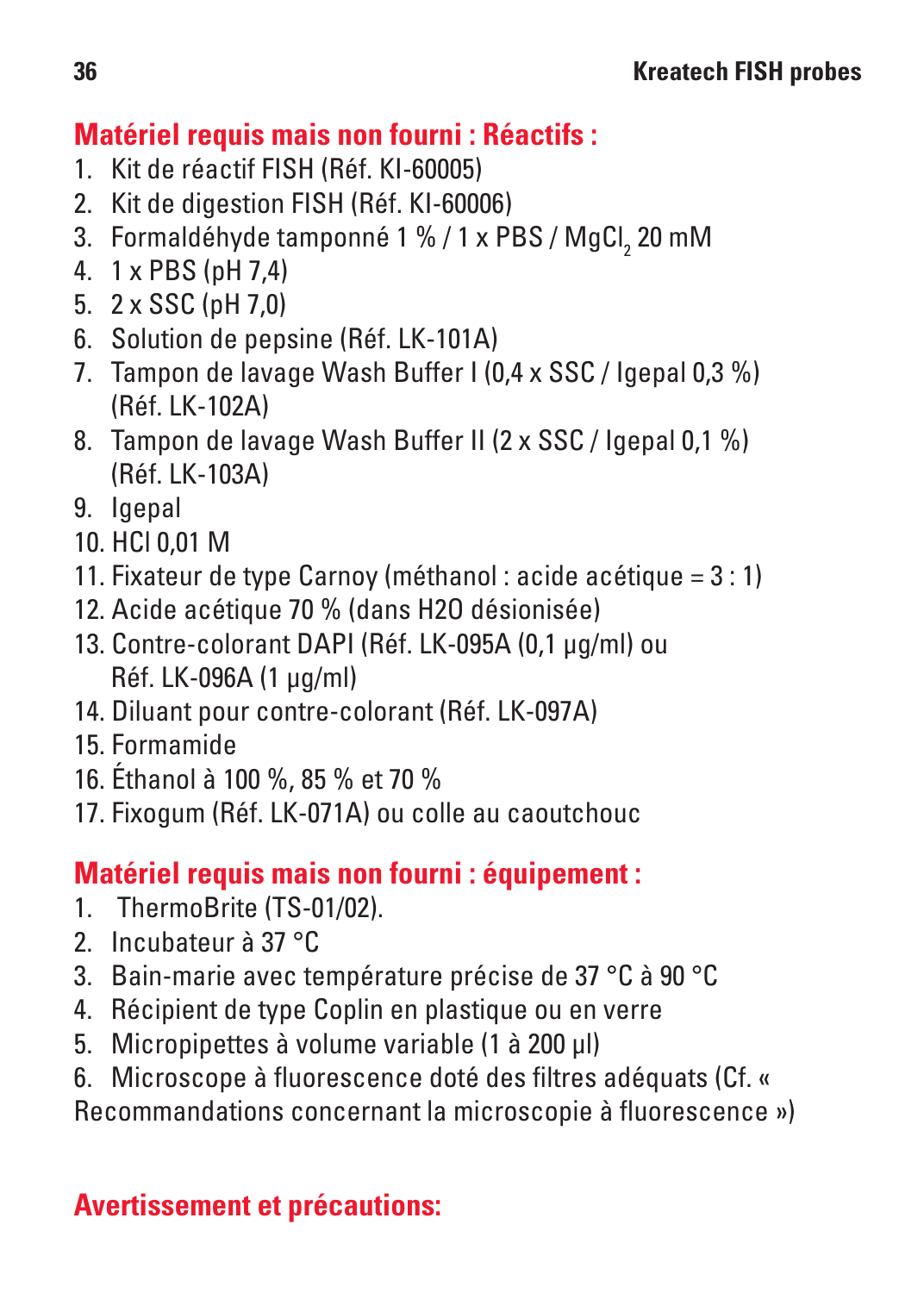#### **Kreatech FISH probes 37**

- 1. Réservé aux professionnels. En cas d'urgence, consultez les fiches FDS pour prendre connaissance des informations liées à la sécurité.
- 2. Les sondes ADN et les tampons d'hybridation contiennent du formamide (une substance tératogène) ; ne les inhalez pas et ne les mettez pas en contact avec la peau. Portez des gants et une blouse de laboratoire quand vous manipulez des sondes ADN et du contre-colorant DAPI.
- 3. Tous les articles/produits doivent être jetés conformément aux directives de votre établissement en matière d'élimination des déchets hospitaliers.
- 4. Étiquetage en accord avec la règlementation OSHA HazCom Standard (2012)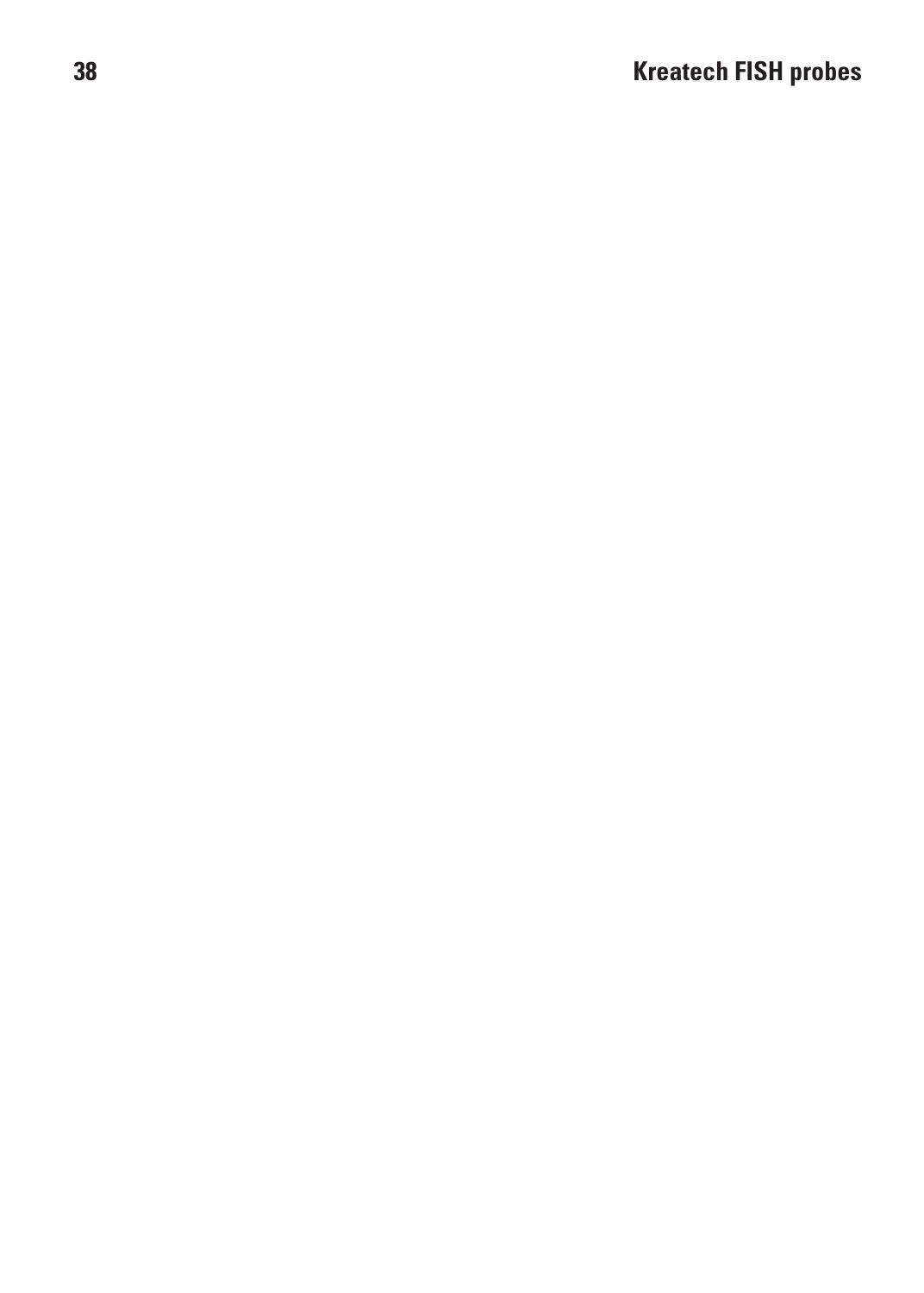# **Procedimento FISH 1 Instruções de uso**

**Tecidos fixados em formalina e incluidos em parafina**

# **Utilização de sondas KreatechTM FISH**

A hibridização in situ fluorescente (FISH) é usada para identificar ou classificar sequências genômicas alvo para que seu local possa ser estudado. As sequencias de DNA são marcadas com sondas moleculares específicas ao cromossomo. A sonda de DNA marcada é então hibridizada ao alvo de DNA nos núcleos do tecido. Após a lavagem, a região selecionada onde estão localizadas as moléculas indicadoras é visualizada por microscopia de fluorescência.

#### **As sondas KREATECH REPEAT-FREE FISH não contêm DNA de Cot-1. A eficiência da hibridização é aumentada e, o background, causado por ligações inespecíficas, é bastante reduzida.**

Este protocolo foi desenvolvido somente para o uso em pesquisa (RUO) das sondas Kreatech FISH.

Para melhores resultados dos cortes de tecidos incluídos em parafina FFPE, recomenda-se o uso de kits de pré-tratamento Kreatech (KI-60004, KI-60007) que incluem um protocolo com "instruções de Uso" especialmente otimizado. Para mais informações, consulte o nosso site: **http://www.LeicaBiosystems.com/ihc-ish/kreatech-fish- -probes/**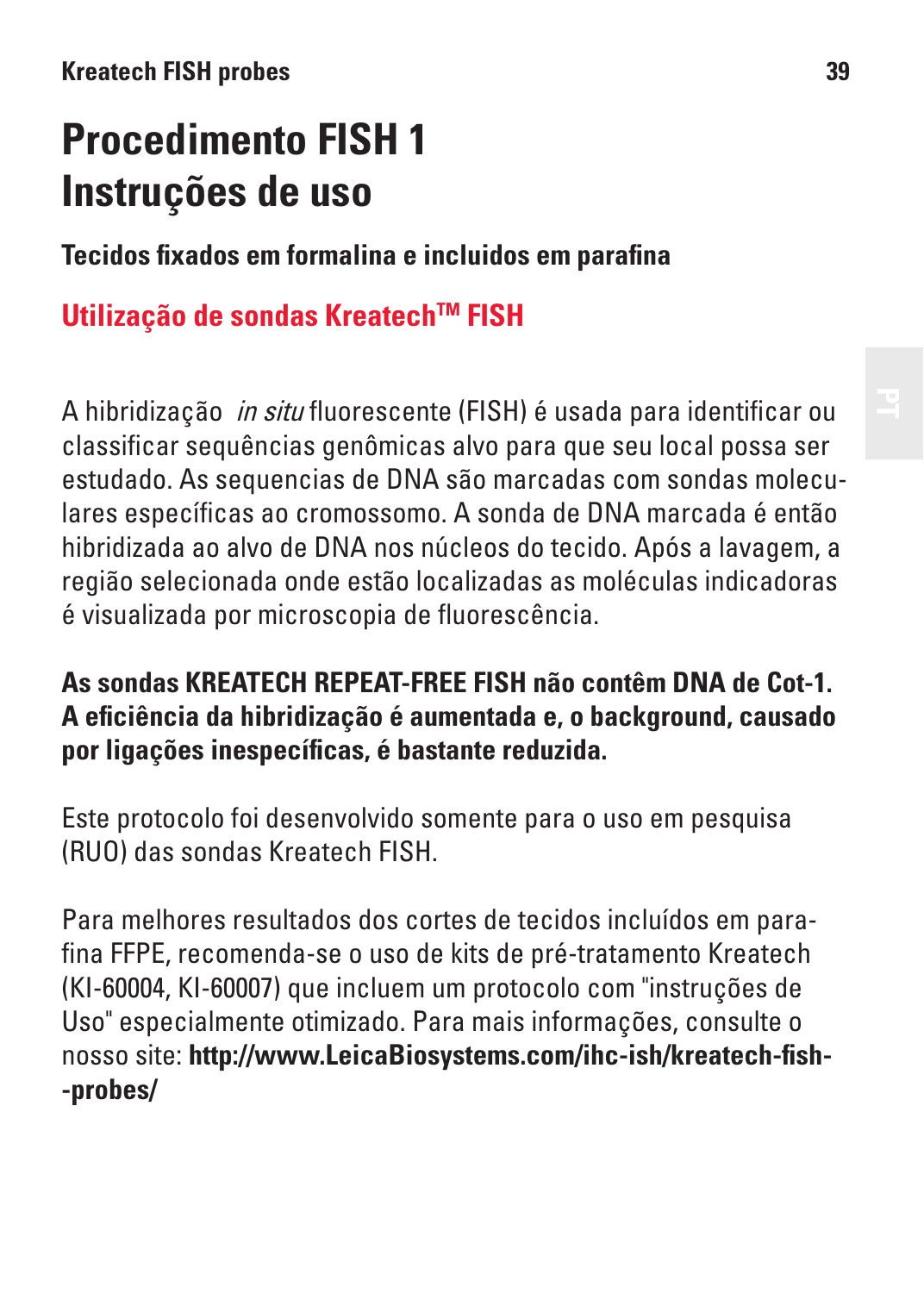Os seguintes protocolos também podem ser usados como alternativa:

# **Pré-tratamento de lâminas**

- 1. Monte os cortes de tecidos fixados em formalina e incluídos em parafina (FFPE) com espessura entre 4-6um em lâminas com carga positiva.
- 2. Coloque as lâminas com os cortes de tecidos FFPE em estufa por 2 horas em 80°C ou 16 horas em 56°C.
- 3. Faça a desparafinização das lâminas no xilol ou substituto do xilol, incube de 2 a 10 minutos (min) em temperatura ambiente (TA).
- 4. Desidrate as lâminas em uma bateria de álcool 70%, 85%, 100% de álcool , incube cada uma por 3 min em TA.
- 5.  $\,$  Coloque as lâminas em H $_{2}$ O (dH $_{2}$ O) deionizada, incube por 3 min em TA. **Prosseguir com o protocolo I ou o protocolo II.**

## **Protocolo I (protocolo padrão, se não for satisfatório use o protocolo II)**

- 1. Preaqueça 0,01 M de citrato de sódio em pH 6,0 a 96 98 °C.
- 2. Preaqueça 0,01 M de HCl a 37 °C (se não estiver usando pepsina pronta para o uso (RTU) (LK-101A)).
- 3. Coloque as lâminas em 0,01 M de citrato de sódio em pH 6,0 a 96 98 °C, incube por 15 min.
- 4.  $\,$  Coloque as lâminas em dH $_{2}$ O, incube por 2 min em TA.
- 5. Adicione a pepsina a 0,01 M de HCl preaquecida para obter uma concentração final de 0,025%. (se não estiver usando pepsina RtU  $(I K-101A)$
- 6. Faça a digestão das lâminas em 0,025% de pepsina em 0,01 M de HCl em 37 °C ou cubra os tecidos com pepsina RtU (LK-101A) em TA, incube de 5 - 45 min, (o tempo depende da fixação do tecido e do tipo de tecido).
- 7. Coloque as lâminas em dH<sub>2</sub>O, incube por 1 min em TA.
- 8. Coloque as lâminas em 1 x PBS, pH 7,4 ou 2 x SSC, pH 7,0, incube por 5 min em TA.
- 9. Desidrate as lâminas em uma bateria de álcool 70%, 85%, 100% de álcool, incube cada uma por 1 min em TA. Secar ao ar livre, em TA.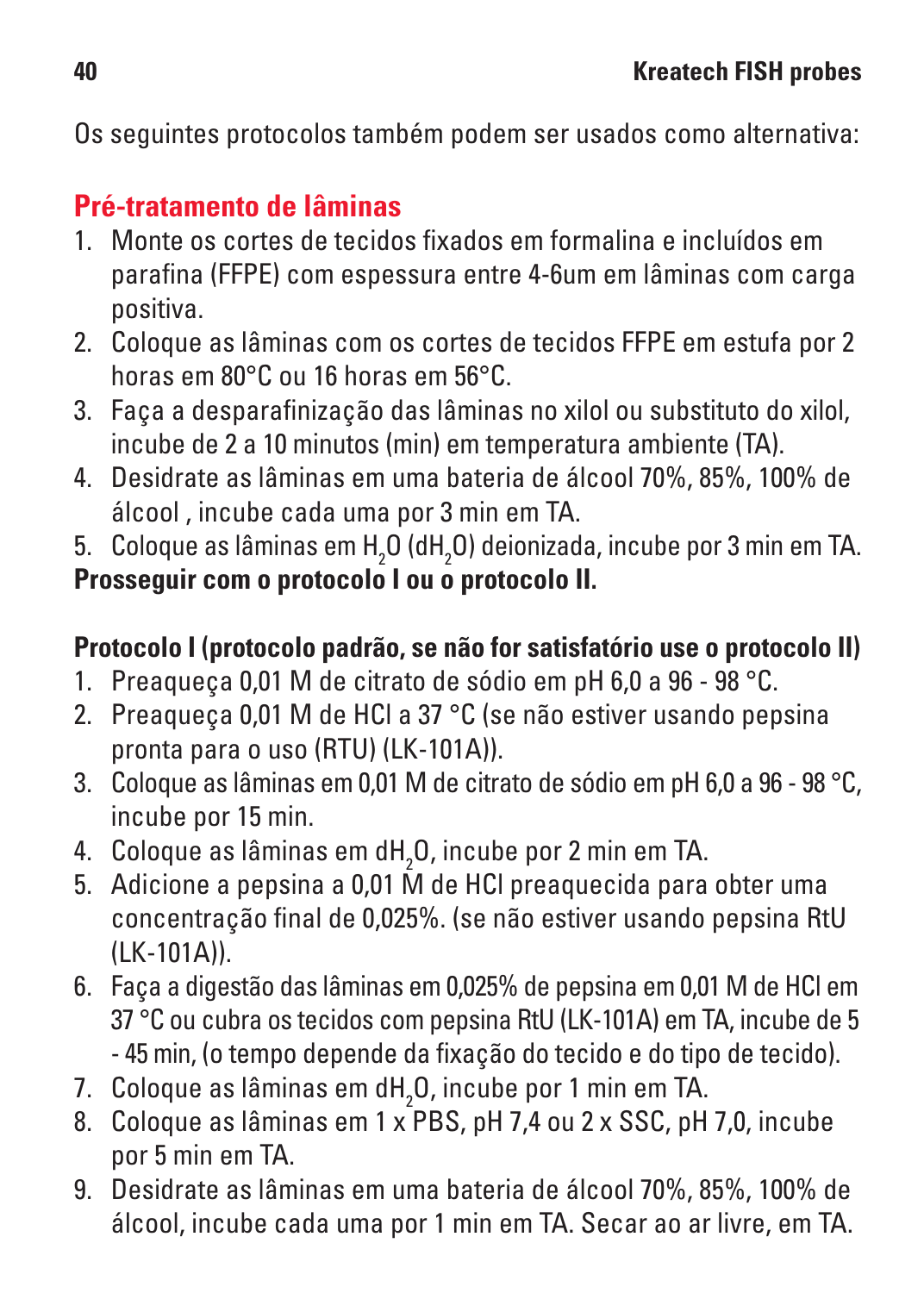## Prosseguir com a preparação de sondas.

## **Protocolo II (para amostras cross-linked)**

- 1. Preaqueça 8% de tiocianato de sódio a 80 °C.
- 2. Faça o pré-tratamento das lâminas com 0,2 M de HCl, incube por 20 min em TA.
- 3.  $\,$  Coloque as lâminas em dH $_{2}$ O, incube por 3 min em TA.
- 4. Preaqueça 0,01 M de HCl a 37 °C (se não estiver usando pepsina  $R$ tl $($ i $K$ -101 $\Delta$ )
- 5.  $\,$  Coloque as lâminas em 8% de tiocianato de sódio em d ${\rm H_2O}$  em 80 °C, incube por 30 min.
- 6. Coloque as lâminas em 2 x SSC, pH 7,0, incube por 3 min em TA.
- 7. Adicione pepsina a 0,01 M de HCl preaquecida para uma concentração final de 0,025% (se não estiver usando a pepsina RtU (LK-101A)).
- 8. Digerir as lâminas em 0,025% de pepsina em 0,01 M de HCl em 37 °C ou cubra os tecidos com pepsina RtU (LK-101A) em TA, incube de 5 - 45 min, (o tempo depende da fixação do tecido e do tipo de tecido).
- 9.  $\,$  Coloque as lâminas em dH $_{2}$ O, incube por 1 min em TA.
- 10. Coloque as lâminas em 1 x PBS, pH 7,4 ou 2 x SSC, pH 7,0, incube por 5 min em TA.
- 11. Desidrate as lâminas em álcool de 70%, 85% e 100%, incube cada uma por 1 min em TA. Secagem em TA.

Prosseguir com a preparação de sondas.

# **Preparação de sondas**

Agite o frasco da sonda para que seu conteúdo esteja na parte de baixo, faça um vórtex e novamente agite-o antes de usar. Deixe que a sonda esteja em TA antes de usar.

Somente para uso em pesquisa (RUO), as sondas Kreatech FISH são fornecidas prontas para o uso (RTU), a menos que seja especificado o contrário na documentação do produto. Consulte o rótulo do frasco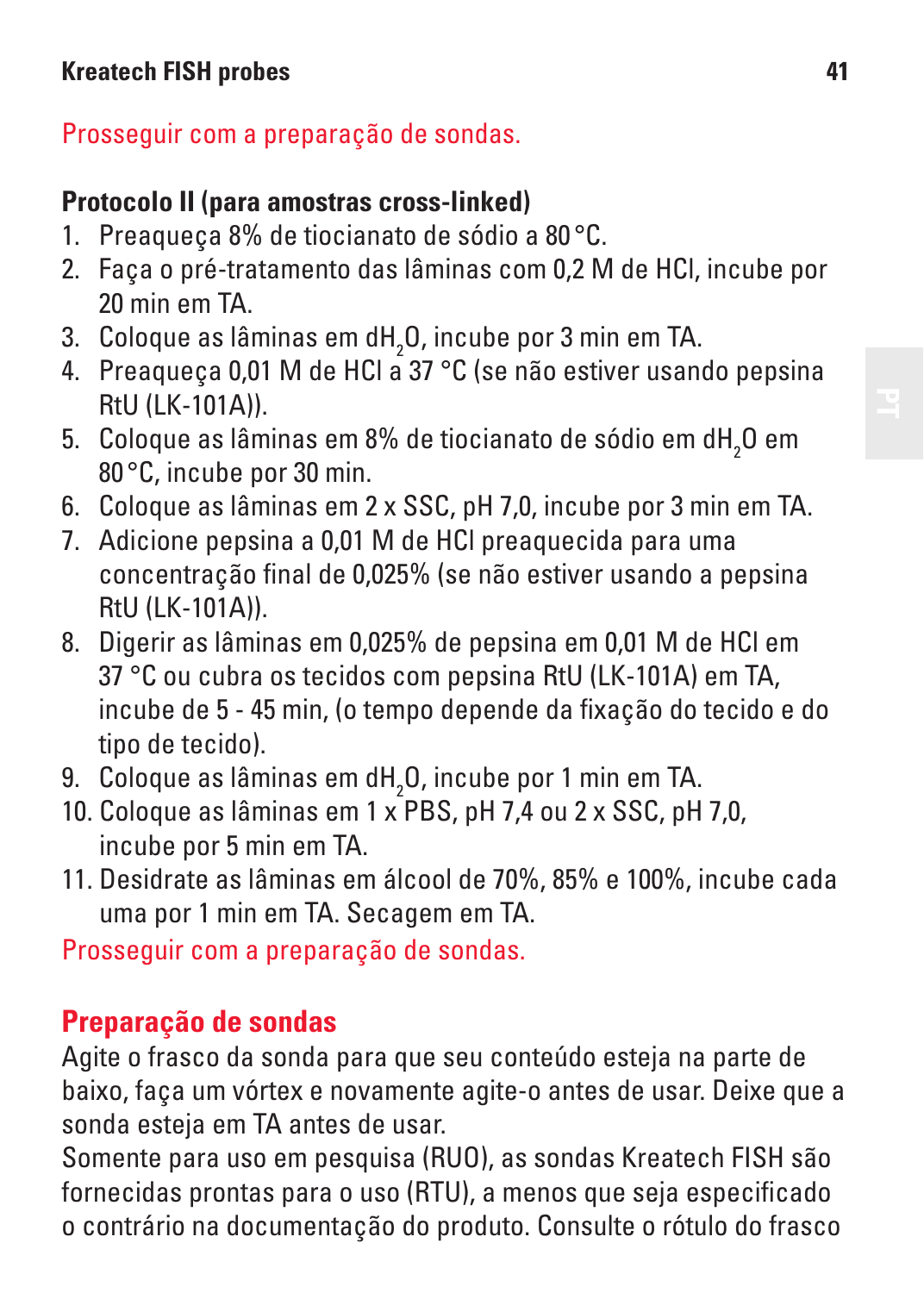e a bula específica da embalagem de sondas para detalhes sobre a diluição.

# **Co-desnaturação:**

- 1. Aplique 10 μl da sonda ou da preparação da sonda em 22 x 22 mm de área.
- 2. Cubra com lamínula de vidro e lacre com Fixogum (LK-071A) ou rubber cement, específico para a técnica.
- 3. Desnature a amostra e a sonda em um ThermoBrite (TS-01/02) por 5 min em 80 °C.

# **Hibridização:**

Incube e deixe de um dia para o outro em 37 °C em um ThermoBrite (TS-01/02) ou em uma câmara umidificadora.

# **Lavagem pós-hibridização:**

- 1. Preaqueça o tampão de lavagem I (0,4 x SSC / 0,3% Igepal) (LK-102A) a 72 °C.
- 2. Remova o rubber cement.
- 3. Coloque até 14 lâminas em 200 ml no tampão de lavagem II (2 x SSC / 0,1% Igepal) (LK-103A), incube por 2 min em TA. Remova as lamínulas. Você pode reutilizar o tampão apenas uma vez, totalizando 28 lâminas.
- 4. Coloque até 14 lâminas em 200 ml no tampão de lavagem I preaquecido (0,4 x SSC / 0,3% Igepal) (LK-102A), incube por 2 min em 72 °C (±1°C) sem agitar. Você pode reutilizar o tampão apenas uma vez, totalizando 28 lâminas.
- 5. Coloque até 14 lâminas em 200 ml em um tampão de lavagem II limpo (2 x SSC / 0,1% Igepal) (LK-103A), incube por 1 min em TA sem agitar. Você pode reutilizar o tampão apenas uma vez, totalizando 28 lâminas.
- 6. Desidrate em álcool fresco de 70%, 85% e 100%, incube cada uma por 1 min em TA. Secagem em TA e prossiga para a contracoloração.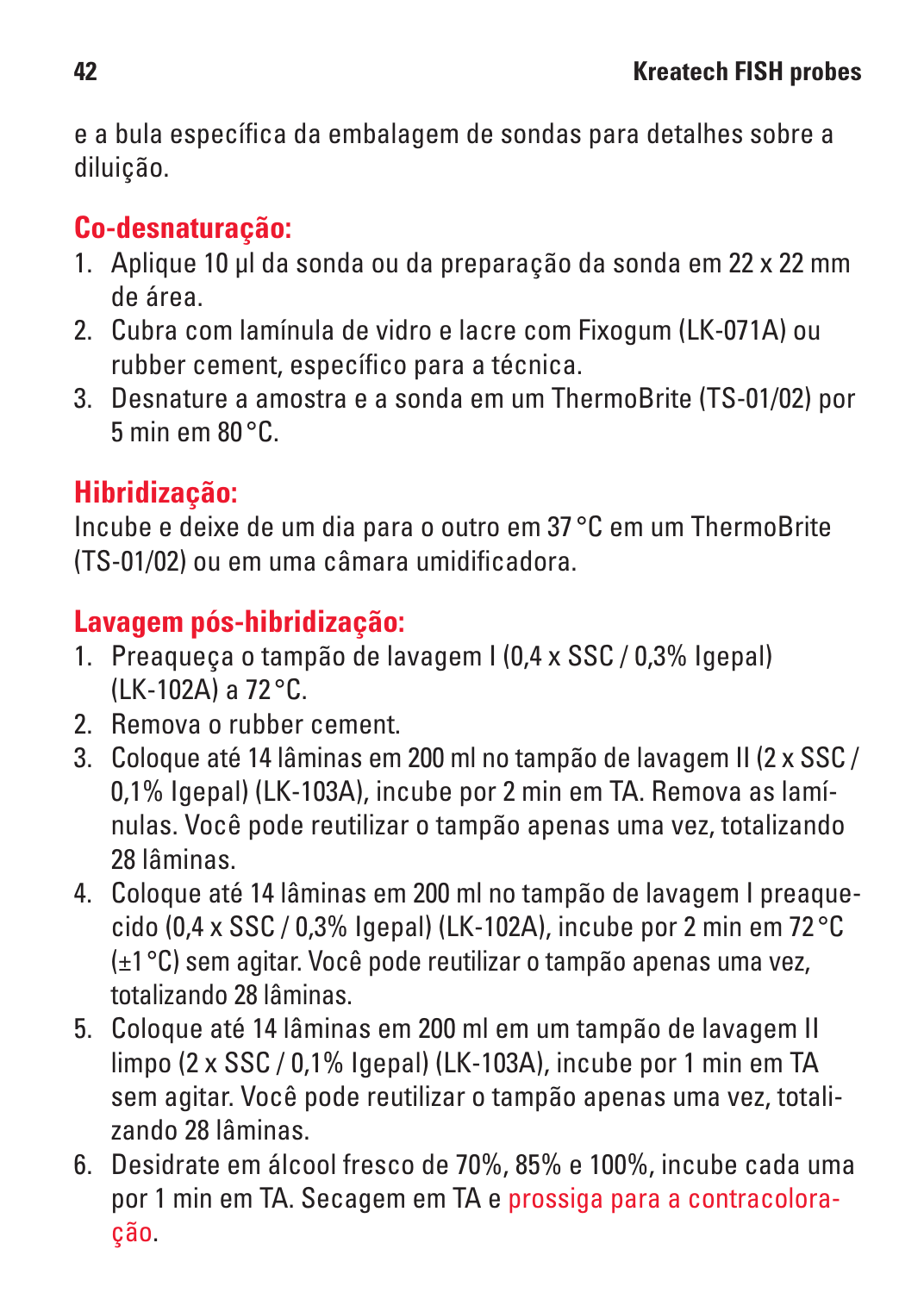## **Contracoloração:**

Aplique 15 μl de contracoloração de DAPI (LK-095A (0,1 μg/ml) ou LK-096A (1 μg/ml)) e aplique a lamínula de vidro. O DAPI pode ser diluído no diluente da contracoloração (LK-097A) para obter a concentração desejada. Coloque as lâminas no escuro e aguarde 10 - 15 min para que a contracoloração possa se desenvolver. Prosseguir com a microscopia.

## **Recomendações para a microscopia de fluorescência:**

Para uma melhor visualização, use um microscópio bem conservado e calibrado regularmente, equipado com uma lâmpada de mercúrio de 100 W ou outra fonte luminosa apropriada e uma objetiva de fluorescência de 63x ou 100x. Os filtros de faixa tripla (DAPI/FITC/Cy3 ou DAPI/FITC/TRITC) são usados para visualizar várias cores, os filtros filtros de faixa única são usados para a visualização individual de cores.

Variação adequada de estimulação e de emissão de fluoróforos Kreatech:

| <b>Fluoróforos</b>  | Estimulação     | Emissão         |
|---------------------|-----------------|-----------------|
| PlatinumBright™ 415 | $429 + 20$ nm   | $470 + 30$ nm   |
| PlatinumBright™ 495 | $495 \pm 20$ nm | $525 + 30$ nm   |
| PlatinumBright™ 550 | $546 + 12$ nm   | $580 \pm 30$ nm |

## **Troubleshooting**

Verifique a digestão de proteínas e o pré-tratamento aplicando 15uL de DAPI e avalie as lâminas usando um microscópio de fluorescência equipado com um filtro de DAPI. Em geral, a digestão de proteínas por 15 min é suficiente para uma grande variedade de tumores de mama. Remova a lamínula e molhe o tecido em 2 x SSC, pH 7,4 por 2 min em TA. Prolongue a digestão da proteína por 2 - 20 min se a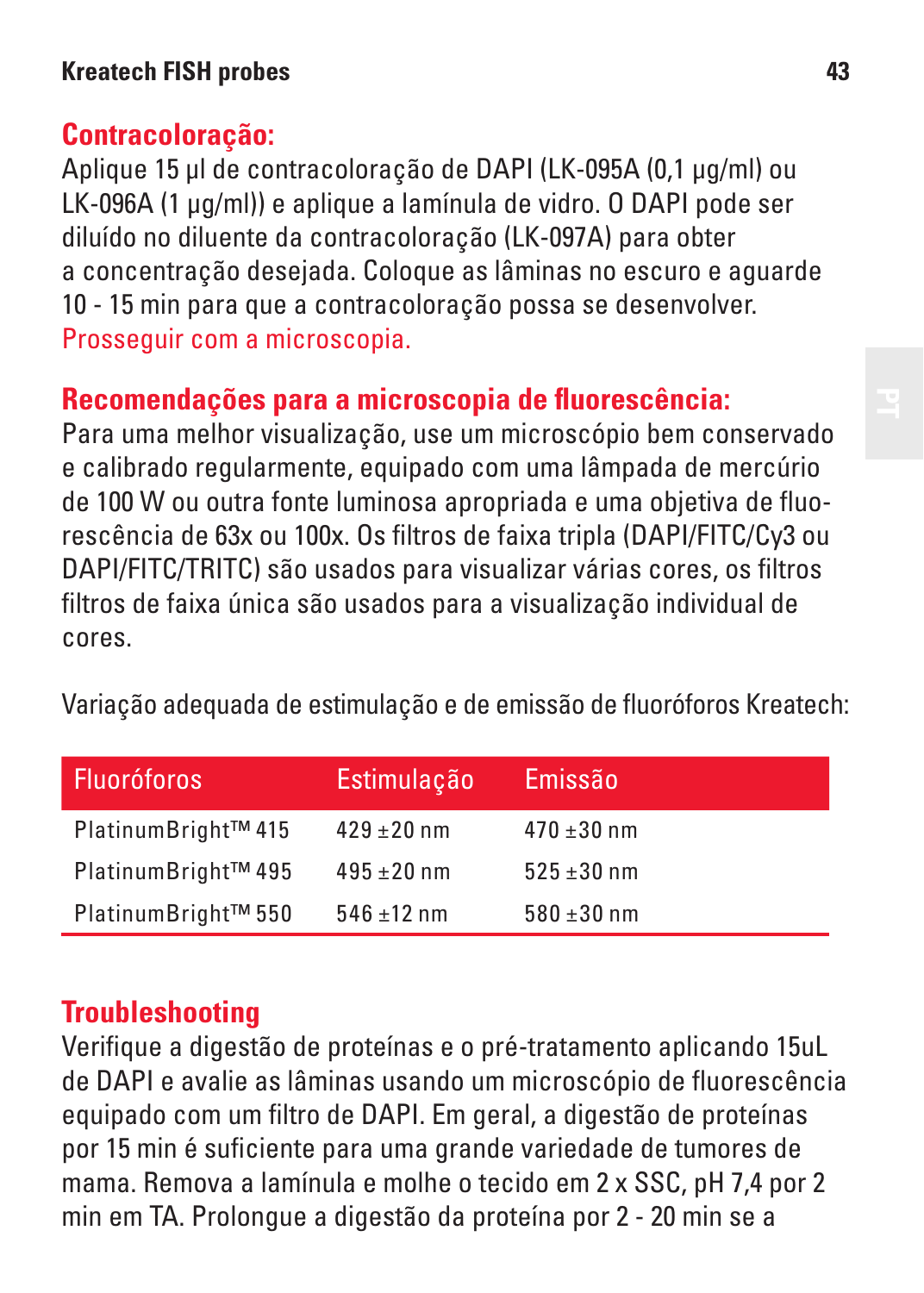amostra não for digerida suficientemente. Use uma amostra fresca e reduza o tempo de digestão da proteína se a amostra tiver sido digerida em excesso.

#### **Protocolo alternativo para desnaturação de sonda (sonda separada e amostra de desnaturação):**

- 1. Desnature a lâmina em formamida de 70% / 2 x SSC, pH 7,0 em 72 °C (±1 °C) por 2 min.
- 2. Desidrate cada uma em álcool gelado (-20 °C) de 70%, 85%, e 100% por 2 min. Secagem ao ar livre.
- 3. Desnature a mistura de sondas em 90°C por 10 min e coloque no gelo.
- 4. Misture o conteúdo da sonda com vórtex e se assegure que o seu conteúdo está na parte de baixo para uso.
- 5. Aplique a sonda à lâmina desnaturada, cubra com lamínula, lacre com rubber cement e prossiga com a hibridização.

## **Perguntas frequentes**

Sinais fracos ou inexistentes

- Hibridize novamente e certifique-se de que a sonda tenha sido misturada corretamente e de que esteja em TA antes do uso.
- Hibridize novamente e certifique-se de que a lavagem de estringência (tampão de lavagem I) esteja na temperatura correta (72 °C (±1 °C)).
- Considere a queda de temperatura ao adicionar lâminas a reagentes preaquecidos.
- Digestão de tecido não ideal (pouco digerida) molhe a lamínula em 2 x SSC, pH 7,0 por 2 min em TA. Prolongue a digestão de da proteína por 2 - 20 min.
- Digestão de tecido não ideal (digerida em excesso) descarte a lâmina e inicie uma nova lâmina. Reduza a digestão de proteína por pelo menos 10 min.
- Use no mínimo 10 μl de sonda por 22 x 22 mm de lamínula
- Verifique se os filtros do microscópio e a fonte luminosa estão corretos e em pleno funcionamento.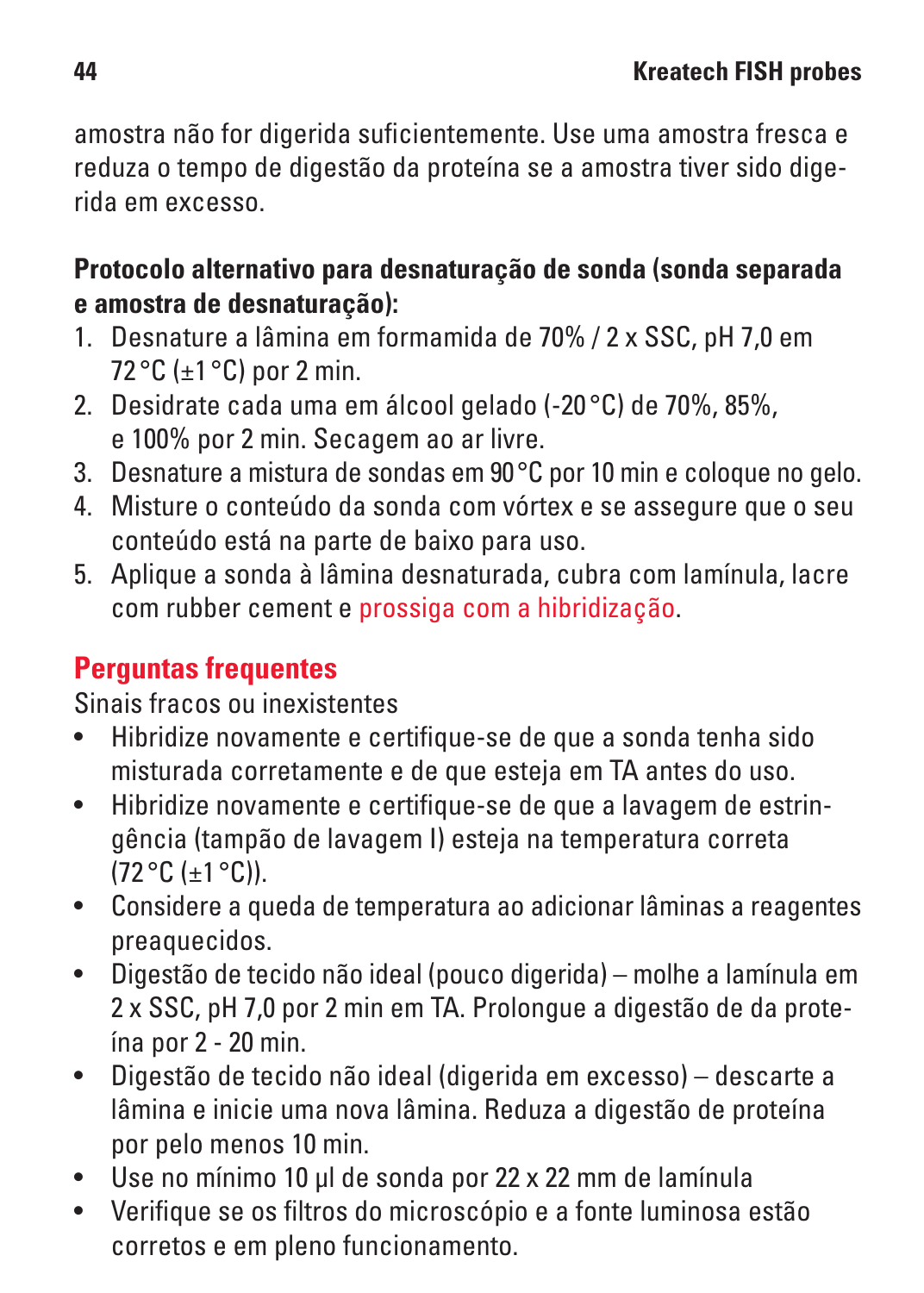#### **Kreatech FISH probes 45**

Muito background

- Digestão não-ideal do tecido. O tecido pouco digerido aumenta a background. Molhe a lamínula em 2 x SSC, pH 7,0 por 2 min em TA. Prolongue a digestão da proteína por 2 - 20 min.
- Aumente a temperatura da lavagem de estringência (tampão de lavagem I) quando lavar as lâminas.

Hibridização cruzada ao usar sondas centroméricas.

• Aumente a temperatura da lavagem de estringência (tampão de lavagem I) quando lavar as lâminas.

| Tamanho da lamínu-<br>la de vidro | Aplicação mínima de sondas |
|-----------------------------------|----------------------------|
| $22 \times 22$ mm                 | 10 ul                      |
| $22 \times 32$ mm                 | 15 ul                      |
| $22 \times 50$ mm                 | $23$ µ                     |

Aplicação mínima de sondas:

#### **Recomendações para o procedimento:**

A temperatura e a concentração do tampão (estringência) de hibridização e de lavagem são importantes, uma vez que uma estringência mais baixa pode resultar em ligação não específica da sonda a outras sequências, e uma estringência mais elevada pode resultar em falta de sinal. A desnaturação incompleta do DNA alvo e/ou do DNA da sonda pode resultar em falta de sinal.

## **Materiais necessários, mas não fornecidos: reagentes:**

- 1. Xilol
- 2. Formamida
- 3. Álcool de 100%, 85% e 70%
- 4. 0,01 M de citrato de sódio, pH 6,0 ou 8% de tiocianato de sódio
- 5. 0,01 M de HCl e 0,2 M de HCl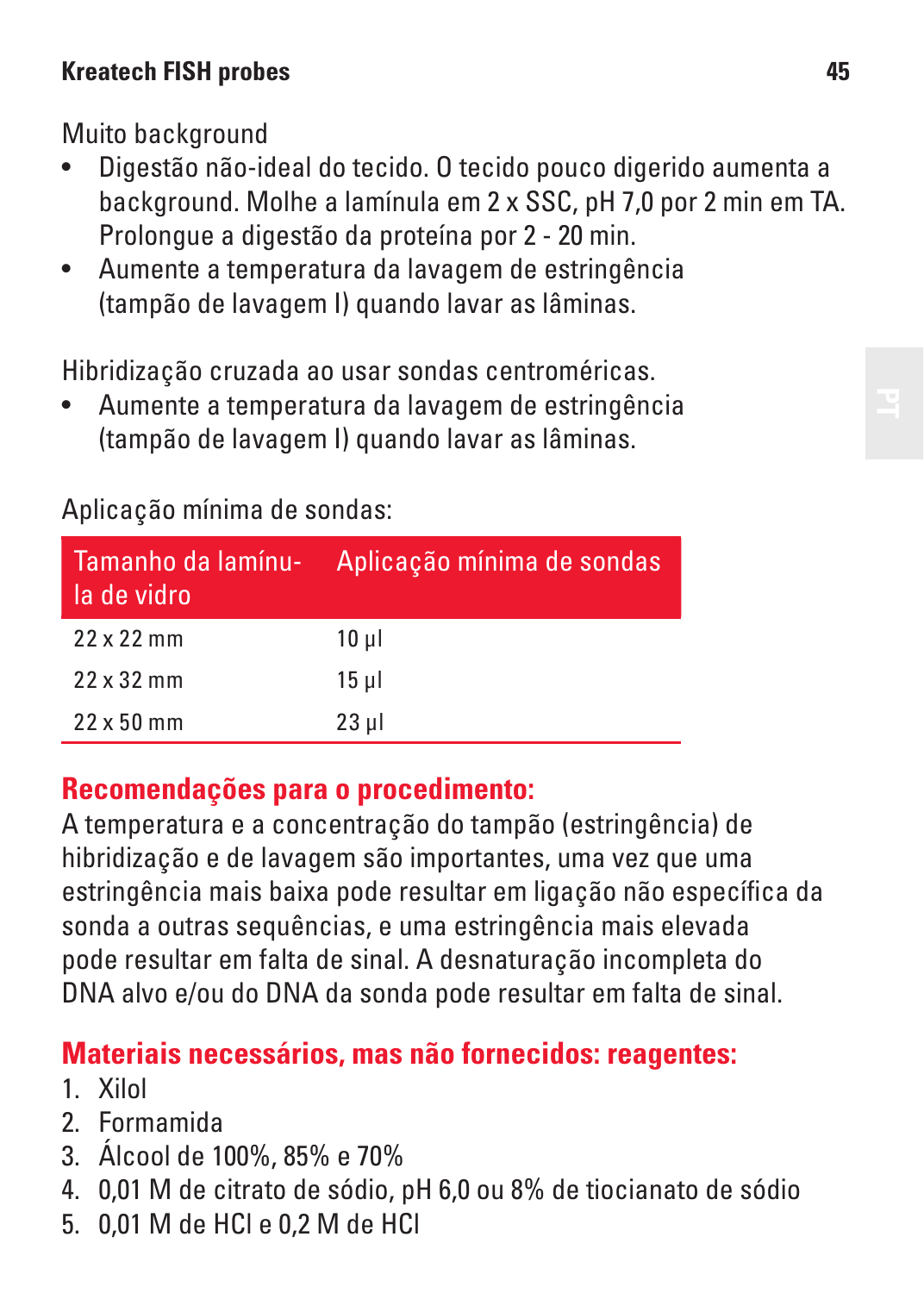- 6. Solução de pepsina RtU (LK-101A)
- 7. 1 x PBS, pH 7,4
- 8. 2 x SSC, pH 7,0
- 9. Tampão de lavagem I (0,4 x SSC / 0,3% Igepal) (LK-102A)
- 10. Tampão de lavagem II (2 x SSC / 0,1% Igepal) (LK-103A)
- 11. Contracoloração de DAPI (LK-095A (0,1 μg/ml) ou LK-096A (1 μg/ml))
- 12. Diluente de contracoloração (LK-097A)
- 13. Fixogum (LK-071A) ou rubber cement

## **Materiais necessários, mas não fornecidos: equipamentos:**

- 1. ThermoBrite (TS-01/02) ou ThermoBrite Elite (Veja www.LeicaBiosystems.com para mais informações)
- 2. Incubador em 37 °C
- 3. Banho Maria com temperatura precisa de 37 °C a 90 °C
- 4. Frasco coplim de vidro ou de plástico
- 5. Micropipetas variáveis (1 μl 200 μl)
- 6. Microscópio de fluorescência equipado com filtros apropriados (veja recomendações para a microscopia de fluorescência)

## **Avisos e precauções:**

- 1. Apenas para utilização profissional. Em caso de emergências, consulte as folhas de dados de segurança (MSDS) para informações de segurança.
- 2. As sondas de DNA e os tampões de hibridização contêm formamida, um teratógeno; não inale nem permita o contato com a pele. Use luvas e jaleco de laboratório quando manusear sondas de DNA e contracoloração de DAPI.
- 3. Todos os materiais devem ser descartados de acordo com as normas de sua instituição para a eliminação de resíduos hospitalares.
- 4. A classificação deve ser realizada de acordo com os requerimentos da OSHA HazCom Standard (2012).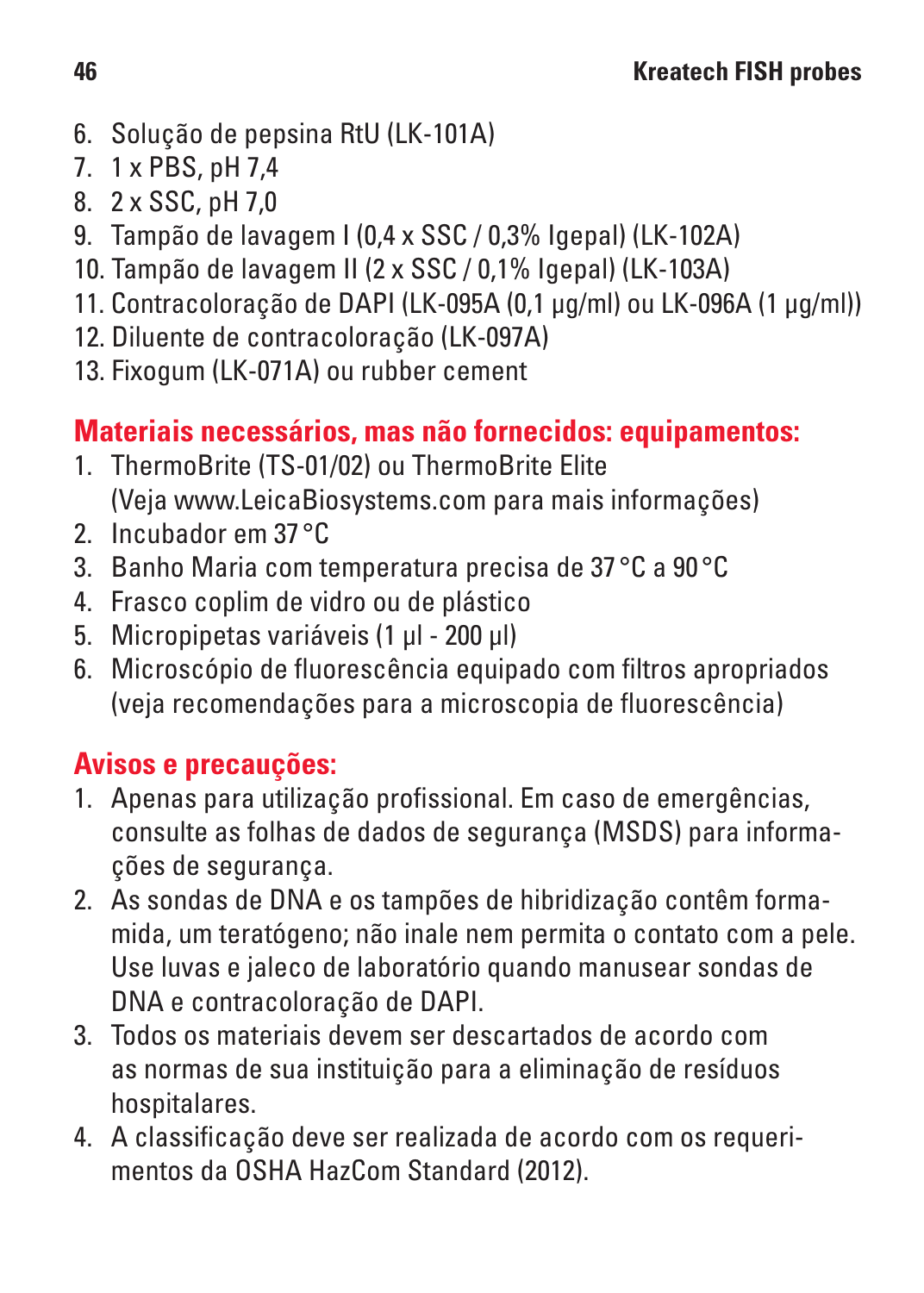# **Procedimento FISH 2 Instruções de uso**

**Preparações de células**

## **Utilização de sondas KreatechTM FISH**

A hibridização in situ fluorescente (FISH) é usada para identificar ou classificar sequências genômicas alvo para que seu local possa ser estudado. As sequencias de DNA são marcadas com sondas moleculares específicas ao cromossomo. A sonda do DNA marcado é então hibridizada para os cromossomos metafásicos ou núcleos interfásicos em uma lâmina. Após a lavagem, a região selecionada onde estão localizadas as moléculas indicadoras é visualizada por microscopia de fluorescência.

#### **As sondas KREATECH REPEAT-FREE FISH não contêm DNA de Cot-1. A eficiência da hibridização é consequentemente elevada o background, causado por ligações inespecíficas, é bastante reduzida.**

Este protocolo foi desenvolvido somente para o uso em pesquisa (RUO) das sondas Kreatech FISH.

Para uso em **células** de **culturas sanguíneas periféricas** ou preparações diretas preparadas por **métodos citogenéticos padrão**, consulte: The ACT cytogenetics laboratory manual. 3rd ed. New York: Raven Press; 1996.

Para melhores resultados, recomenda-se o uso de kits de pré-tratamento completos Kreatech (KI-60005, KI-60006) que incluem um protocolo de "instrução de uso" especialmente otimizado.

Para mais informações, consulte o nosso site: **http://www.LeicaBiosystems.com/ihc-ish/kreatech-fish-probes/**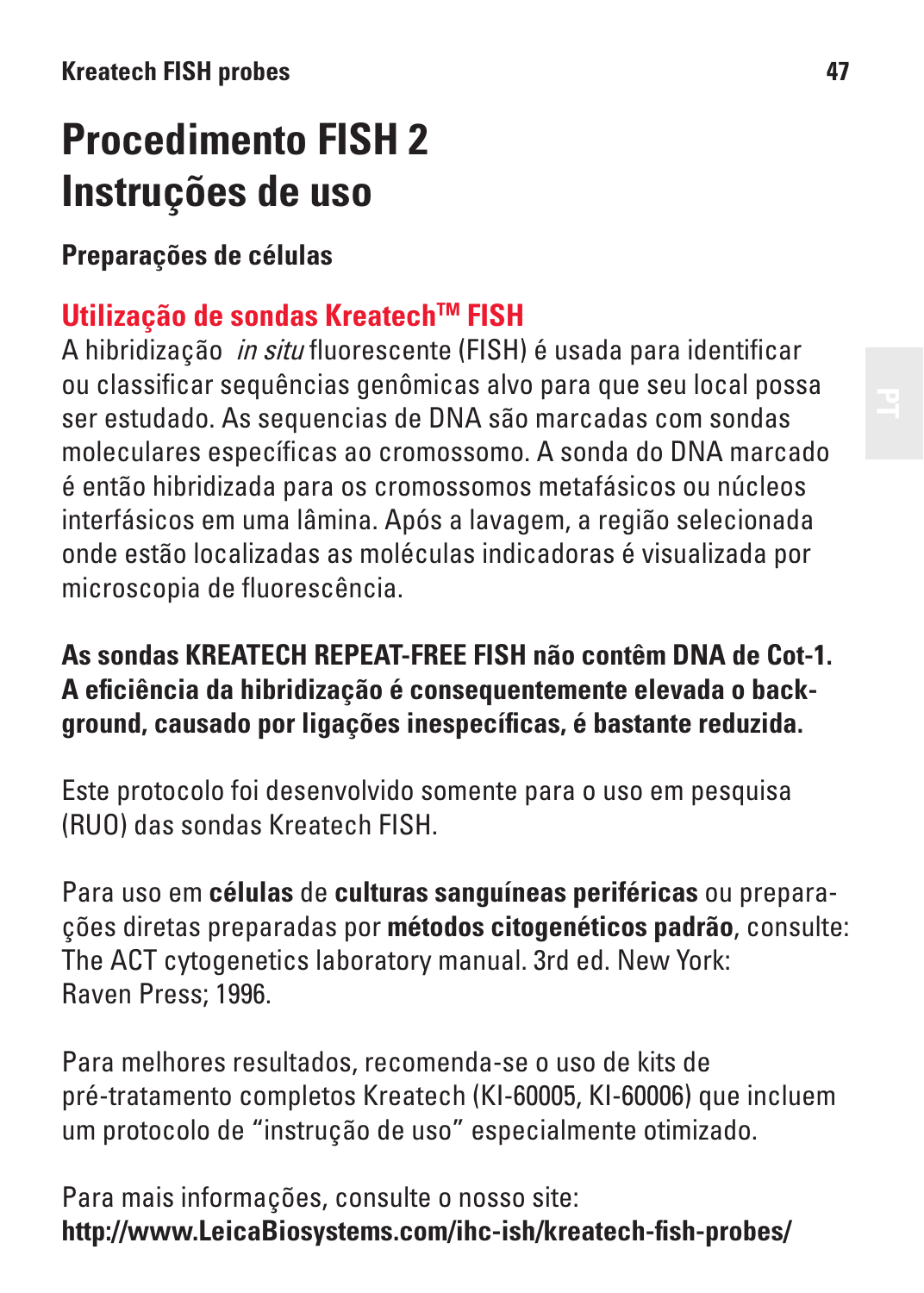Os seguintes protocolos também podem ser usados como alternativa:

## **Pré-tratamento:**

### **Protocolo I (protocolo padrão, se não for satisfatório use o protocolo II)**

- 1. Para preparar as lâminas, programe as lâminas para 10 minutos (min) em 80°C, e deixe as lâminas esfriarem a temperatura local (TA).
- 2. Coloque as lâminas em ácido acético fresco, preparado de 70% (em H<sub>2</sub>O(dH<sub>2</sub>O deionizado)), incube por 1 min em TA.
- 3. Coloque as lâminas em 1 x PBS, pH 7,4, incube por 30 segundos em TA.
- 4. Coloque as lâminas em 1 x PBS, pH 7,4, incube por 5 min em TA.
- 5. Desidrate a lâmina em álcool de 70%, 85% e 100%, incube cada uma por 1 min em TA. Secagem em TA.

Prosseguir com a preparação de sondas.

### **Protocolo II (para lâminas com background citoplasmático ou preparações diretas (fluido amniótico ou vilosidades crônicas)**

- 1. Preaqueça 2 x SSC, pH 7,0 e 0,01 M de HCl em 37 °C
- 2. Coloque lâminas de amostras secas em 2 x SSC preaquecido, pH 7,0, incube em 37 °C por 2 min.
- 3. Adicione a pepsina a 0,01 M de HCl preaquecido para obter uma concentração final de 0,005%.
- 4. Coloque as lâminas em 0,005% de uma solução de pepsina em 0,01 M de HCl e incube em 37 °C por 5 - 15 min (dependendo da quantidade de base citoplasmática).
- 5. Coloque as lâminas em 1 x PBS, pH 7,4, incube por 3 min em TA.
- 6. Repare as lâminas posteriormente incubando-as em 1% de formaldeído tamponado em 1 x PBS / 20 mM MgCl<sub>2</sub> por 10 min em TA.
- 7. Coloque as lâminas em 1 x PBS, pH 7,4, incube por 3 min em TA.
- 8. Desidrate a lâmina em álcool de 70%, 85% e 100%, incube cada uma por 1 min em TA. Secagem em TA.

Prosseguir com a preparação de sondas.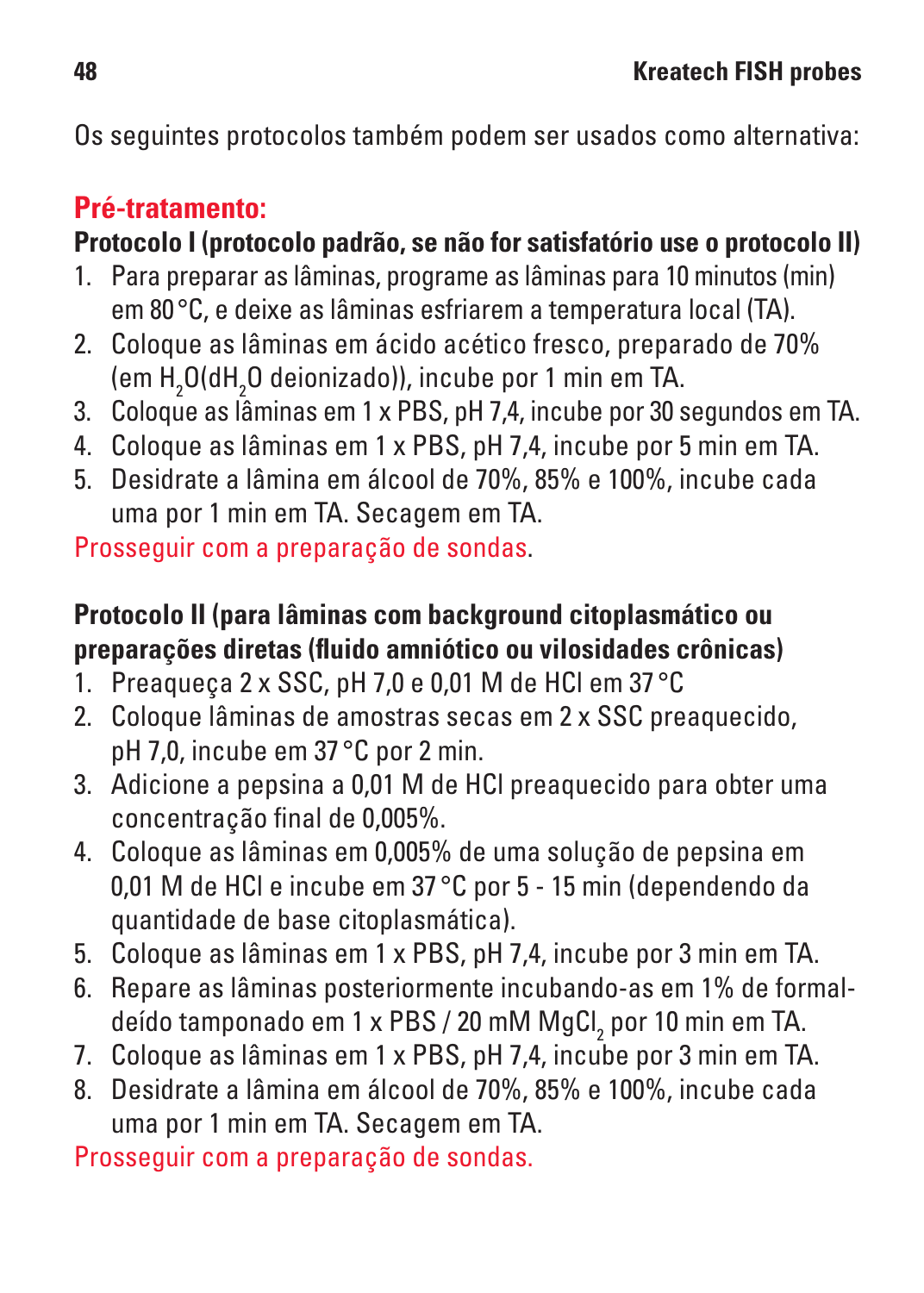#### **Kreatech FISH probes 49**

#### **Preparação de sondas**

Misture o conteúdo da sonda com vórtex e se assegure que o seu conteúdo está na parte de baixo para uso.

Somente para uso em pesquisa (RUO), as sondas Kreatech FISH são fornecidas prontas para o uso (RTU).

As sondas FISH de regiões centrômeras, subteloméricas e inteiras de cromossomos são fornecidas em formatos concentrados em 5x e devem ser diluídas em tampão de hibridização fornecido e/ou outras sondas concentradas. Consulte o rótulo do frasco e a bula específica da embalagem de sondas para detalhes sobre a diluição.

#### **Co-desnaturação:**

- 1. Aplique 10 μl da sonda ou preparação da sonda em 22 x 22 mm de área.
- 2. Cubra com laminula de vidro e lacre com Fixogum (LK-071A) ou rubber cement apropriado para a técnica.
- 3. Desnature a amostra e a sonda em um ThermoBrite (TS-01/02) por 5 min em 75 °C.

#### **Hibridização:**

Incube e deixe de um dia para o outro em 37 °C em um ThermoBrite (TS-01/02) ou em uma câmara umidificadora.

#### **Lavagem pós-hibridização:**

- 1. Preaqueça o tampão de lavagem I (0,4 x SSC / 0,3% Igepal) (LK-102A) a 72 °C.
- 2. Remova o rubber cement
- 3. Coloque até 14 lâminas em 200 ml no tampão de lavagem II (2 x SSC / 0,1% Igepal) (LK-103A), incube por 2 min em TA. Remova as laminulas. Você pode reutilizar o tampão apenas uma vez, totalizando 28 lâminas.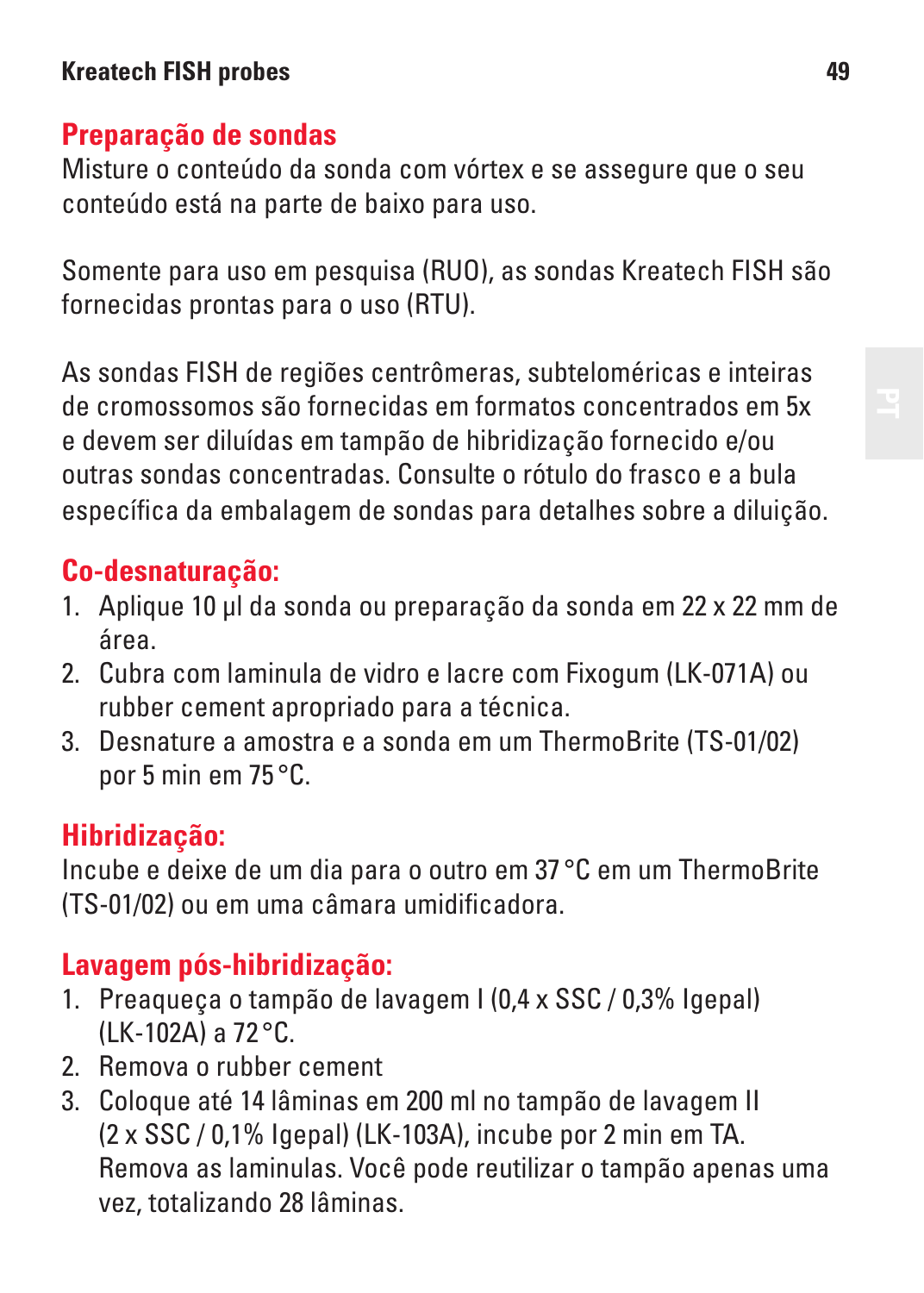- 4. Coloque até 14 lâminas em 200 ml no tampão de lavagem I preaquecido (0.4 x SSC / 0.3% Igenal) (LK-102A), incube por 2 min em 72 °C. (±1°C) sem agitar. Você pode reutilizar o tampão apenas uma vez, totalizando 28 lâminas.
- 5. Coloque até 14 lâminas em 200 ml em um tampão de lavagem II limpo (2 x SSC /0,1% Igepal) (LK-103A), incube por 1 min em TA sem agitar. Você pode reutilizar o tampão apenas uma vez, totalizando 28 lâminas.
- 6. Desidrate as lâminas em álcool de 70%, 85% e 100%, incube cada uma por 1 min em TA. Seque ao ar livre em TA.

Prosseguir com a contracoloração.

## **Contracoloração:**

Aplique 15 μl de contracoloração de DAPI (LK-095A (0,1 μg/ml) ou LK-096A (1 μg/ml)) e aplique a lamínula de vidro. O DAPI pode ser diluído no diluente da contracoloração (LK-097A) para se obter a concentração desejada. Coloque as lâminas no escuro e aguarde 10 - 15 min para que a contracoloração possa se desenvolver. Prosseguir com a microscopia.

#### **Recomendações para a microscopia de fluorescência:**

Para uma melhor visualização, use um microscópio bem conservado e calibrado regularmente, equipado com uma lâmpada de mercúrio de 100 W ou outra fonte luminosa apropriada e uma objetiva de fluorescência de 63x ou 100x. Os filtros de faixa tripla (DAPI/FITC/Cy3 ou DAPI/FITC/TRITC) são usados para visualizar várias cores, os filtros filtros de faixa única são usados para a visualização individual de cores.

Variação adequada de estimulação e de emissão de fluoróforos Kreatech: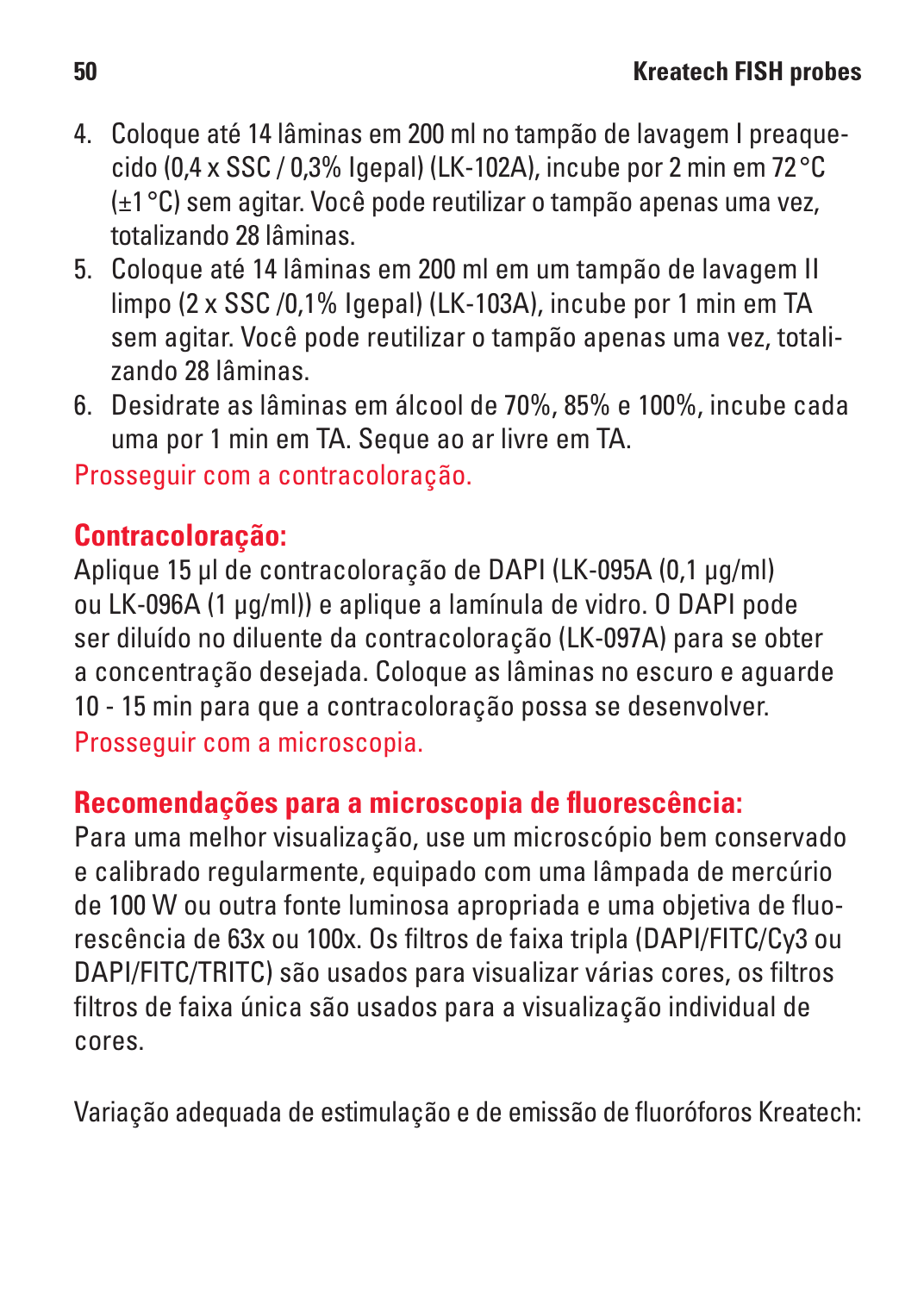| <b>Fluoróforos</b>  | Estimulação   | Emissão         |
|---------------------|---------------|-----------------|
| PlatinumBright™ 415 | $429 + 20$ nm | $470 + 30$ nm   |
| PlatinumBright™ 495 | $495 + 20$ nm | $525 + 30$ nm   |
| PlatinumBright™ 550 | $546 + 12$ nm | $580 \pm 30$ nm |

# **Troubleshooting**

#### **Protocolo alternativo para espécimes da citologia:**

- 1. Preaqueça 50 ml de 2 x SSC / 0,5% Igepal (LK-105B) em um frasco de coplim a 37 °C com lavagem em água. Coloque as lâminas preparadas no frasco de coplim e incube por 15 minutos.
- 2. Desidrate as lâminas em álcool de 70%, 85% e 100%, incube cada uma por 1 min em TA. Ar seco em TA.

Prosseguir com a preparação de sondas.

#### **Protocolo alternativo para desnaturação de sonda (sonda separada e amostra de desnaturação):**

- 1. Preaqueça formamida de 70% / 2 x SSC, pH 7,0 a 72 °C.
- 2. Desnature as lâminas em formamida de 70% / 2 x SSC, pH 7,0, incube em 72 °C (±1 °C) por 2 min.
- 3. Desidrate as lâminas em álcool gelado (-20 °C) de 70%, 85%, e 100%, incube cada uma por 2 min. Ar seco em TA.
- 4. Desnature a mistura de sondas em 90 °C por 10 min e coloque diretamente no gelo.
- 5. Misture o conteúdo da sonda com vórtex e se assegure que o seu conteúdo está na parte de baixo para uso.
- 6. Aplique a sonda à lâmina desnaturada, cubra com lamínula, lacre com rubber coement

Prosseguir com a hibridização.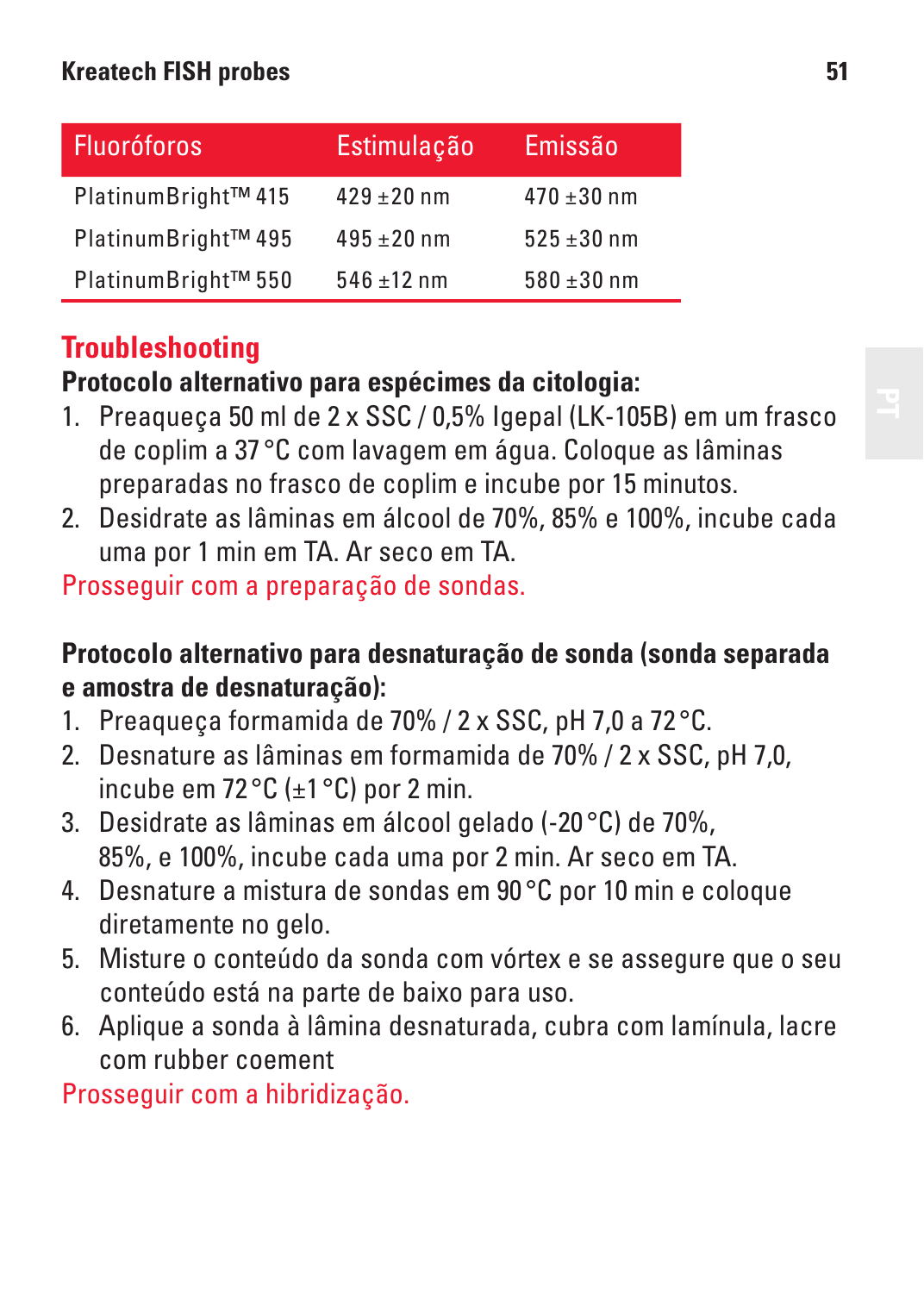## **Perguntas frequentes**

Sinais fracos ou inexistentes

- Hibridize novamente e certifique-se de que a sonda tenha sido misturada corretamente e de que esteja em TA antes do uso.
- Hibridize novamente e certifique-se de que a lavagem de estringência (tampão de lavagem I)esteja na temperatura correta  $(72°C (+1 °C))$
- Considere a queda de temperatura ao adicionar lâminas a reagentes preaquecidos.
- Use no mínimo 10 μl de sonda por 22 x 22 mm de lamínula.
- Verifique se os filtros do microscópio e a fonte luminosa estão corretos e em pleno funcionamento.

Muito background em uma hibridização cruzada específica ao usar sondas centroméricas ou subteloméricas.

• Aumente a temperatura da lavagem de estringência (tampão de lavagem I) quando lavar as lâminas.

Aplicação mínima de sondas:

| Tamanho da lamínu-<br>la de vidro | Aplicação mínima de sondas |
|-----------------------------------|----------------------------|
| 22x22mm                           | 10 ul                      |
| 22 x 32 mm                        | $15$ ul                    |
| $22 \times 50$ mm                 | $23$ µ                     |

## **Recomendações para o procedimento:**

A concentração da temperatura e do tampão (estringência) de hibridização e de lavagem são importantes, uma vez que uma estringência mais baixa pode resultar de ligação não específica da sonda a outras sequências, e uma estringência mais elevada pode resultar em falta de sinal. A desnaturação incompleta do DNA alvo e/ou do DNA da sonda pode resultar em falta de sinal.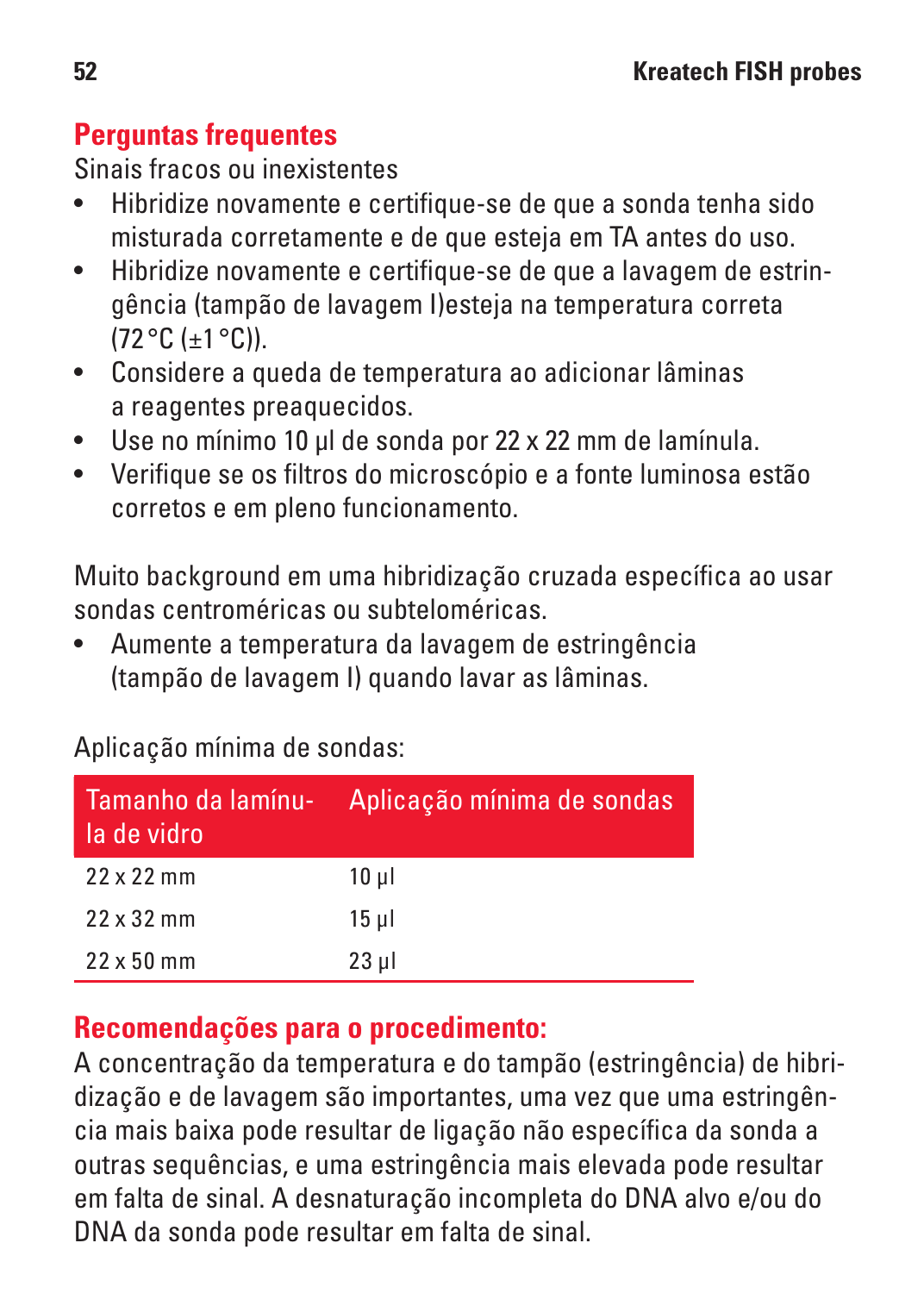## **Materiais necessários, mas não fornecidos: reagentes:**

- 1. Kit de reagentes FISH (KI-60005)
- 2. Kit de assimilação FISH (KI-60006)
- 3. 1% de formaldeído tamponado / 1 x PBS / 20 mM MgCl.
- 4. 1 x PBS, pH 7,4
- 5. 2 x SSC, pH 7,0
- 6. Solução de pepsina (LK-101A)
- 7. Tampão de lavagem I (0,4 x SSC / 0,3% Igepal) (LK-102A)
- 8. Tampão de lavagem II (2 x SSC / 0,1% Igepal) (LK-103A)
- 9. Igepal
- 10. 0,01 M de HCl
- 11. Fixador Carnoys (metanol : ácido acético = 3 : 1)
- 12. Acido acético de 70% (em H<sub>2</sub>O deionizado)
- 13. Contracoloração de DAPI (LK-095A (0,1 μg/ml) ou LK-096A (1 μg/ml))
- 14. Diluente de contracoloração (LK-097A)
- 15. Formamida
- 16. Álcool de 100%, 85% e 70%
- 17. Fixogum (LK-071A) ou rubber cement

## **Materiais necessários, mas não fornecidos: equipamentos:**

- 1. ThermoBrite (TS-01/02)
- 2. Incubador em 37 °C
- 3. Lavagem em água com temperatura precisa de 37 °C a 90 °C
- 4. Frasco coplim de vidro ou de plástico
- 5. Micropipetas variadas (1 μl 200 μl)
- 6. Microscópio de fluorescência equipado com filtros apropriados (veja recomendações para a microscopia de fluorescência)

## **Avisos e precauções:**

- 1. Apenas para utilização profissional. Em caso de emergências, consulte as folhas de dados de segurança (MSDS) para informações de segurança.
- 2. As sondas de DNA e os tampões de hibridização contêm forma-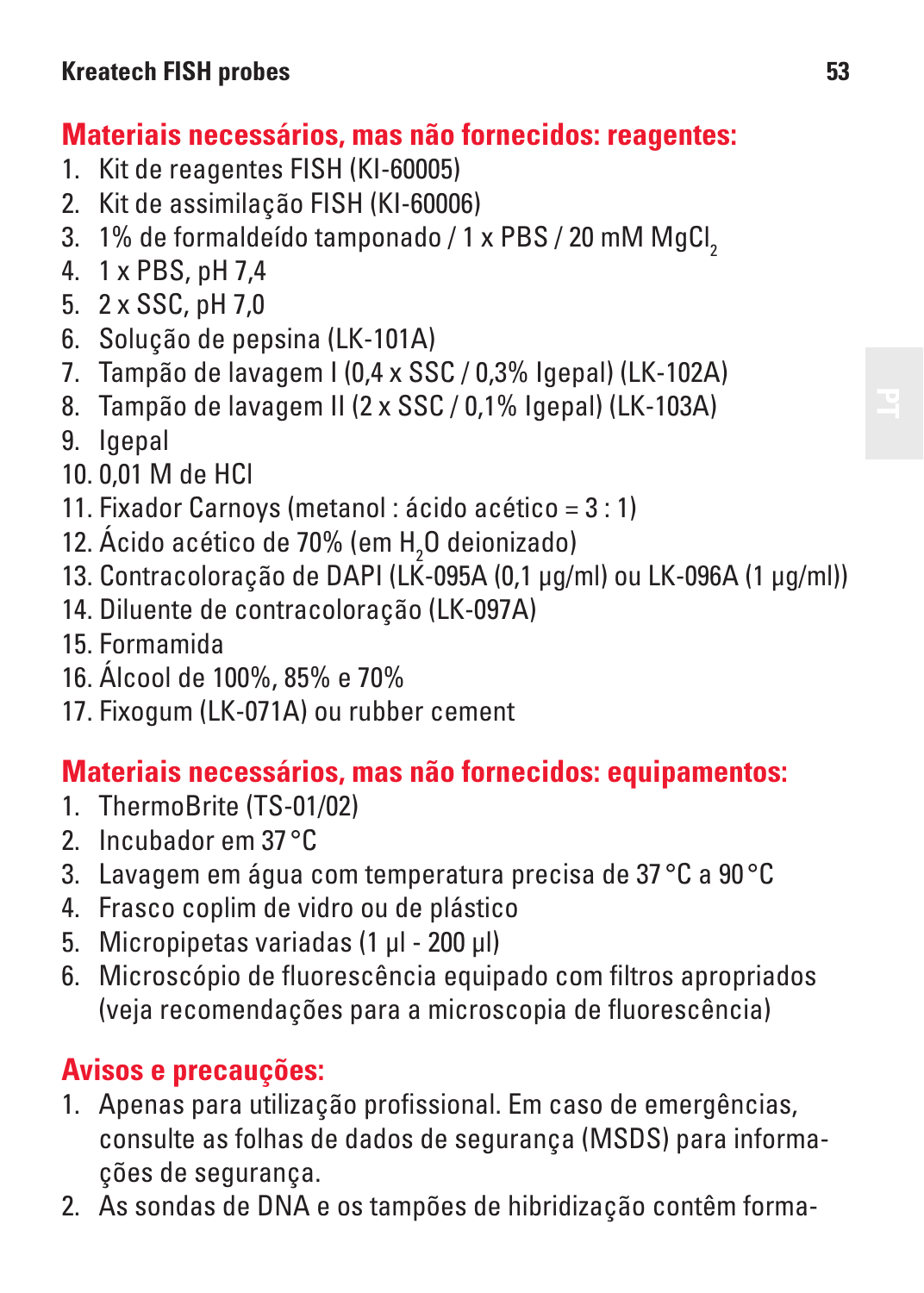mida, um teratógeno; não inale nem permita o contato com a pele. Use luvas e jaleco de laboratório quando manusear sondas de DNA e contracoloração de DAPI.

- 3. Todos os materiais devem ser descartados de acordo com as normas de sua instituição para a eliminação de resíduos hospitalares.
- 4. A classificação deve ser realizada de acordo com os requerimentos da OSHA HazCom Standard (2012).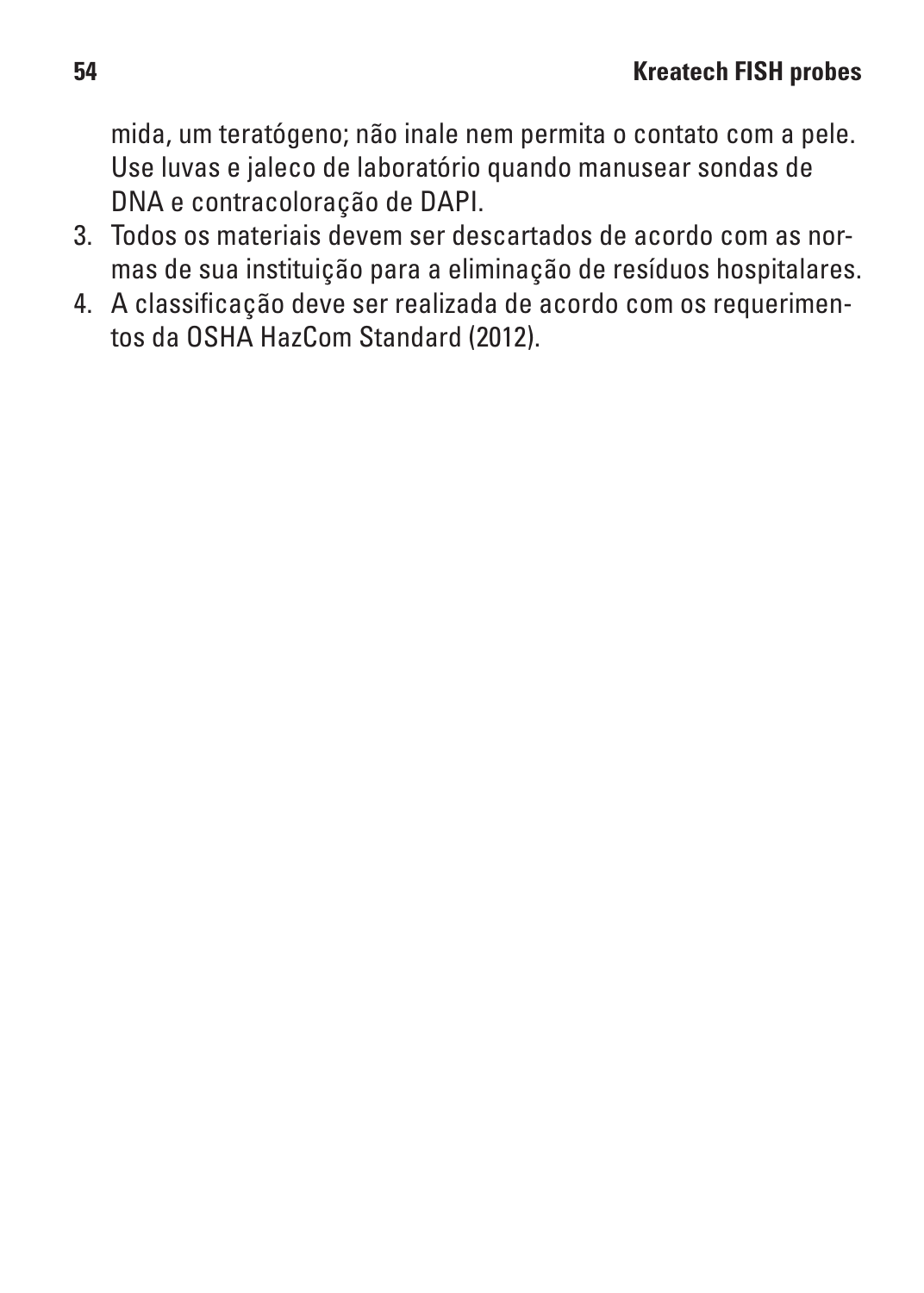NOTES

,我们也不会有什么。""我们的人,我们也不会有什么?""我们的人,我们也不会有什么?""我们的人,我们的人,我们的人,我们的人,我们的人,我们的人,我们的人,我 and the control of the control of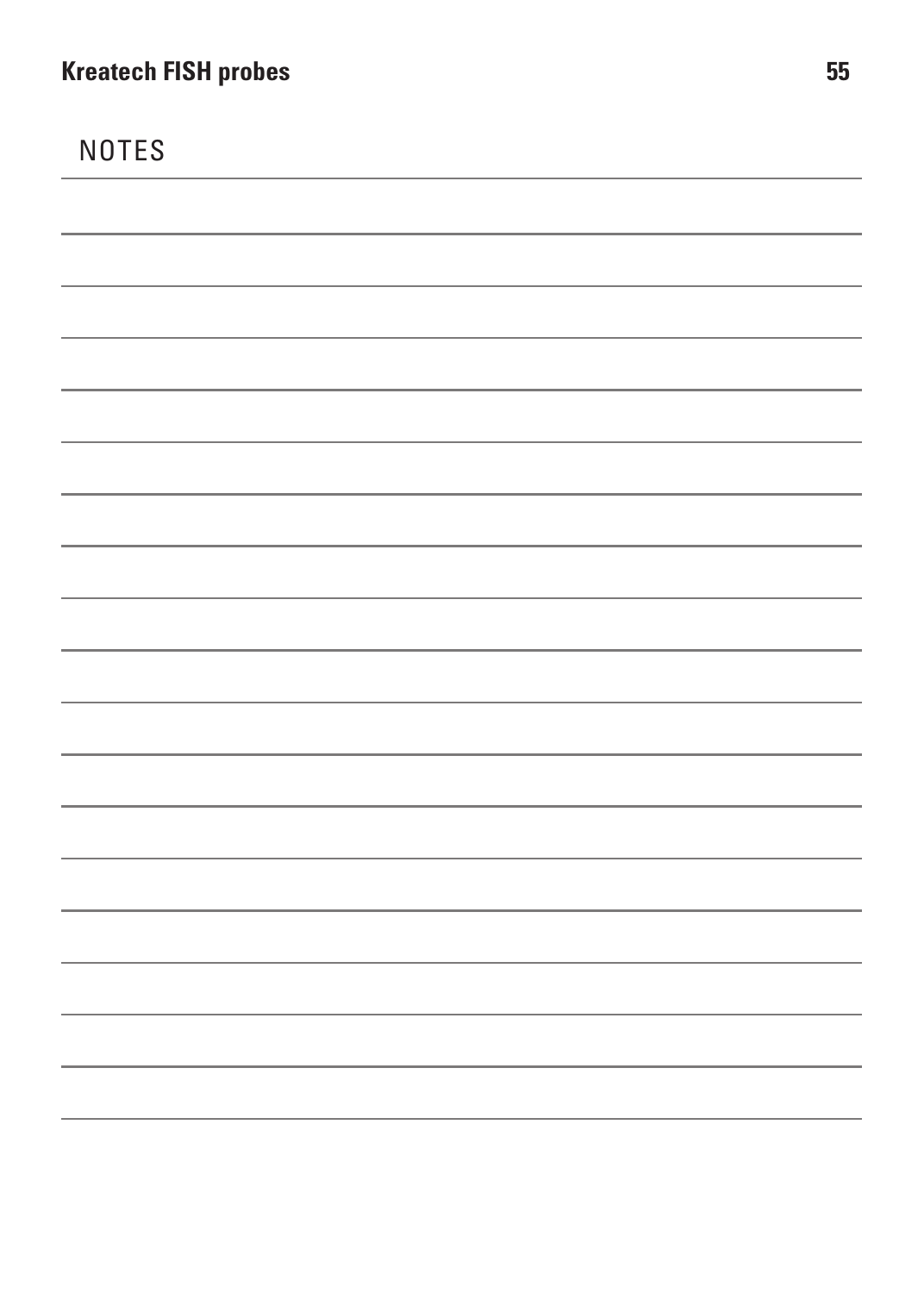NOTES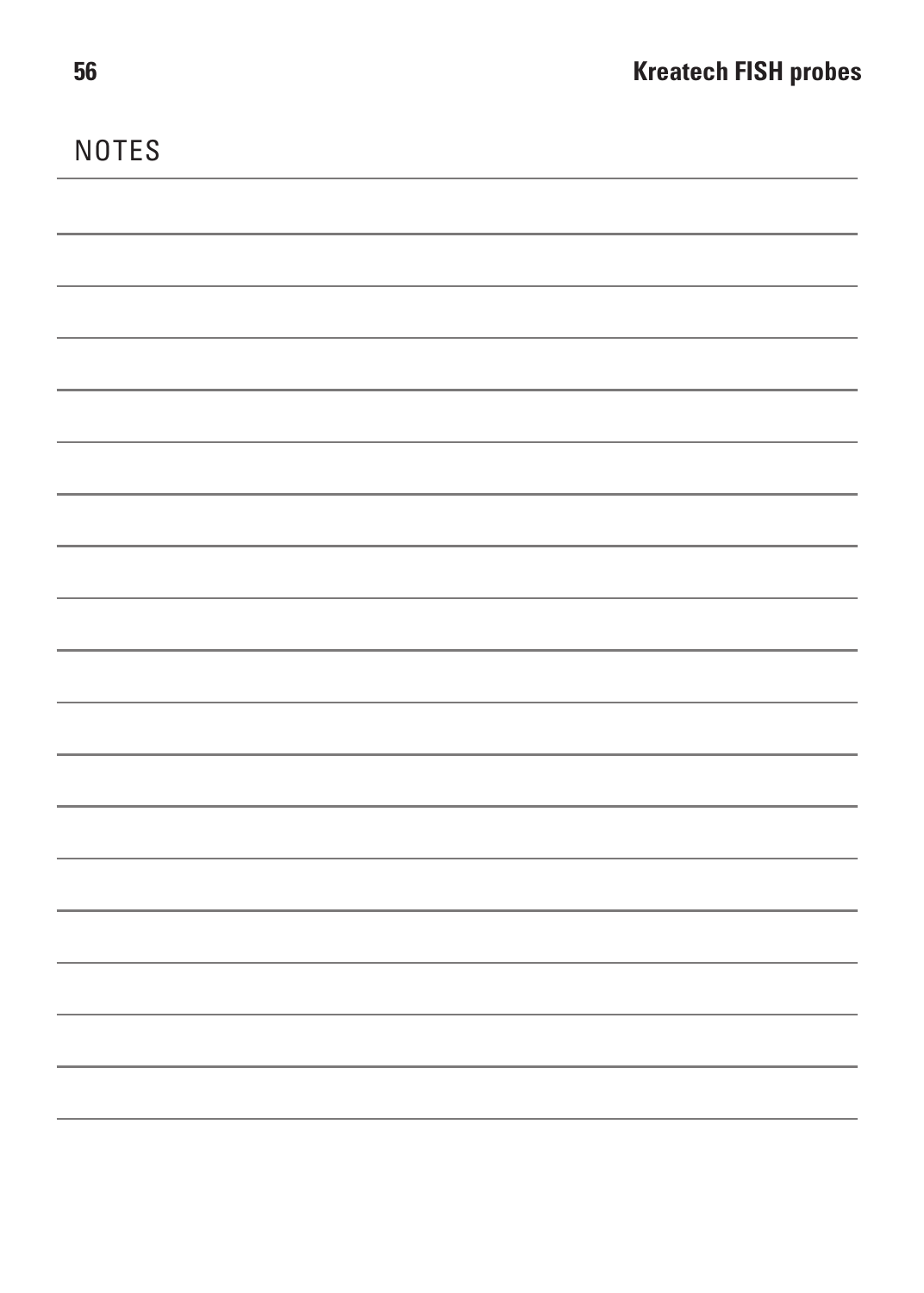| <b>Kreatech FISH probes</b> | 57           |
|-----------------------------|--------------|
|                             | <b>NOTES</b> |
|                             |              |
|                             |              |
|                             |              |
|                             |              |
|                             |              |
|                             |              |
|                             |              |
|                             |              |
|                             |              |
|                             |              |
|                             |              |
|                             |              |
|                             |              |
|                             |              |
|                             |              |
|                             |              |